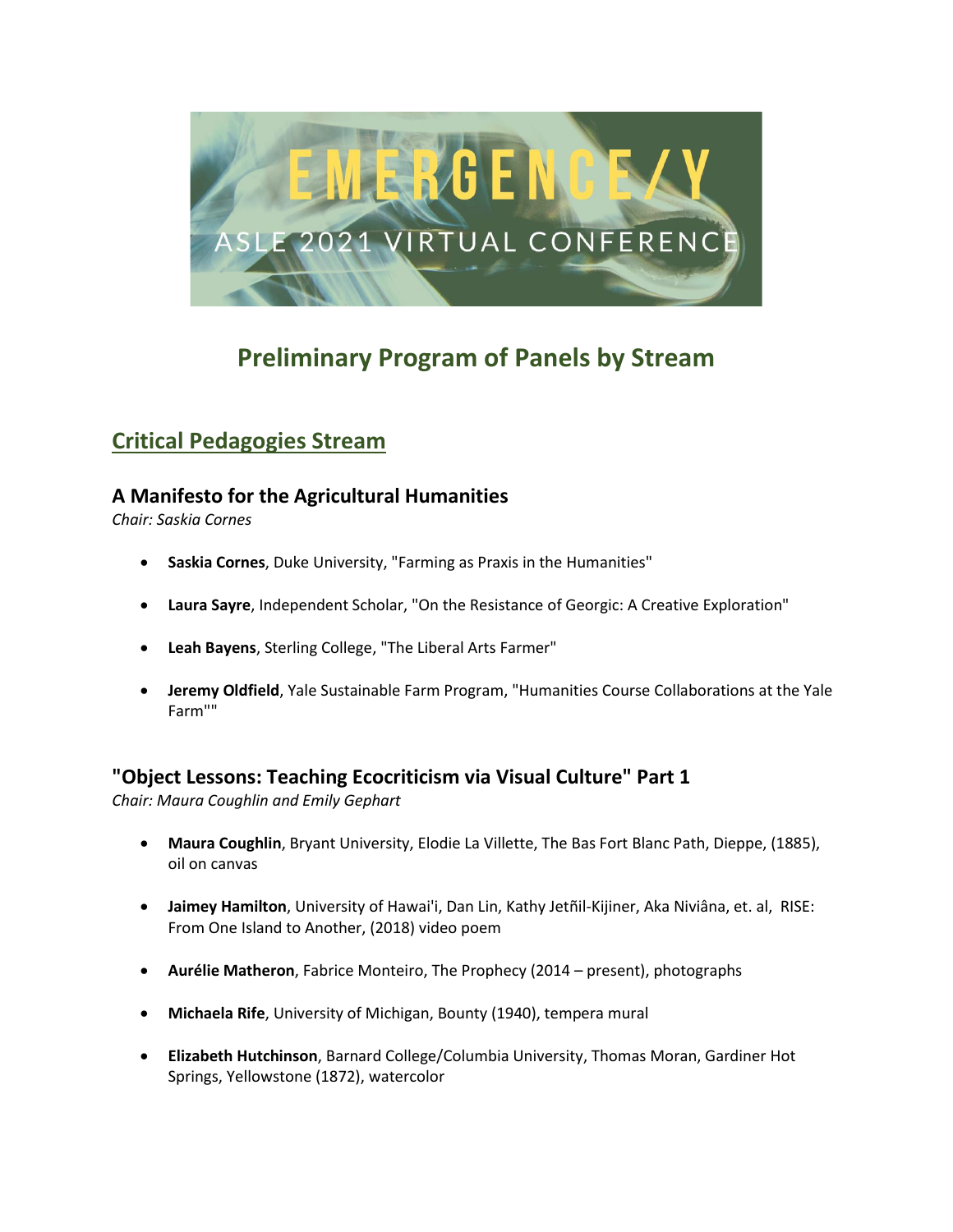## **"Object Lessons: Teaching Ecocriticism via Visual Culture" Part 2**

*Chair: Maura Coughlin and Emily Gephart*

- **Delia Byrnes**, Allegheny College, Louie Palu, Arctic Passage (2019).
- **Daniel Finch-Race**, University of Venice, Vincent van Gogh, Factories at Clichy (1887)
- **Gretchen Henderson**, University of Texas, Robert Smithson, Spiral Jetty (1970)
- **Jen Garcia Peacock**, Davidson College, Zeke Pena, The River (2018)
- **Emily Gephart**, Tufts University, Winslow Homer, Life-Sized Black Bass,-1904

## **Make Kin, Not Capitalists: Imagining Collaborative Futures**

*Chair: Erik Fuhrer*

- **Erik Fuhrer**, University of Notre Dame, The Syllabus as a Model of Kinship
- **Wren Hanks**, Animal Care Centers of NYC, Moving Beyond Welfare: Interspecies Kinship and Connection in Animal Rescue
- **Elsa Barron**, University of Notre Dame, Paradise Imagined: Environmental Education in Carceral Spaces
- **Lidya Abreha**, University of Notre Dame, Consequences of Design: Kinship Models in Engineering

# **Pedagogical Contributions of The Latin American Ecocultural Reader to the Classroom (Roundtable Format)**

*Chair: Gisela Heffes*

- **Gisela Heffes**, Rice University
- **Jennifer French**, Williams College
- **Jeremy Larochelle**, University of Mary Washington

#### **WLA Sponsored Panel: Ecocritical Pedagogies and Western Literature**

*Chair: Sarah Jane Kerwin, University of Michigan*

• **Daniel Clausen**, Transylvania University, "Reading the Nebraska Sandhills: Teaching Literature and Environment at Cedar Point Biological Station"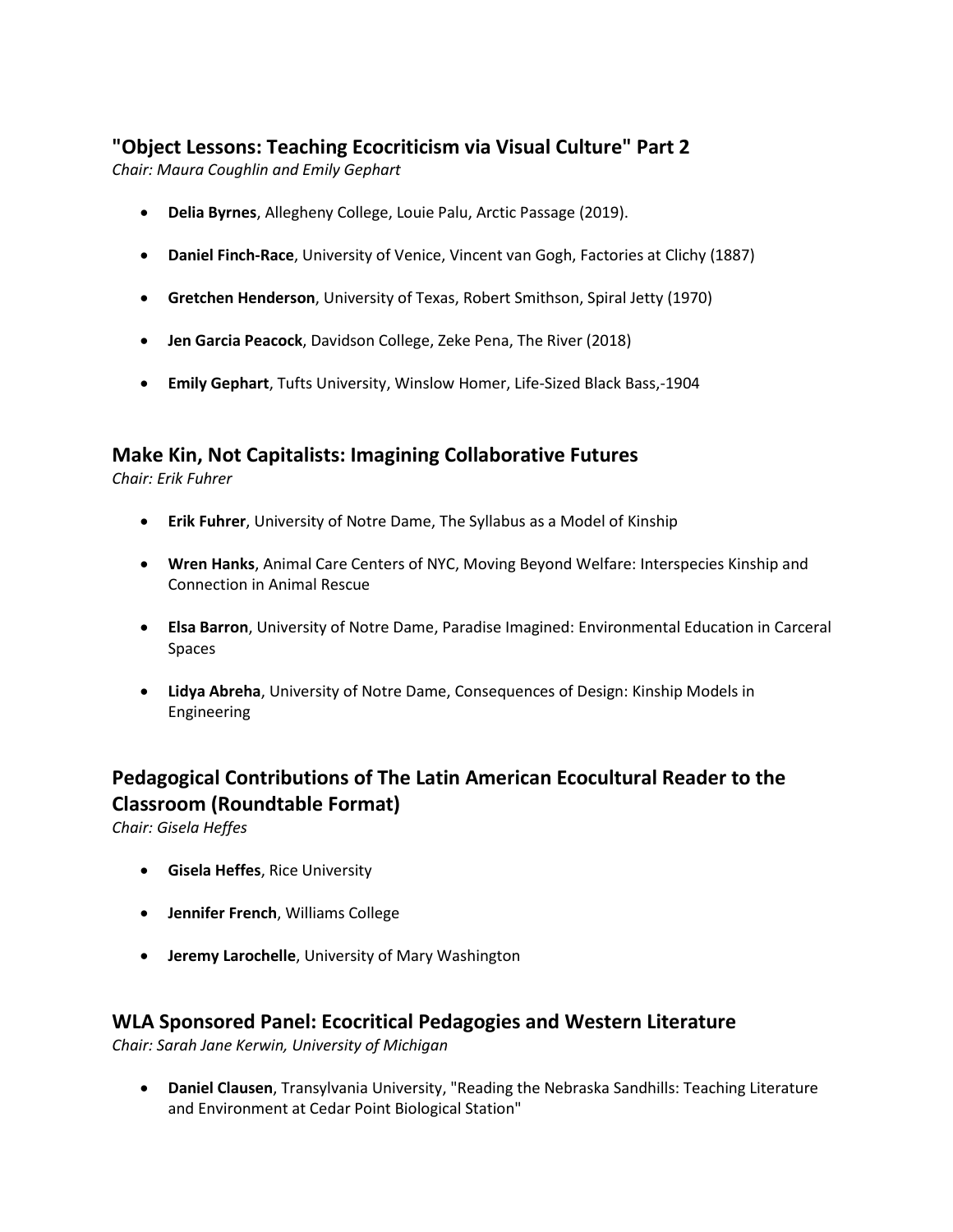- **Karen Roybal**, Colorado College, "Place-Based Learning: Moving Outside the Traditional Classroom & So Far From God"
- **Surabhi Balachander**, University of Michigan, "Teaching Western Literature to Midwestern Students I Will Never Meet in Person"
- **William Lombardi**, Feather River College, "Among Burnt Trees: A Cultural Natural History"

## **Storytelling for Interspecies Compassion**

*Chair: Bryan H. Nichols*, Florida Atlantic University

- **Bryan H. Nichols**, Florida Atlantic University, Storytelling for Interspecies Compassion Summation & Framework for Future
- **Patty Born**, Hamline University School of Education, How environmental literature can nurture multispecies relations between animals and young children
- **Heidi Lawrence**, University of Glasgow, Brigham Young University, Kinship between Human and Nonhuman in Madeleine L'Engle's A Ring of Endless Light
- **Dona Soman & Renu Bhadola Dangwal**, National Institute of Technology, Uttarakhand, India, Exploring Pedagogical Possibilities of Stories: Revisiting \*Panchatantra\* towards Compassionate Living
- **Rodney Stephens**, Chair of the English Department at Howard Payne University, Aquatic Narratives and Ocean Conservation

## **APPROACHES TO OUTDOOR & SERVICE LEARNING**

*Chair: Christopher Foley*

- **Netta Baryosef-Paz**, **Nirit Assaf-Reizel, and Dafna Gan,** Kibbutzim College of Education, Technology and the Arts, "A Word for Nature"\*: A Critical Reflection on A Desert Experience Literature Course
- **Christopher Foley**, **Alen Hajnal,** University of Southern Mississippi, and **Elizabeth Englebretson**, Mississippi State University Extension, Environmental Attitudes & the Service-Learning Classroom: A Case Study from the Mississippi Gulf Coast
- **Yelizaveta Renfro**, Saint Mary's College, Notre Dame, A Laboratory for Emerging Ideas: The Field Notebook in Nature & Environmental Writing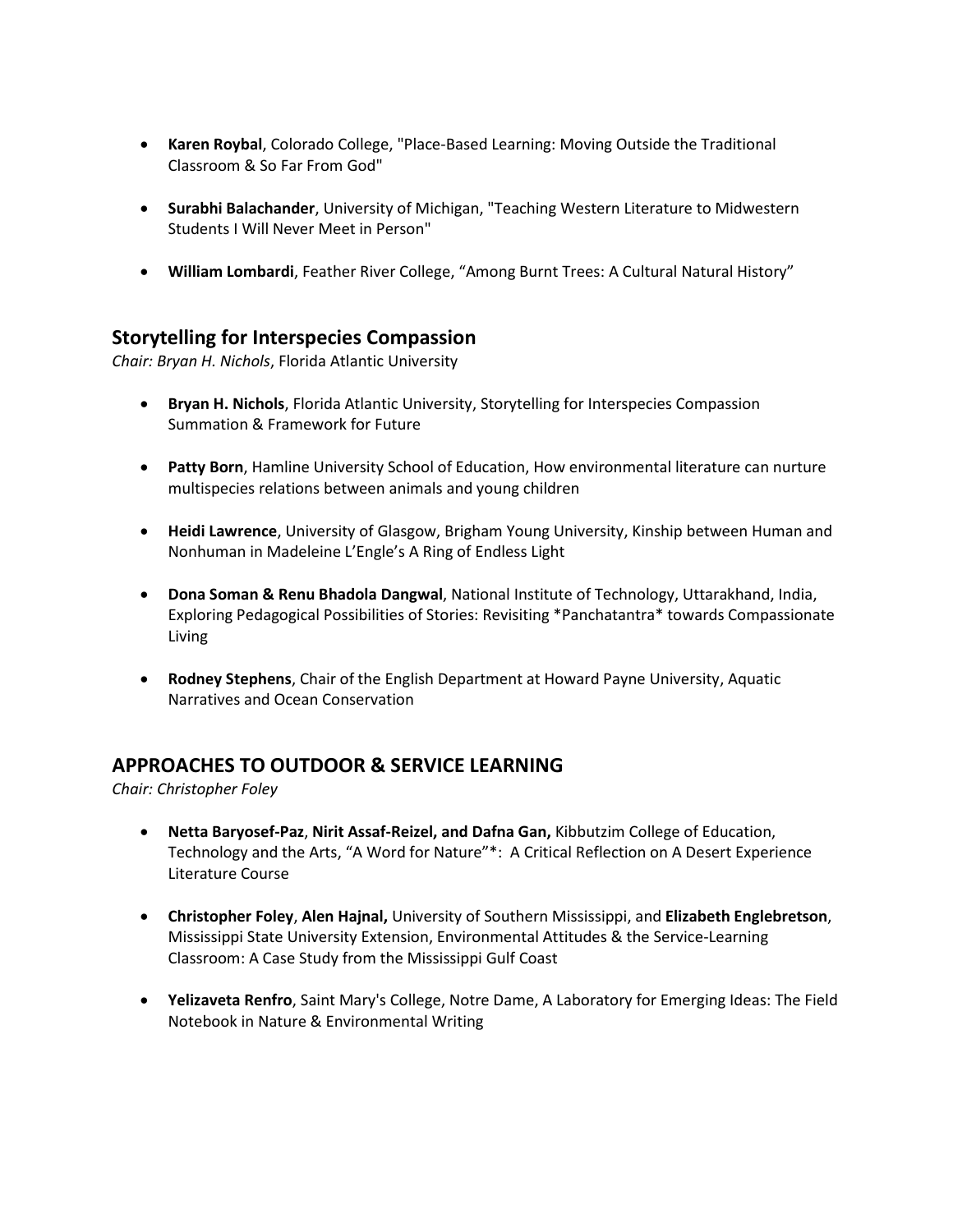## **BUILDING ECOAWARENESS IN STUDENTS & TEACHERS**

*Chair: Nina Goga*

- **Nina Goga and Lykke Guanio-Uluru**, Western Norway University of Applied Sciences, Ecocritical dialogues - enabling sustainability competency and environmental awareness in teacher education
- **JYOTISHMAN KALITA**, INDIAN INSTITUTE OF TECHNOLOGY, MANDI, HIMACHAL PRADESH, Teaching Ecology through Folklore: A Proposition for Ecocritical Pedagogy
- **Brianna Anderson**, University of Florida, Ecophobia and Fantasies of Exceptionalism in Lauren Tarshis's I Survived Series

## **Creative Teaching Projects & Approaches**

*Chair: Kathryn Kirkpatrick*

- **Kathryn Kirkpatrick**, Appalachian State University, Animal Poetics and Teaching Modern Irish Poetry
- **Alexandra Rahr**, University of Toronto, Concrete Forests: The Art of Marketing Skyscrapers
- **Laura Rappa**, Independent scholar, Environmental Humanities and Education: the responsibility of the teacher in developing critical competencies
- **Adam Tompkins**, Lakeland University Japan, Walking with Thoreau in Tokyo: Playing 19th Century Nature Writing in a 21st Century Pandemic

## **Ecojustice Pedagogies I**

*Chair: Kyhl Lyndgaard*

- **Kyhl Lyndgaard**, College of Saint Benedict / Saint John's University, Bringing an Environmental Literature Survey to Justice
- **Ryan Marnane**, Bryant University, Exploring Assessment Ecologies: Cultivating Joy and Dismantling Systems of Domination in the (EH) Classroom
- **Alexander Menrisky**, University of Massachusetts Dartmouth/University of Connecticut, Interdisciplinarity and Community Engagement in the Environmental Justice Classroom: A Sample Curriculum and Assignment Arc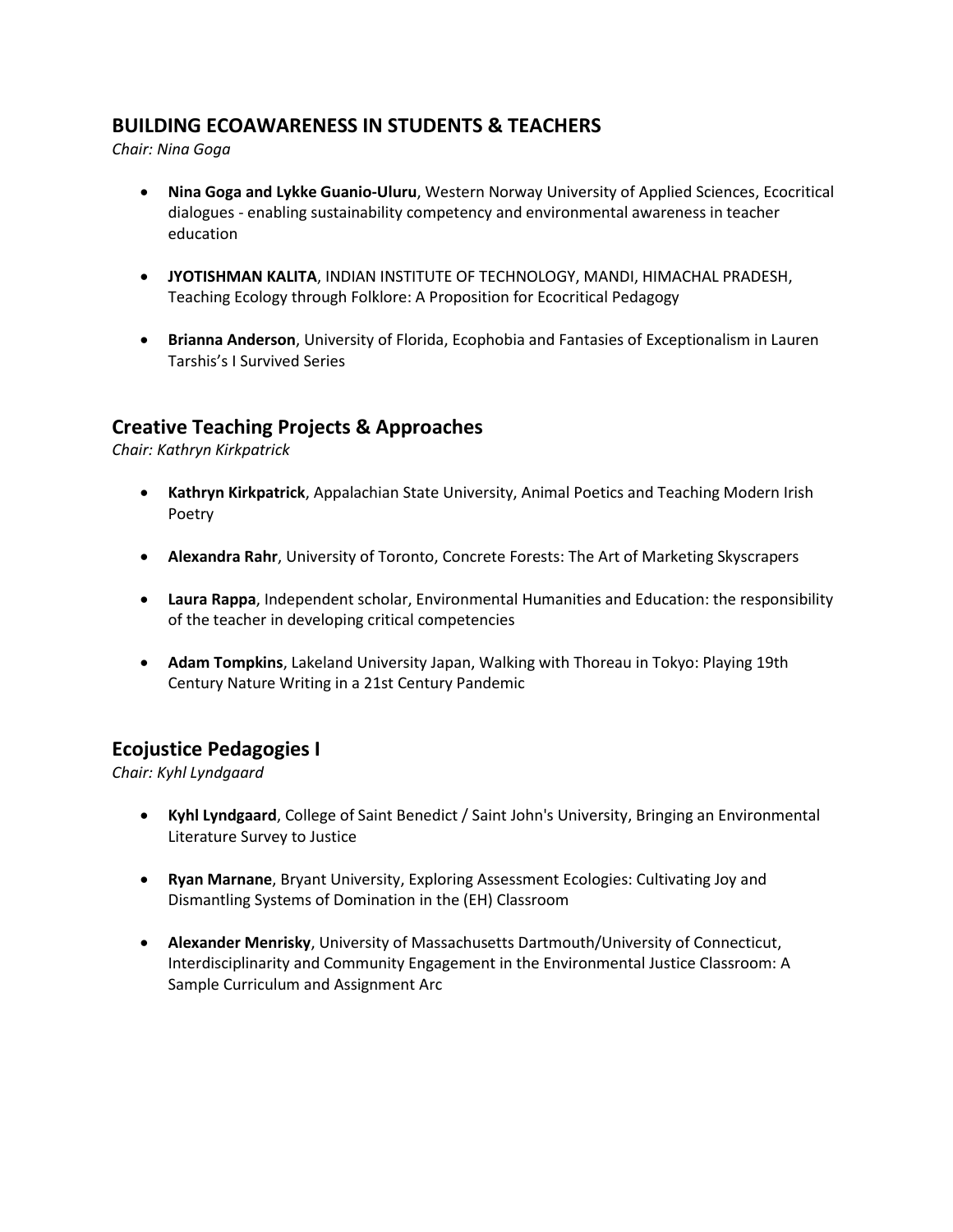## **Ecojustice Pedagogies II**

*Chair: Ji Eun Lee*

- **Jessica Marion Barr and Erica Nol**, Trent University, Revelations in a Bird Course: expanding social justice awareness in arts and sciences teaching
- **Matthew Bruen and Kristen Brown**, Young Harris College, Using Print Culture Analysis to Recover Black Experiences of Nature
- **Ji Eun Lee**, Sungkyunkwan University (SKKU), Colonial Landscapes: The EmergencE/Y of Victorian Africa

## **Ecomedia in & Beyond the Classroom**

*Chair: Orchid Tierney*

- **Jennifer Atkinson**, University of Washington, Bothell, Dispatches from the End of the World: Coping with Existential Dread through Podcasts & Collaborative Storytelling
- **Antonio Lopez**, John Cabot University, Ecomedia Literacy: Incorporating Environmental Humanities into Teaching Media
- **Orchid Tierney**, Kenyon College, Climate Change Pedagogies: Podcasts and the Public **Humanities**

## **Teaching in Catastrophic Times**

*Chair: Anne Raine*

- **Anne Raine**, University of Ottawa, The Inner Work of Climate Justice: Teaching Mindfulness as Ecopolitical Praxis
- **Heather Ringo**, UC Davis / Solano Community College, Disaster Pedagogy: The Classroom at the End of the World
- **Elspeth Tulloch**, Université Laval, "Exploring Loss of Place in the Personal Essay: Creative Responses, Pedagogical Considerations"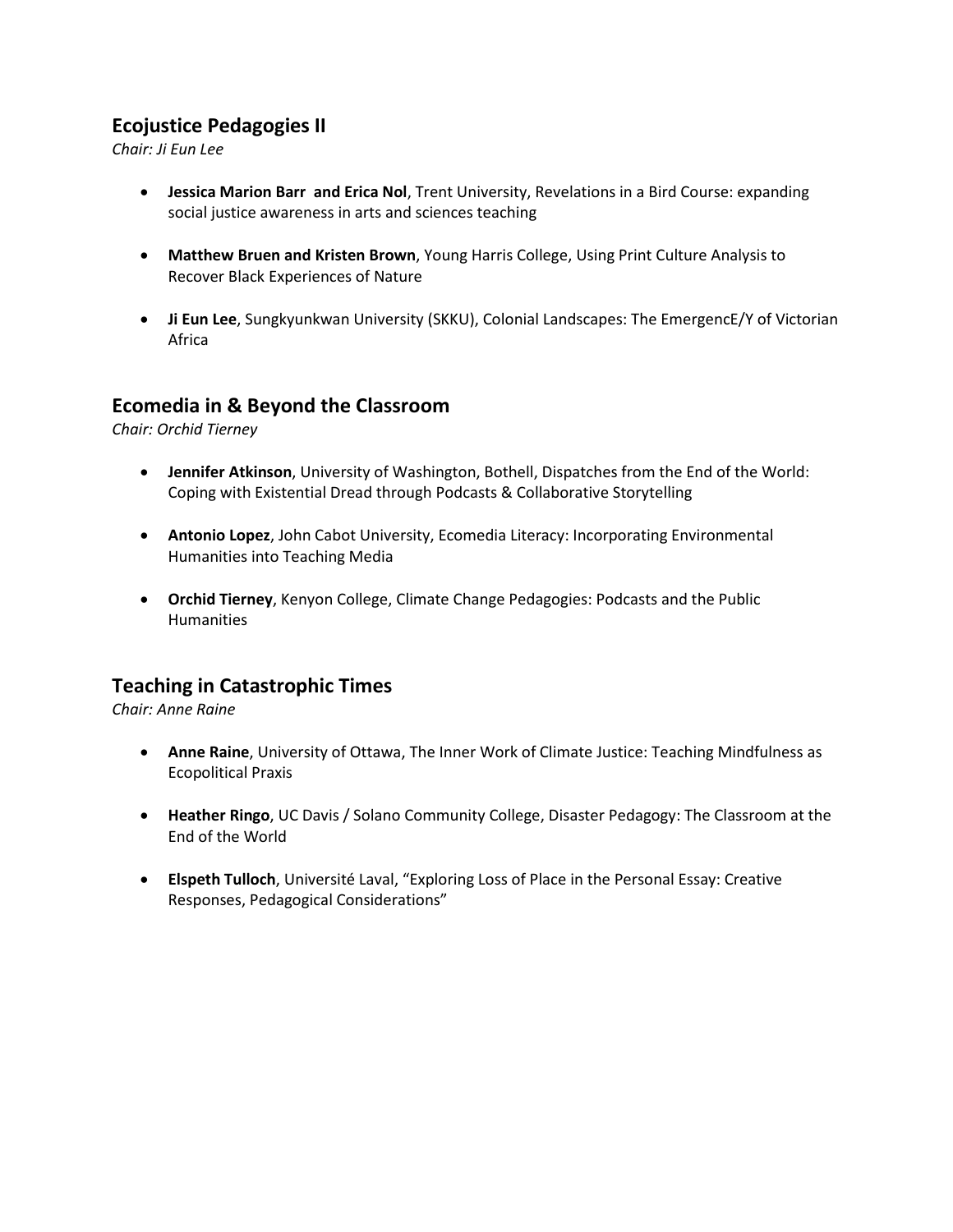# **Disease and Health Humanities Stream**

## **Ontologies of Nature, Indigenous Spirituality and Human⁄Nonhuman Health in Contemporary Latin American Cultures**

*Chair: Azucena Castro and Milton Fernando González Rodriguez*

- **Milton Fernando Gonzalez Rodriguez**, KU Leuven, "Visual Healing ‒Circulation of Ideas about Indigenous Knowledges in Visual Culture"
- **Lucía Leandro Hernández**, University of Barcelona, "The days after the end of the world"
- **Nuno Márquez**, Ph.D. and independent researcher at University of Umeå, "Epistemic breathing and suffocating in Brazilian ecopoetry"
- **Gianfranco Selgas**, University of Stockholm, "Canaima Reloaded: Slow Violence, Extractivism,
- **Azucena Castro**, University of Buenos Aires, "Don't ask fire more than it can answer. Forest fires and biodiversity loss in Argentinian culture"

## **Multimedia & Education**

*Chair: TBA*

- **Amy Weldon**, Luther College, Our Malady: Teaching Ecology, Technology, and the Body
- **Caitlin Stobie**, University of Leeds, Abiogenesis: Cellular Environments, Poetry, and the Leeds Creative Labs
- **Bishnupriya Ghosh**, University of California, Santa Barbara, Medium as Milieu
- **Olga Timurgalieva**, City University of Hong Kong, On potential pathogenicity and microbial fluidity in art and biology

#### **Illness & Literature**

*Chair Name TBA*

- **Vidya Sarveswaran**, INDIAN INSTITUTE OF TECHNOLOGY JODHPUR, Dying to Live: Solastalgia and Soliphilia as Diptcyhs in Charlotte Mcconaghy's Migrations
- **Hilary Bedder**, Anglia Ruskin University, The problematic intellect: re-engagement with the natural world through partial sightedness in Thomas Hardy's The Return of the Native
- **Isabel Lane**, Boston College Prison Education Program, Rewriting the Metaphors of Illness in Varlam Shalamov's Gulag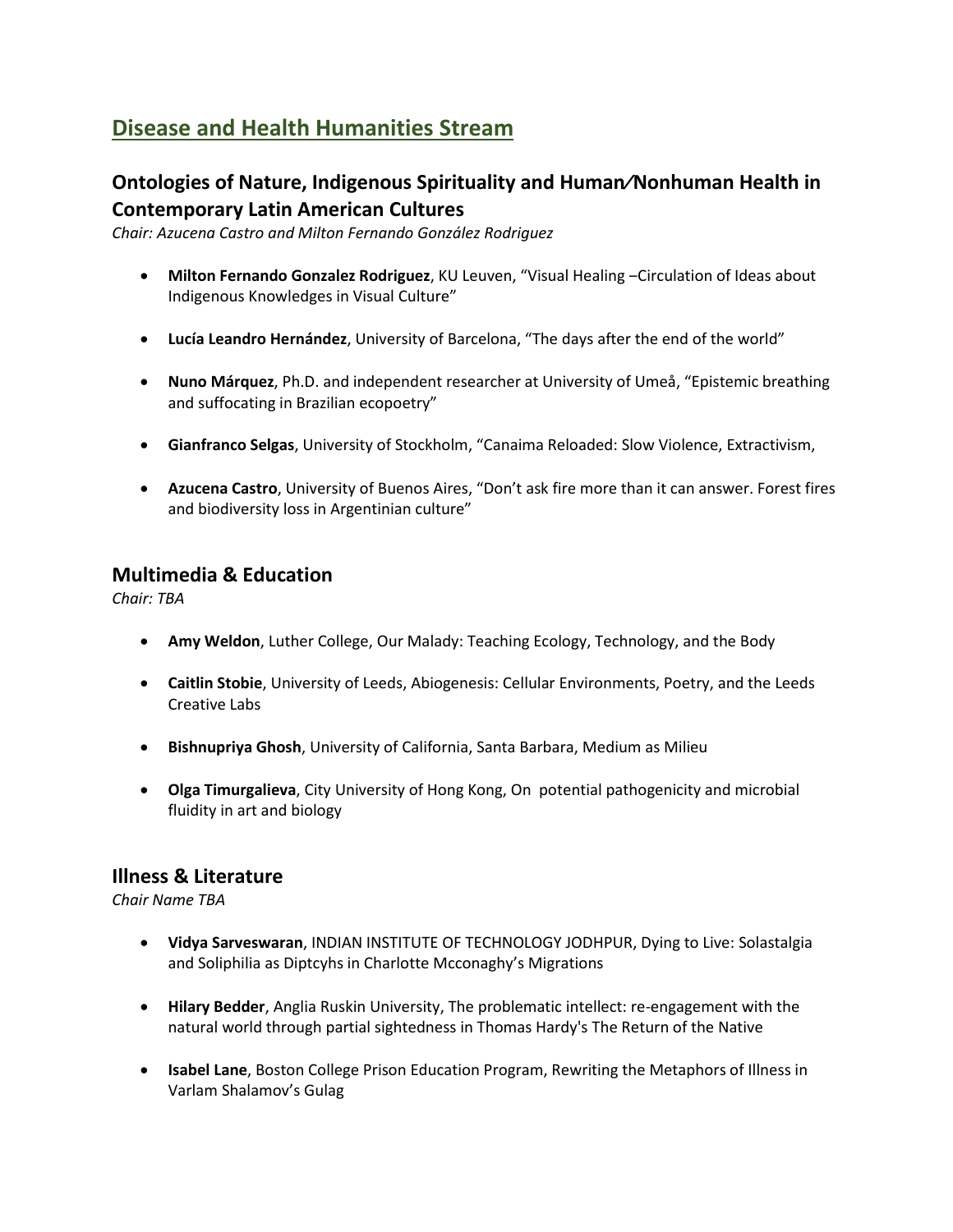• **Sonakshi Srivastava**, Indraprastha University, Delhi, India, Through the Looking S(l)ide: Configuring Relations between Humans and Microbes

#### **Pandemics Past and Present**

*Chair: TBA*

- **Ilan Kelman**, University College London and University of Agder, Slow healing (shealing) for COVID-19
- **Basak Almaz**, Istanbul Aydın University, For whom the ancient bell tolls: Emergence of past diseases and climate justice
- **Nikoleta Zampaki**, PhD Candidate in Modern Greek Literature, Faculty of Literature. NKUA. Greece, The Narration of Pandemics: An Ecophenomenological Approach

#### **Gender and Reproduction**

*Chair: Katrina Dunn*

- **Katrina Dunn**, University of Manitoba, Aging Women and the Apocalypse: Three dramatic representations
- **Jenny James**, Pacific Lutheran University, (In)fertile Waters: The Co-Implicated Ethics of Queer Reproduction and Cetacean Die-Off
- **Cassandra Galentine**, University of Oregon, "There's nobody with common sense that can look down on the domestic worker": Dirt, Disease, and Hygiene in Alice Childress's Like one of the Family

## **Toxicity, Coloniality, and Environmental Health**

*Chair: TBA*

- **Michael Boyden**, Radboud University Nijmegen, From Effluvia to Chemicals: Techniques of Self in Tropical Health Narratives
- **Kaitlin Blanchard**, McMaster University, Visceral Emergencies: The Good Mind and the Plastic Gut
- **Siobhan Angus**, Yale University, A Visual History of Slow Violence: Photography and Environmental Health in LaToya Ruby Frazier's Flint Is Family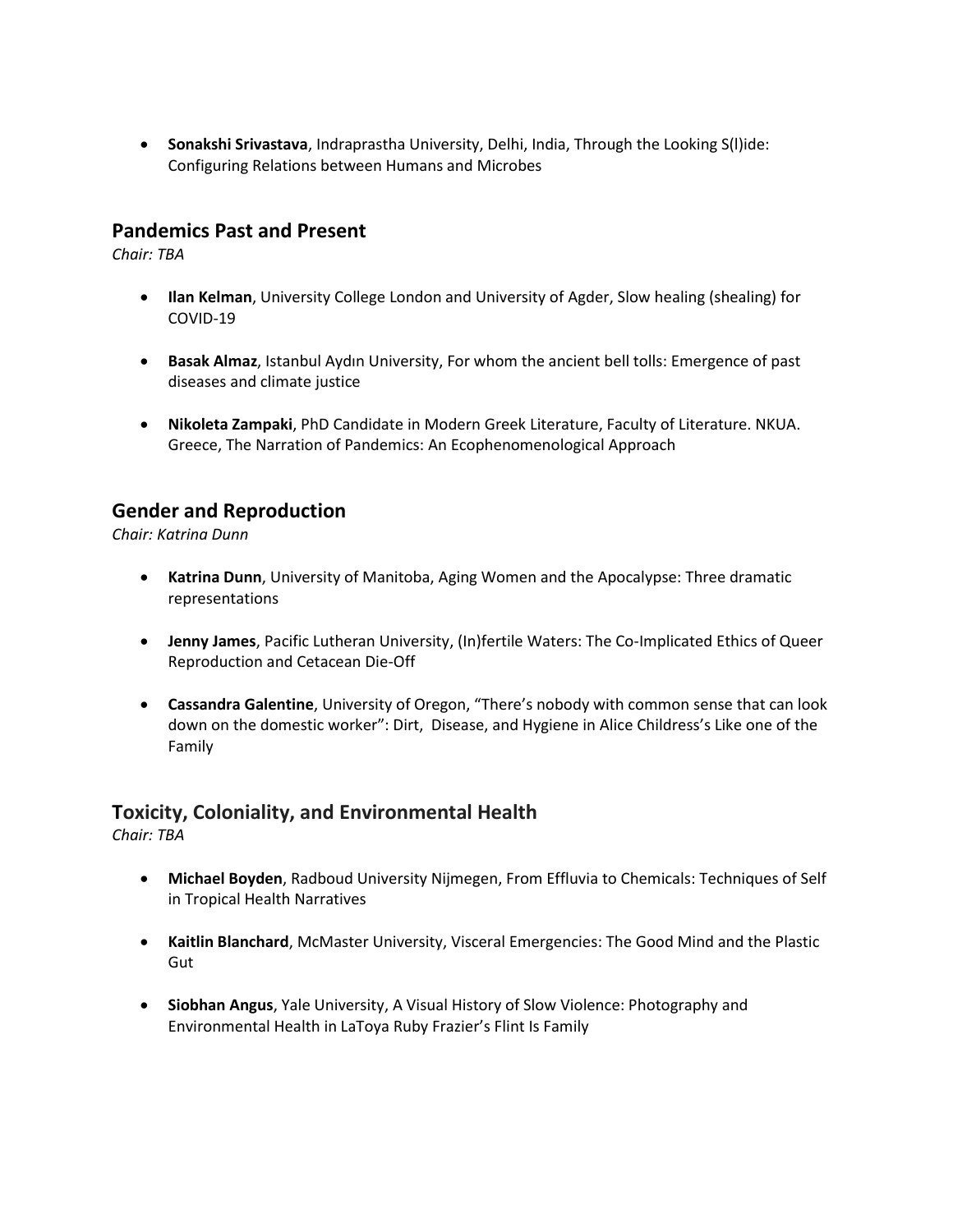## **Film and Emotion**

*Chair: Fazila Derya Agis*

- **Amelia Shein**, Duke University, "Are You Allergic to the 20th Century?": Slow Epistemic Violence and Debility in Todd Haynes' "Safe"
- **Robert Geal**, University of Wolverhampton, UK, Watching films about fictional pandemics: a masochistic illusion of control over uncontrollable real-world events
- **Fazila Derya Agis**, University of the People, THE ECO-EMERGENGY CALLS AGAINST VIRUSES IN "ANDROMEDA STRAIN" (1969) AND "ISTANBUL IN TERROR" (1966)

#### **Consoling Affects, Healing Ecologies**

*Chair: Mary Kuhn and Sara Torres*

- **Sara Torres**, Converse College, "Greening Pandemic Literature: Social Justice and Healing Ecologies"
- **Laura L. Howes**, University of Tennessee, Knoxville, "Grounding Gawain"
- **JuPong Lin**, Antioch University and Goddard College, "Poetics of Repair: Being Earth, Being Water"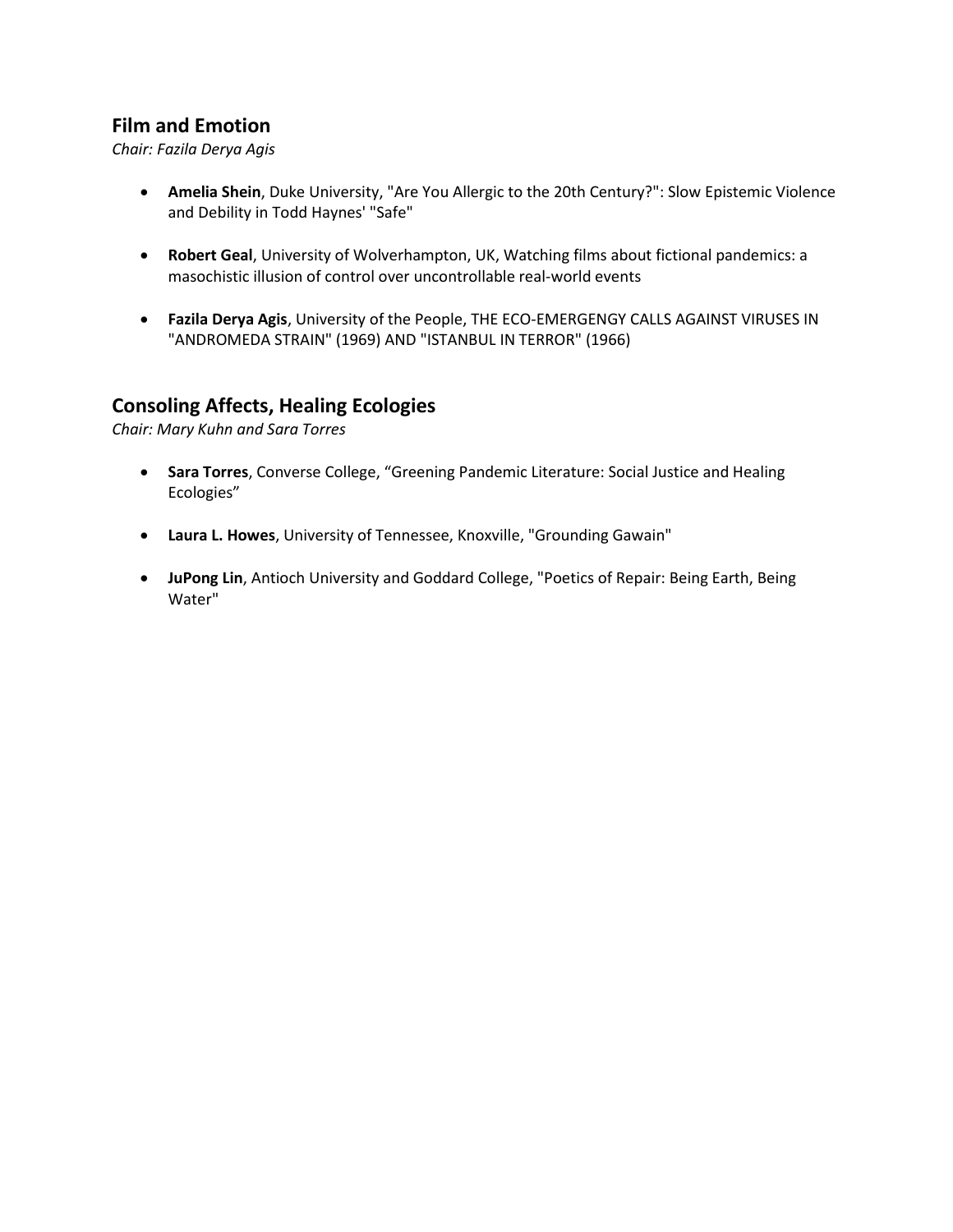# **Eco-Theory Stream**

#### **Red and Green Futurities**

*Chair: Caren Irr*, Brandeis University

- **Ben Baer**, Princeton, "Denials"
- **John Maerhofer**, Rutgers, "On Guerilla Ecology and the Eco-Communist Imaginary"
- **Christian Haines**, Penn State, "Planetary Utopianism: N.K. Jemisin, Kim Stanley Robinson, and Infrastructural Hope."

## **Contemporary Latin American Ecocultures and Methods** (Sponsored by the

Ecocriticism in the Américas ASLE interest group) *Chair: Victoria Saramago and Carolyn Fornoff*

- **Carolina Sá Carvalho**, University of North Carolina, Mosquito Media: Towards an Aesthetics and Politics of Contagion
- **Carolyn Fornoff**, University of Illinois at Urbana-Champagn, Climate Change and Digital Prophecy in "La máquina distópica"
- **Ashley Brock**, University of Pennsylvania, Twenty-first-century Pastoral: Embodiment and Nonhuman Perspectives in Aboio and Sweetgrass
- **Victoria Saramago**, University of Chicago, Reimagining Hydropower: Ecofeminist and Transnational Perspectives on Belo Monte

**Decolonial Ecocriticisms in Latin America and the Caribbean** (Sponsored by the

Ecocriticism in the Américas ASLE interest group) *Chair: Ilka Kressner*, University at Albany, SUNY

- **Alethia Alfonso-García**, Universidad Iberoamericana, "Confluence of Ecological Thoughts in Alejandro Albarrán and Hubert Matiúwàa."
- **Ana María Mutis**, Trinity University, "Writing the Amazon: Decolonial Textualities in Las tres mitades de Ino Moxo and El abrazo de la serpiente."
- **Elaine Savory**, The New School, "The Breadfruit in the Caribbean: A Complicated Life."
- **Tiffany Miller**, Colby College, and **Victoria Garrett**, Independent Scholar, "Cultivating Collaboration: Ecocriticism, Indigeneity, and Gender in Recent Latin American Cinema."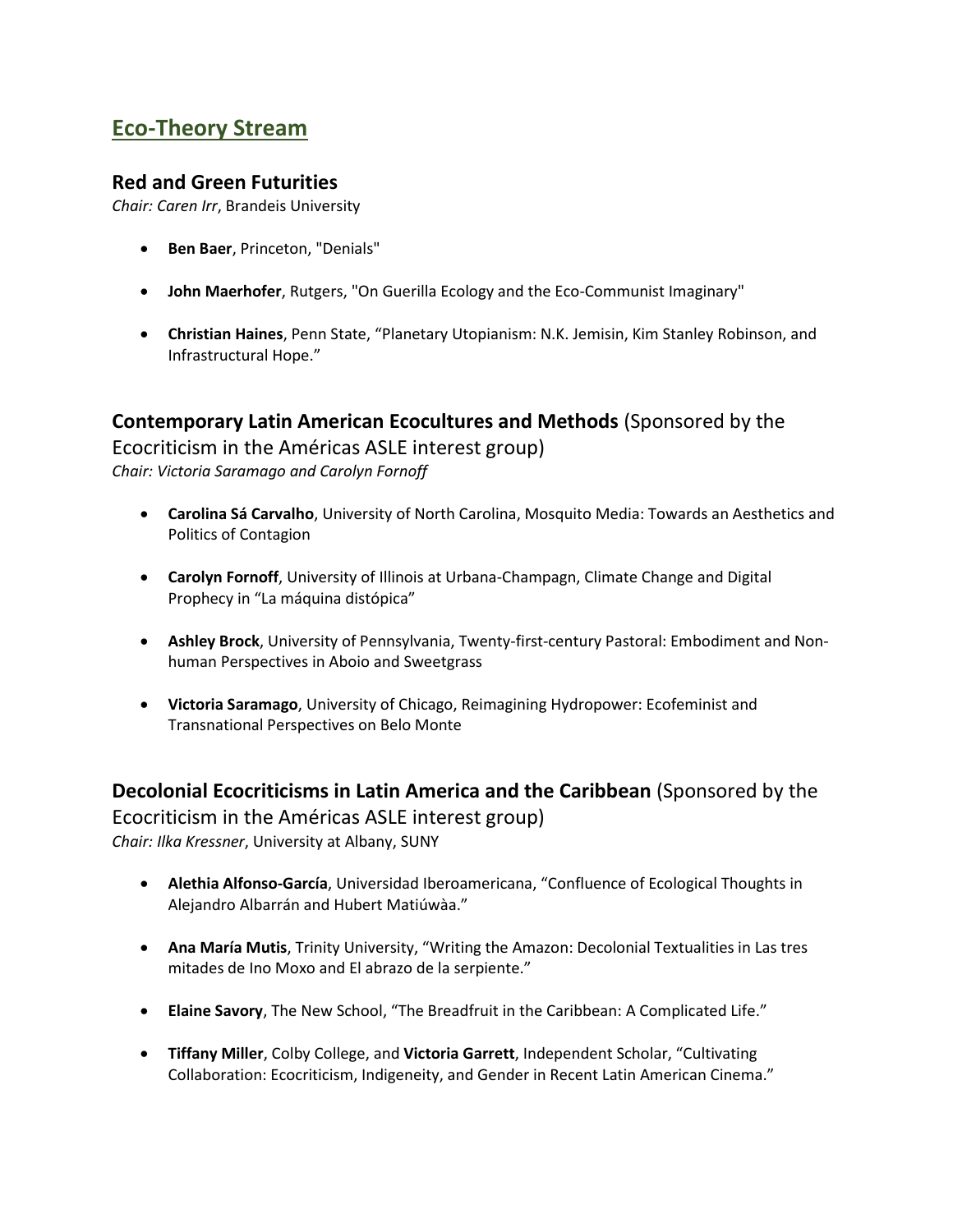- **Katja Higgins**, University at Albany, SUNY, "Human, Posthuman and Material Bodies in Ventos de agosto and Dólares de arena."
- **Giovanna Montenegro**, Binghamton University, SUNY, "From Taki Onqoy to the Scissors Dance: Cultural Heritage in Peru as Environmental Resistance."
- **Elizabeth Pettinaroli**, Rhodes College, "Overhauling Crisis in the Exhibit Somos Agua and the Documentary Bicicletas de Nhanderú."

## **Exploring Experiment: Ecopoetics in the Anthropocene**

*Chair: Julia Fiedorczuk*

- **Julia Fiedorczuk**, University of Warsaw, "More-than-human intimacies in Forrest Gander's Be With and Twice Alive"
- **Marta Werbanowska**, University of Warsaw, "M. Nourbese Philip's Zong! as Ecopoetic Ritual"
- **Joanna Mąkowska**, University of Warsaw, "'Archeology of landfill': Jennifer Scappettone's Republic of Exit 43"

## **On the other side of horror: alternative affects to environmental despair**

*Chair: Joshua DiCaglio and Donnie Secreast*

- **Joshua DiCaglio**, Texas A&M University, "The Difficult Ecstasy"
- **Donnie Secreast**, Texas A&M University, "Carnality"
- **Rick Van Noy**, Radford University, "Creative Responses to Climate Doom"
- **Nicole Seymour**, California State University, Fullerton, "Embarrassment as Environmentalist Politic"
- **David Gessner**, University of North Carolina Wilmington, "Quiet Desperation, Savage Delight"

#### **Anthropocene Eco-Poetics**

*Chair: Moe Gamez,* CSU - Long Beach

- **Robert Balun**, Stony Brook University and The City College of New York, CUNY, (Eco)Poetry and the Poetics of Disruption in the Anthropocene
- **Sean Colins**, University of Utah, Problems in Paradise: Moore and Material Feminisms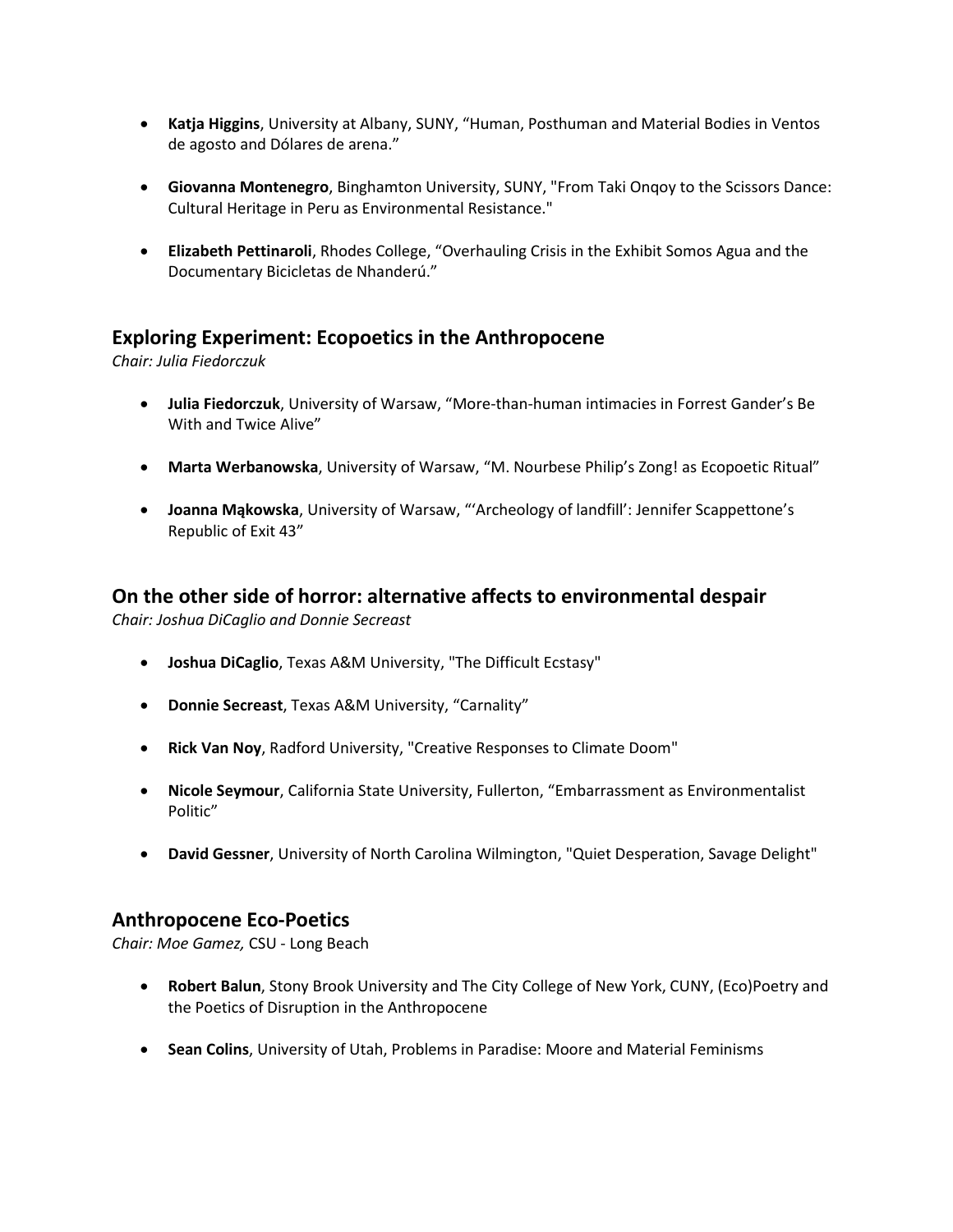- **Veronika Arutjunjanova**, University of Hamburg, "How to move from settle on top to inside:" Posthuman Turn in Contemporary North American Eco-elegy
- **James Sherry**, Segue Foundation, Against One Model Alone

#### **Creature Kinships**

*Chair: Keri Stevenson,* University of New Mexico-Gallup

- **Moe Gamez**, CSU Long Beach, "To be / the pig of dreams, the pig / any of us could be:" Ludic Affect and Radical Kinship in Denise Levertov's Pig Dreams
- **Keri Stevenson**, University of New Mexico-Gallup, The Emergence of Winged Things: Avian-Centered Memoirs as Arenas for the New Ethology
- **Addie Hopes**, University of WIsconsin-Madison, Wolf-Girls in the Feral Archives: Finding (Eco)Somatic Docupoetics in Bhanu Kapil's Humanimal: A Project for Future Children

## **Animal Semiotics**

*Chair: Jeanne Dubino*

- **Kate Judith**, University of Southern Queensland, Oyster Semiotics: the questions of tides and the answers of filter-feeders
- **Willy Smart**, UC Davis, Interspecies Agency and the Fantasy of Nonhuman Consent
- **Jeanne Dubino**, Appalachian State University, Skin and "Fur Consciousness" in the Work of Virginia Woolf and Katherine Mansfield

#### **Theorizing Forests, Rivers, and Gardens**

*Chair: CW Johnson*

- **CW Johnson**, University of MInnesota Duluth, The Forest and the Ruins: Jim Harrison's True North
- **Meng Wang**, University of Arizona, The Plants in the Chinese Classical Garden: The Blending Landscape of Nature and Culture
- **Julia Escobar Villegas**, University of Cincinnati, To Think with the Magdalena River's Flow: The Metaphor of the National Fluvial Tree in Grávido Río by Ignacio Piedrahíta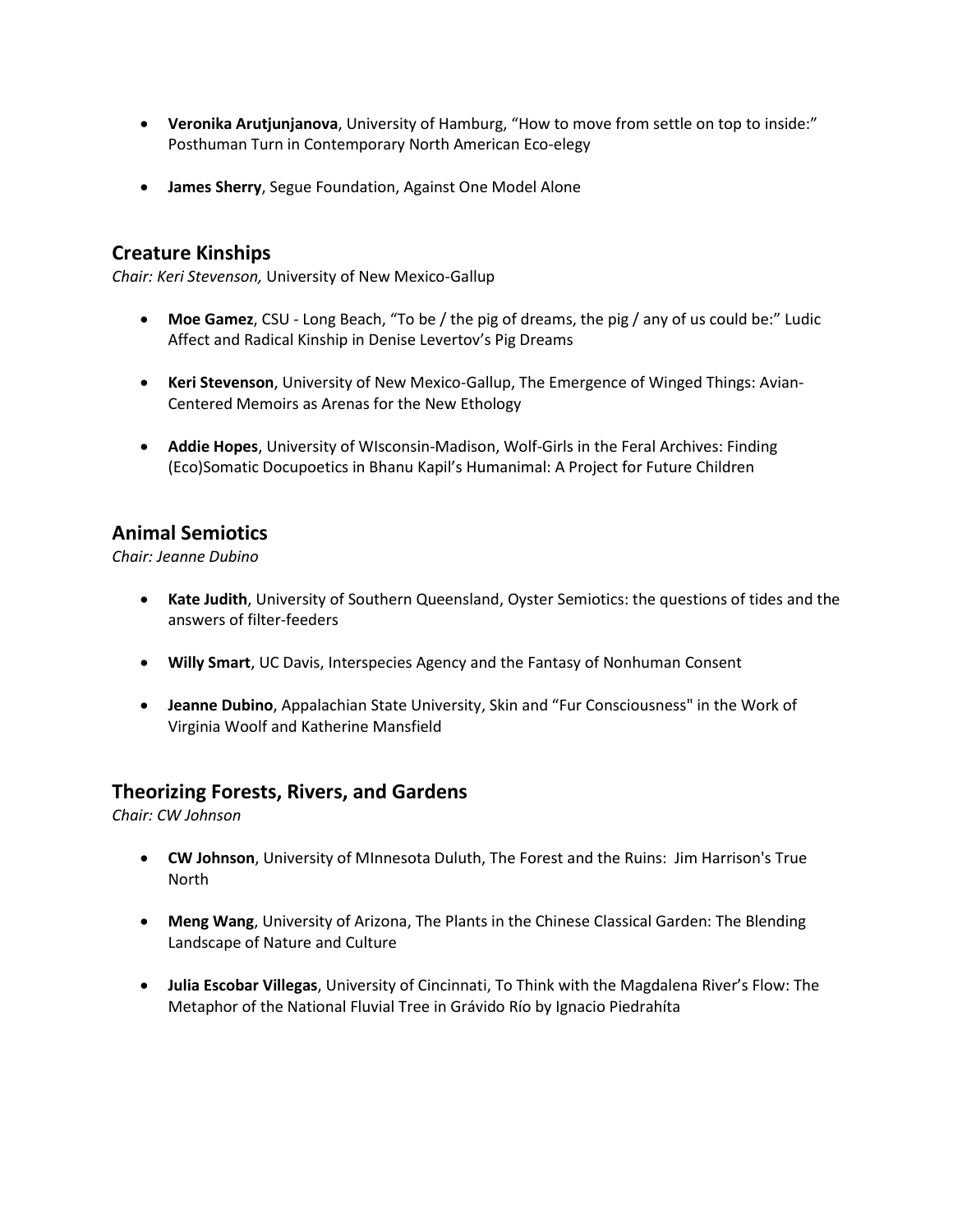## **Sound and Attunement**

*Chair: Logan Ramsay and prOphecy sun*

- **Isabel Sobral Campos**, Northeastern University, The Ecology of Listening: Emerging Soundscapes and the Limits of Audibility
- **prOphecy sun**, Simon Fraser University, Atemporal Meditations on Attunement in the Tidal Flats
- **Logan Ramsay**, RMIT Melbourne Australia, Echologram Imaginary and the Whale

#### **Encountering Alien Otherness**

*Chair: Michael J. Gormley and Matthew Moore*

- **Michael J. Gormley**, Quinsigamond Community College, The Astropocene is "Mathematical and Fleshy": Biotic Humans in Extraplanetary Environs
- **Matthew Moore**, University of Wolverhampton, Tracing the 'Entangled Bank' and 'Brown Ecology' in the fiction of H.G. Wells
- **Mia Chen Ma**, School of Oriental and African Studies, University of London, Aquatic Human in Red Ocean: From Posthuman to Prehuman in Liquid Modernity
- **Katharina Donn**, independent scholar, A Monstrous Future? Metamorphosing Bodies in Speculative Fiction

#### **Emergency, Toxicity, and the Boundaries of the Human**

*Chair: Daniel Raschke*

- **Derric Ludens**, Dakota Wesleyan University, Emergency as Event: Subverting the Human-Nonhuman Divide in Amitav Ghosh's The Hungry Tide
- **Daniel Raschke**, Florida State University, Risk and Toxic (Neg-)Entropy in Schweblin's Fever Dream
- **Frank Fucile**, University of Wisconsin-Eau Claire, Eco-Materialist Aesthetics in Times of Plague, War, and Collapse
- **André Krebber**, University of Kassel, Germany, Confronting the Crisis: From Ecological Trauma to Environmental Redemption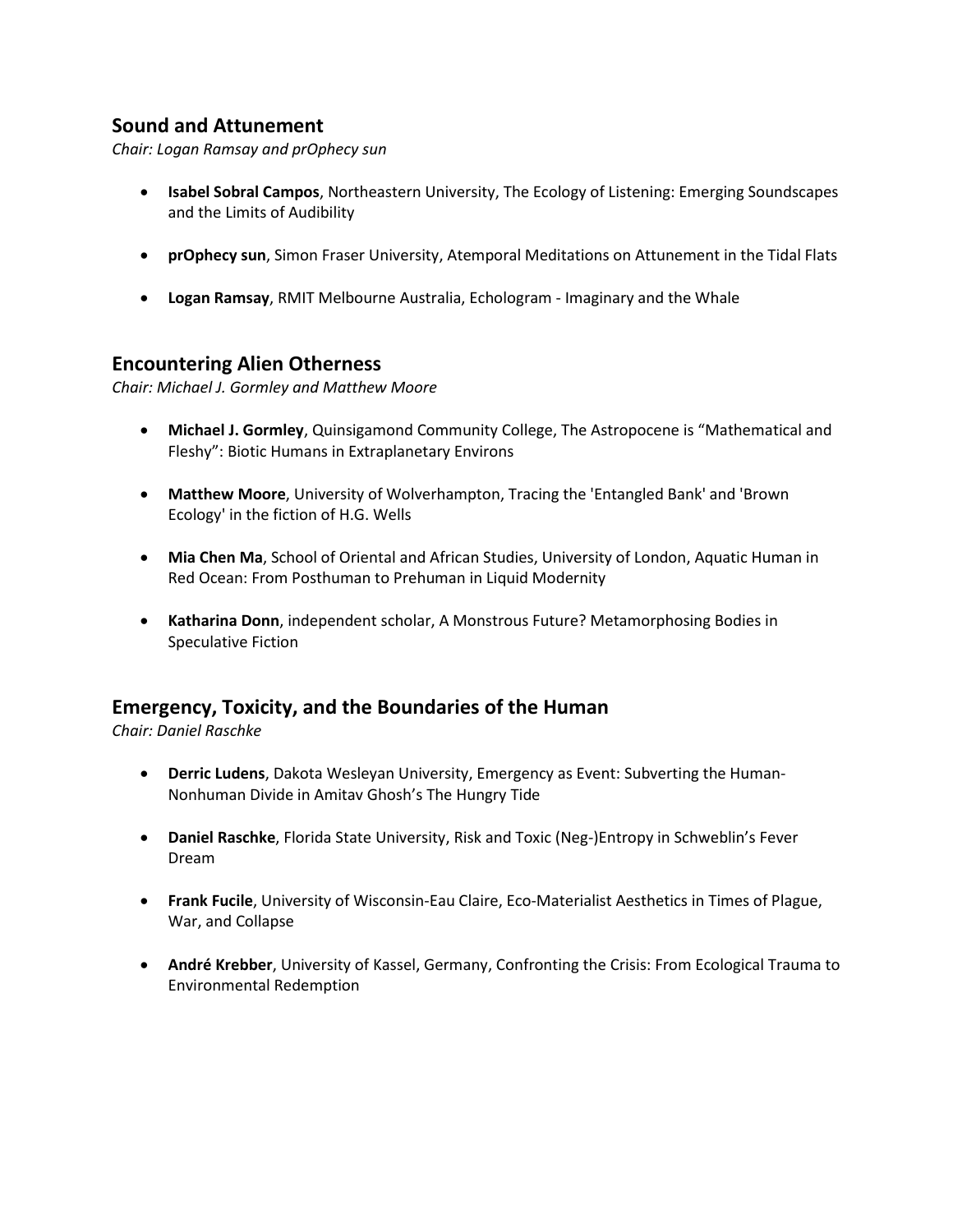## **Vegetal and Fungal Agencies**

*Chair: Patrícia Vieira*

- **Jemma Deer**, Rachel Carson Center, Mycorrhizal Metaphors: the buried life of language
- **Patrícia Vieira**, Georgetown University / CES, University of Coimbra, Plants as Environmental Activists: Amazonian Vegetal Expression in Frans Krajcberg's Sculptures
- **Melinda Backer**, University of Tennessee, What Is It Like to Be a Tree?: Emerging Personhood in Richard Powers' The Overstory

## **Ecological Subjectivities Beyond the Human**

*Chair: Sarah Warren*

- **Sarah (Sadie) Warren**, Emory University, Experiential Poverty and the Pandemic Present: An Ode to our Axiological Invisibles
- **Mahlu Mertens**, Ghent University, Re-Centring Humanity: Reading the Human Experience Back Into Richard McGuire's Here
- **K. Elaine Lysinger**, Texas Christian University, Dissipating in the Sublime: Recovering our Mattered Vitality for a Posthuman Ethic
- **Jane Battisson**, Emory University, NATURE-SPACE IN THE WRITING OF PIERRE-ALBERT JOURDAN

#### **Time and Scale in the Anthropocene**

*Chair: William Bowden*

- **William Bowden**, University of Rhode Island, "Lost in Time-Space Compression: The Problem of Place in Hari Kunzru's Gods Without Men"
- **Lena Pfeifer**, University of Würzburg (Germany), Between Power and Force: Performing Ethics in the Anthropocene in Richard Powers's The Overstory (2018)
- **David Shaw**, Concordia University, The Crisis of Scale: Allegories of The Anthropocene in Barbara Kingsolver's Flight Behaviour and Ben Lerner's 10:04
- **Nathaniel Sikand-Youngs**, University of Nottingham, The Machine is the Garden: The Literary Representation of Ecological Economics in the Californian Naturalist Novel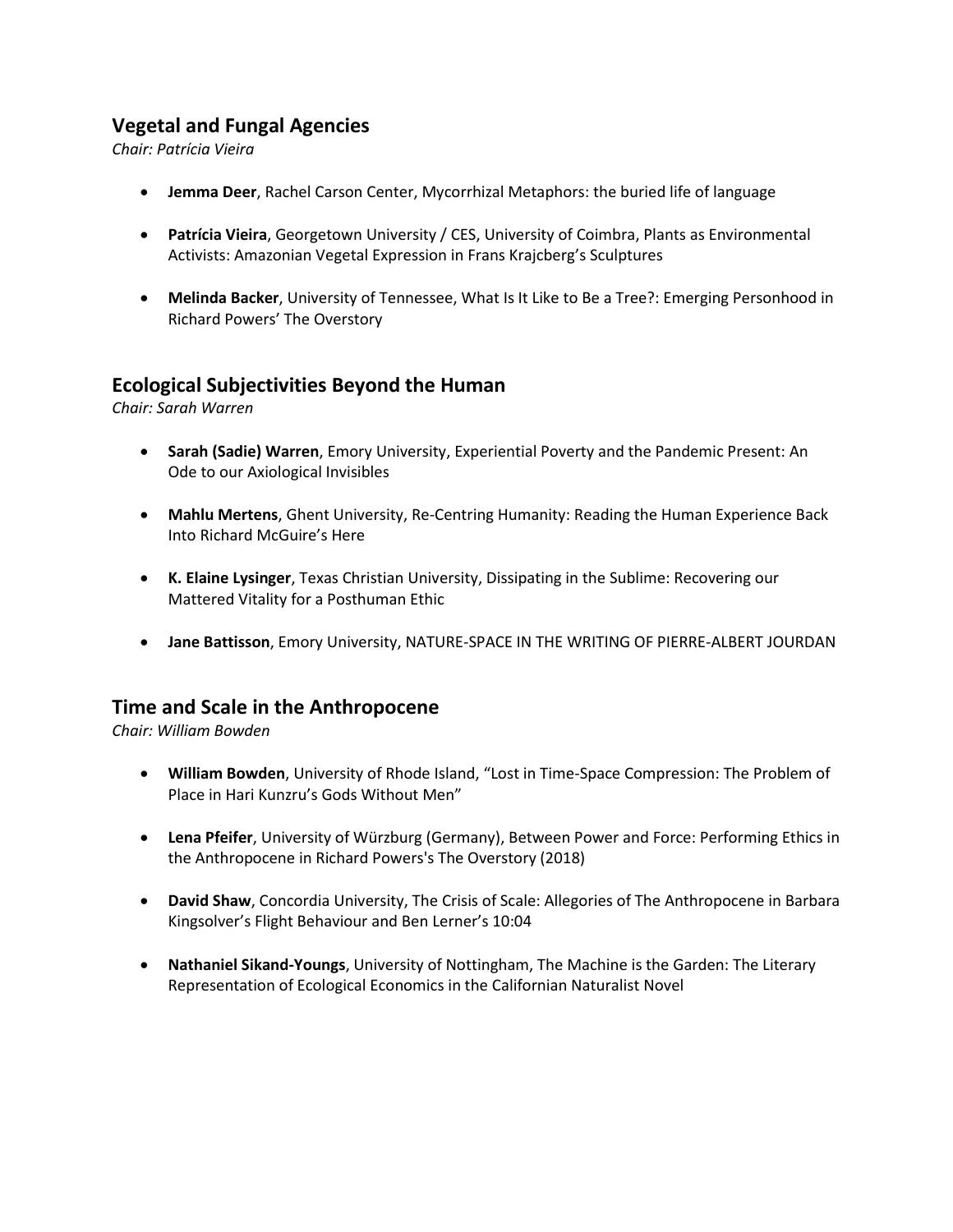## **Responding to Catastrophe**

*Chair: Holli Flanagan*

- **Brianna Shields**, Independent, Visualizing Catastrophe: Agency and the Atomic in the Anthropocene
- **Holli Flanagan**, University of Delaware, Create, Destroy, Refigure: Climate Crisis Identity in Margaret Atwood's MaddAddam Trilogy
- **Elizabeth Giardina**, University of California, Davis, The Gimmicks and Poetics of Geoengineering

#### **Ecological Apocalypse**

*Chair: Heather Milligan*

- **Heather Milligan**, University of Edinburgh, "The totality of this mid-Collapse condition": Plurality in Jeff VanderMeer's Southern Reach Trilogy
- **Priscilla Jolly**, Concordia University, "When Londyon ys Forest" Medieval Ecological Apocalyptic in After London
- **Stephanie Erev**, Portland State University, On Apocalyptic Spiritualities and the Force of Uncanny Colors

#### **Race, Semiotics, and the Posthuman Subject**

*Chair: Marisa Mills*

- **Emery Jenson**, University of Wisconsin Madison, Blood Like Dew: Ecosemiotics and Interpretation in The Confessions of Nat Turner
- **Primrose Primrose**, National University of Singapore, The Racialized Posthuman body in Hanif Kureishi's The Body
- **Marisa Mills**, University of Southern Mississippi, Re-Writing Medieval Wales: Empire and Ecology in the Lancelot-Grail Cycle

#### **Thinking Beyond the Human**

*Chair: André Krebber,* University of Kassel, Germany

- **Aidan Tynan**, Cardiff University, The Anecological Thought in Deconstruction and Schizoanalysis
- **Kelly Gray**, Boston College, Libidinal Economy and Ecology: The Centrality of Subjectivity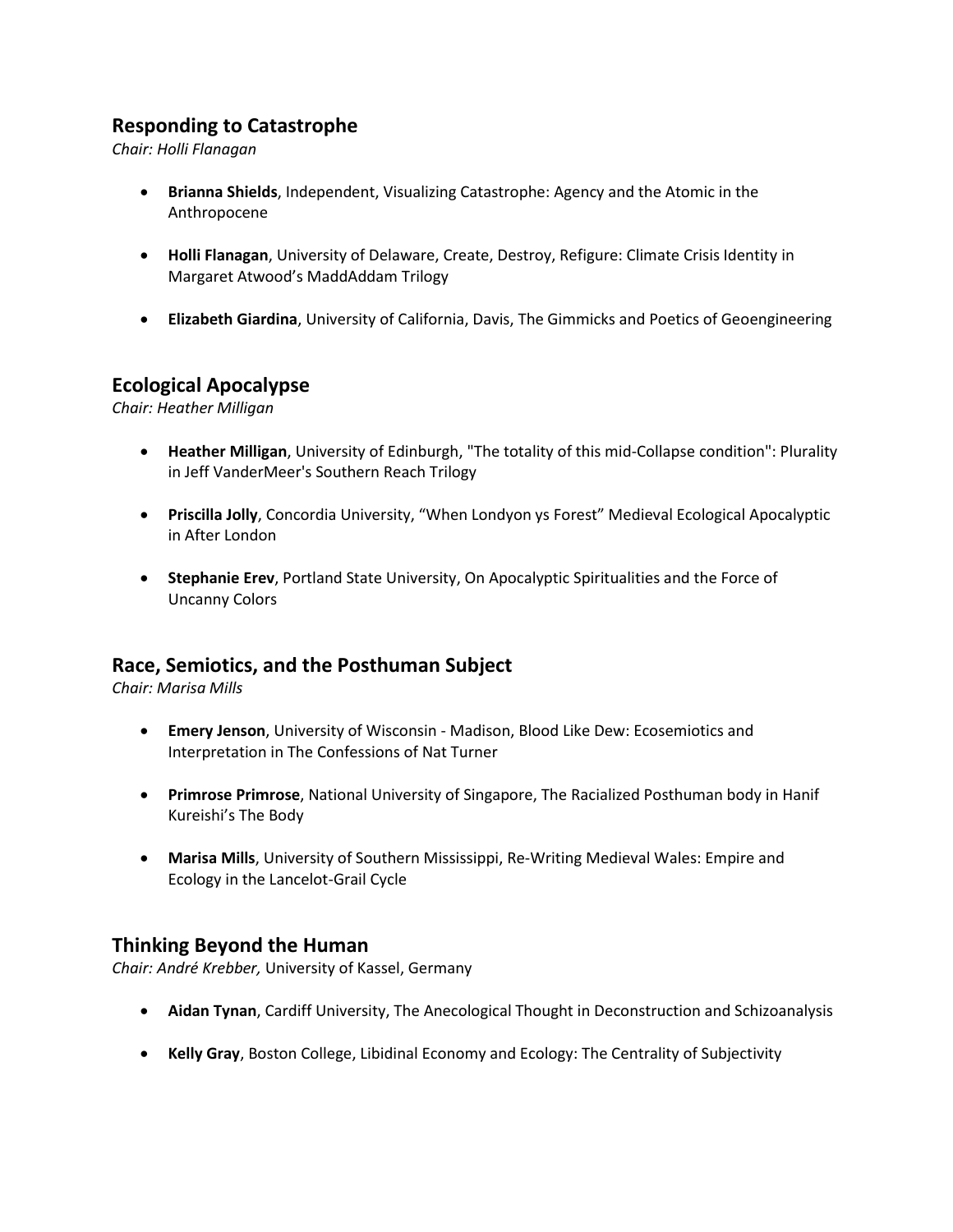- **Nicolai Skiveren**, School of Communication and Culture, Aarhus University, Plastic Bags are Good to Think With: A Meta-Critical Investigation of Anthropomorphized Waste
- **Jean-Thomas Tremblay**, New Mexico State University, Homeostasis and Extinction: Ted Chiang's Exhalation

# **Elemental Rhetoric Stream**

## **Emergenze: Elemental Narratives in Italian Studies**

*Chair: Serena Ferrando*

- **Danila Cannamela**, Colby College, "A Binding Language: From Simaetha's Recipe to its (Eco)Feminist Remake."
- **Enrico Cesaretti**, University of Virginia, "Spectral Tales and Real Disasters: Re-emerging Traumas in Daniele Atzeni's I morti di Alos."
- **Serena Ferrando**, Arizona State University, "Vegetal Existences in Italian Poetry: Three Instances."

## **Elemental America: The Emergent Aesthetics of Exposure and Pollution in Water, Earth, and Atmosphere**

*Chair: Moritz Ingwersen and Timo Müller*

- **Mortiz Ingwersen**, Dresden University of Technology, and **Timo Müller**, University of Konstanz, "Mobilizing the Elemental Turn in Contemporary Ecocriticism"
- **Linda Hess**, University of Augsburg, "Aurum's Agency: The Elemental Aesthetics of the Klondike Gold Rush in Bill Morrison's Dawson City: Frozen Time"
- **Rachel Hil**, Goldsmiths University of London, "'Basically Burning Computers': The Pluming Exhausts and Chemical Afterlives of Astronautical Rocketry"
- **Aaron Pinnix**, Fordham University, "Surfacing Ecological Disaster: "Poets for Living Waters" and the Deepwater Horizon Oil Spill"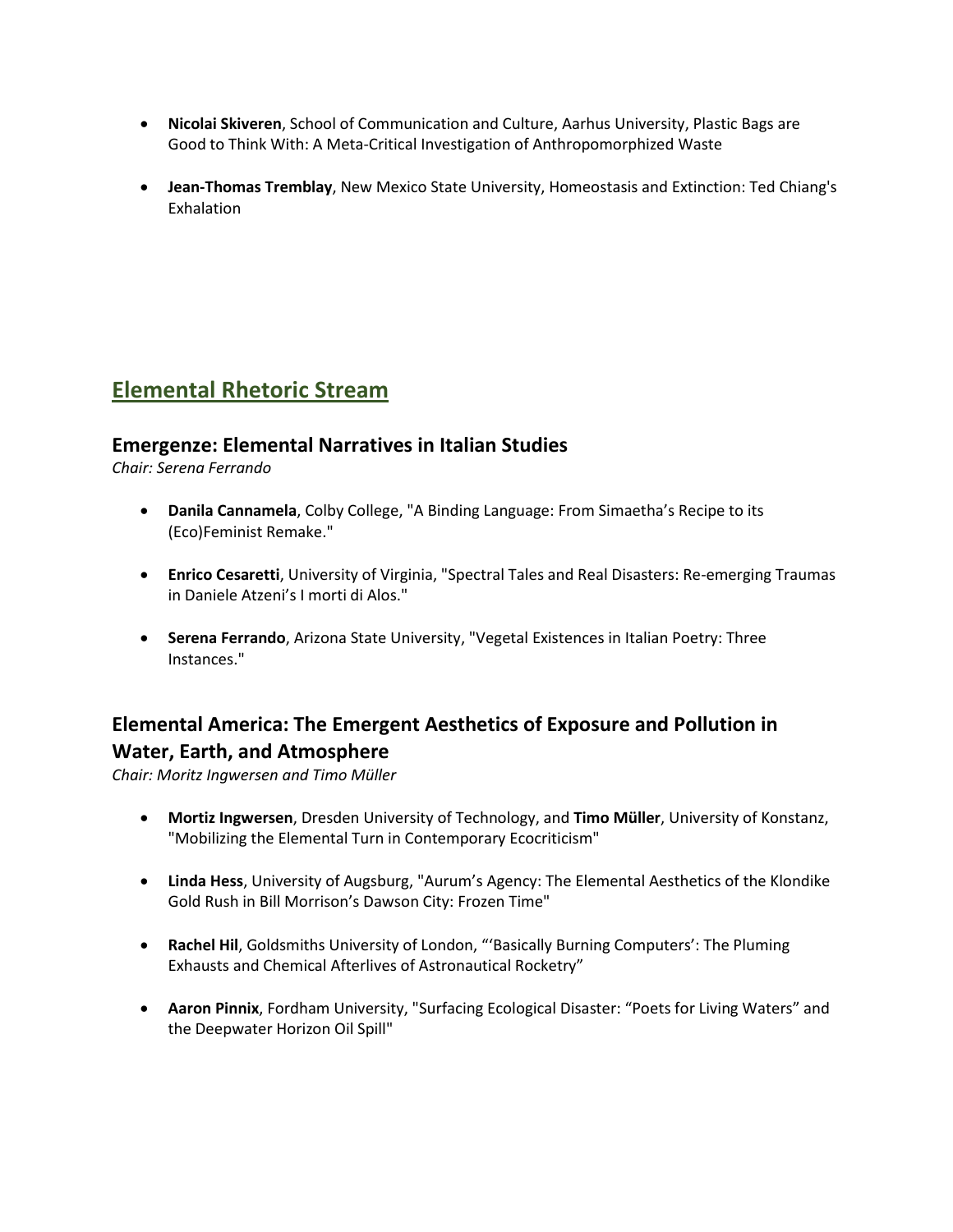## **The Hydro Humanities: Origins and Permutations**

*Chair: Paul Formisano*

- **Paul Formisano**, University of South Dakota, "Tapping the Source: A Preliminary Mapping of the Hydro Humanities"
- **Michaelann Nelson**, Utah State University Eastern, "Documenting the Resurrection of a Canyon: The Coffee Table Book Rhetoric of Climate Change on the Colorado River"
- **Matthew Henry**, University of Wyoming, "The Wrong Side of the Levee: Sea Level Rise and Racial Coastal Formation in the Decade of the Green New Deal"
- **Rasina Tanvir**, Washington State University, Vancouver, "Haunted Waters: Racial and Environmental Justice in Toni Morrison's Beloved"
- **Lubna Alzaroo**, University of Washington-Seattle, "A River Dies of Thirst: Hydropolitics in Raja Shehadeh's A Rift in Time"

#### **ASLE as Strange Attractor**

*Chair: Barbara Mossberg*, University of Oregon Clark Honors College

- **Hannah Lesti**, University of Oregon, Ecological Infighting: The different attitudes of environmentalists towards government authority
- **Zealon Gentry-Lea**, University of Oregon, Humans are Destroying the Earth but Eco Lit Is Here to Save It
- **Ryan Laws**, University of Oregon, Report to the Department of the Interior: The Hetch Hetchy
- **Zoey Bailey**, University of Oregon, Home is Where the Heart Is: Robinson and Thoreau's Ecological Interpretation of the Meaning of Home

#### **Fire and Water**

*Chair: Barbara Leckie*

- **Barbara Leckie**, Carleton University, Ottawa, Canada, Alarming!: The Rhetoric of Warning and the House of Fire
- **Francis Ittenbach**, Emory University, "Where the fire is still burning": Elemental Time in Romeo Oriogun's Sacrament of Bodies
- **Octavia Cade**, Independent, The Urban Reef: Metaphor and Transformation in Conservation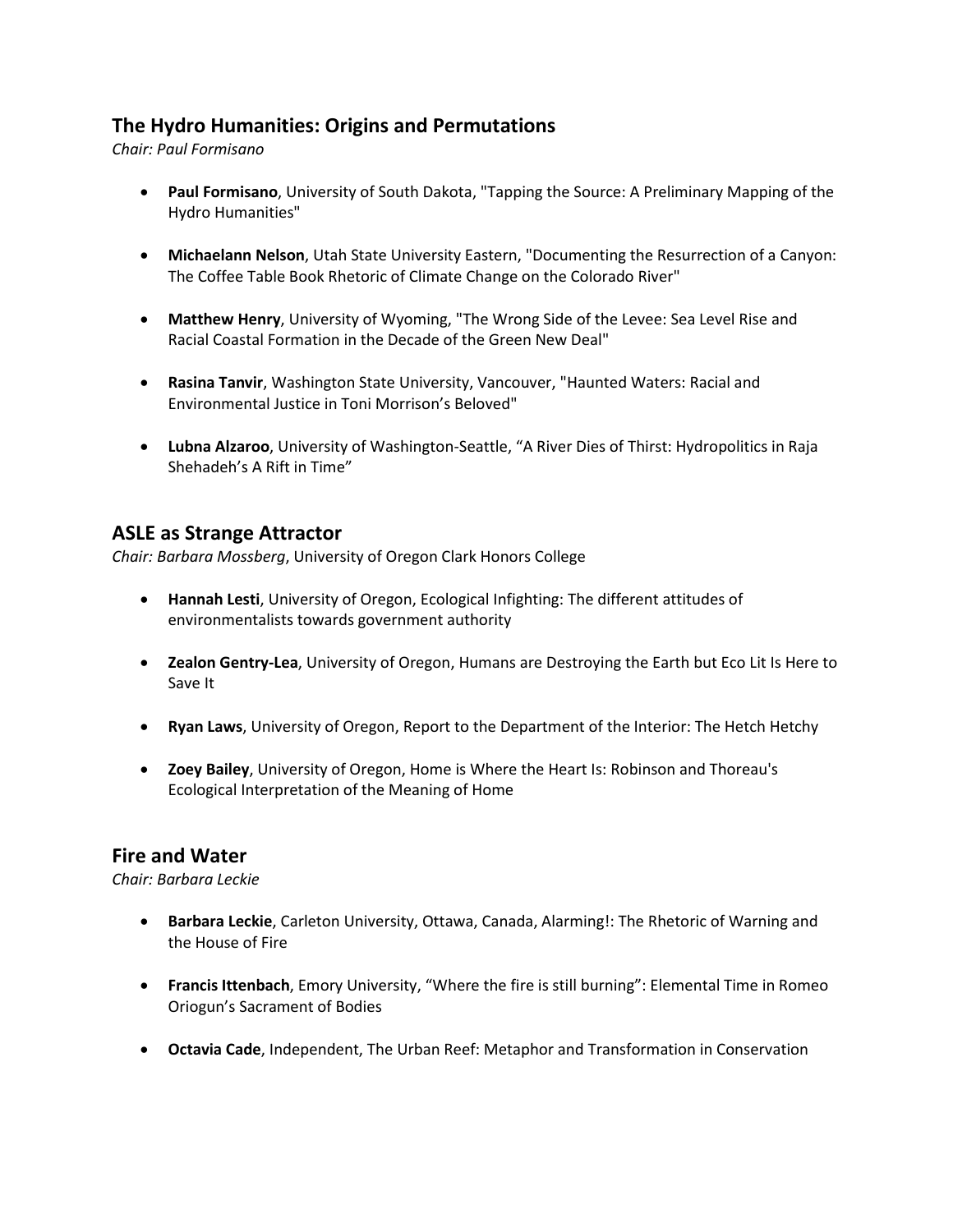• **Alison Maas**, University of California, Davis, Erosion: The Vanishing Coast in Muriel Rukeyser's "The Outer Banks"

## **Theorizing the Elemental**

*Chair: Jason Young*

- **David Lombard**, ULiège and KU Leuven, Belgian National Fund for Scientific Research (F.R.S.- FNRS), Rewriting the Anthropocene Aesthetic Crisis: A Rhetorical and Narratological Analysis of Wilderness and the Sublime in the Contemporary (Native) American Memoir
- **Eve Nabulya**, Makerere University, Explorations in ecocriticism and rhetoric
- **Martin Schauss**, University College Dublin, The Problem with New Materialisms and "Anthropocene" Literature
- **Jason Young**, Queen's University, Lithopoiesis: Memory, persistence and deep time

## **Apocalyptic Fictions**

*Chair: Barbara Mossberg*

- **Barbara Mossberg**, University of Oregon Clark Honors College, EmergencE/Y Theory/ A Teary Eye: Deep Structure Literary Vision from 2700 BCE-Modern Times
- **Phillip Polefrone**, Columbia University, 2040, 2140: Reference Years, Environmental Policy, and Speculative Fiction
- **Alba Tomasula y Garcia**, University of California, Berkeley, "No Matter How Difficult It Is, We Must Live": Speculative Fiction and Lively Catastrophe

## **Forests of Change in Africa and Appalachia**

*Chair: TBA*

- **Valentina Acquafredda**, University of Urbino Carlo Bo, Italy, Farmers and natural resources in the Ethiopian Green Economy Plan
- **Leila Braun**, University of Michigan, Ann Pancake's Appalachia and the Extra(ctive) Ordinary
- **Bob Craven**, University of Oregon, Extractivism and the Greater Appalachian Forest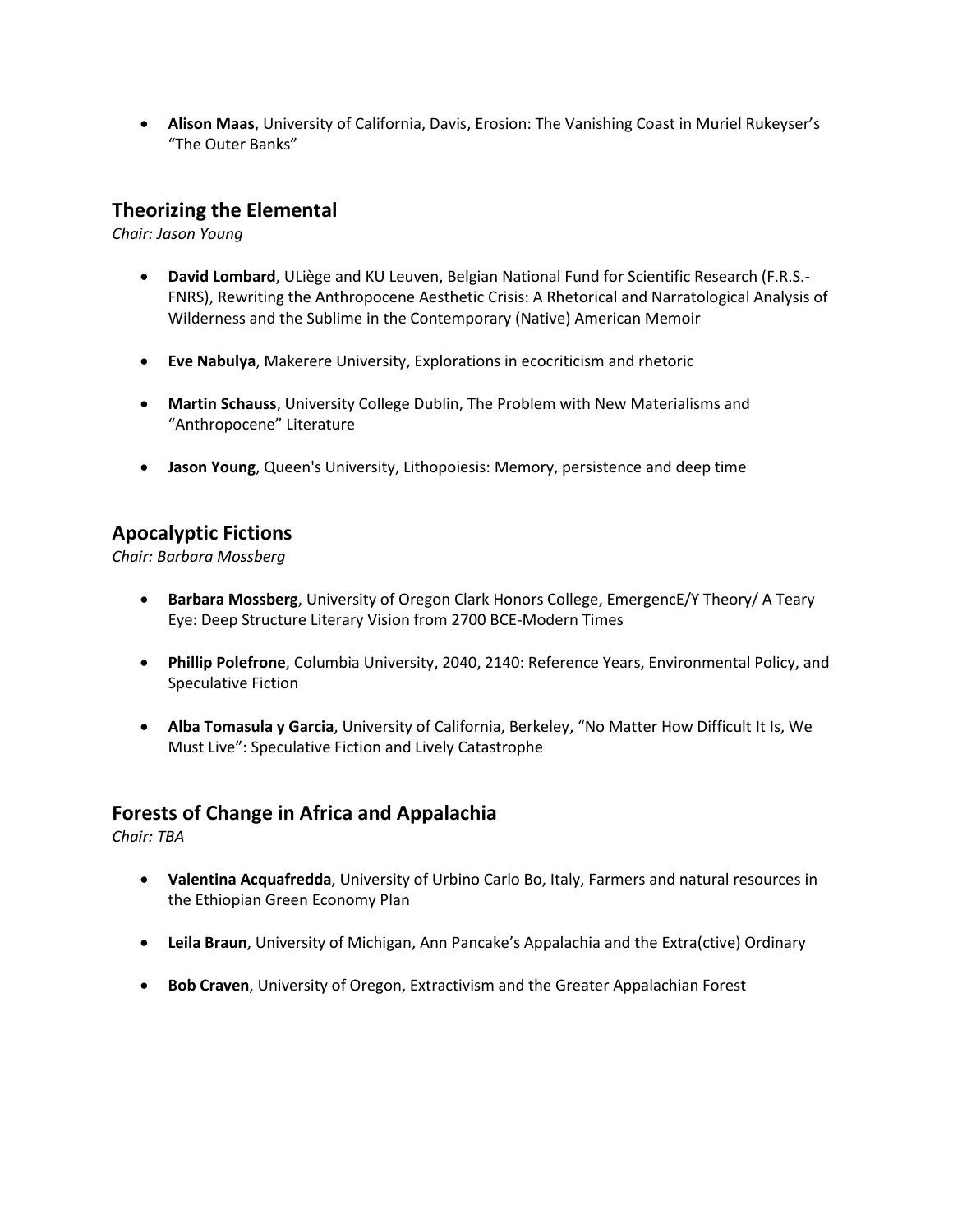## **Extracting Elements**

*Chair: TBA*

- **Brady Krien**, University of Iowa, The Trace of Transitions: Topic Modeling Energy Transitions in Nineteenth-Century Magazines
- **Maren Loveland**, Vanderbilt University, Encrypted Extractions: The Politics of Energy and Cryptocurrency in the Mid-Columbia Basin
- **Lisa Han**, Arizona State University, Perilous Plumes: Scalar Mediations of Turbulence, Catastrophe, and Environmental Risk
- **Isaac Thornley**, Faculty of Environmental and Urban Change, York University, Traversing the Trans Mountain Fantasy Elementally: Psychoanalytic Reflections on Time, Scale, and Pipeline Politics

## **Artistic Expressions of the Elemental**

*Chair: Jonathan Knapp*

- **Yi-Chen Andrea Lay**, Indiana University Bloomington, Remembering the Tohoku Earthquake: Visual Art, Narrative, and Anthropocenic Crisis in "Behind the Waves"
- **Sasha Michelle White**, University of Oregon, First-Aid Kit for the Fire-Prone
- **Jonathan Knapp**, Harvard University, From Cutting into the Ground to Cutting on Celluloid: Cultural Techniques and the Intersection of the Human and Nonhuman in Film Location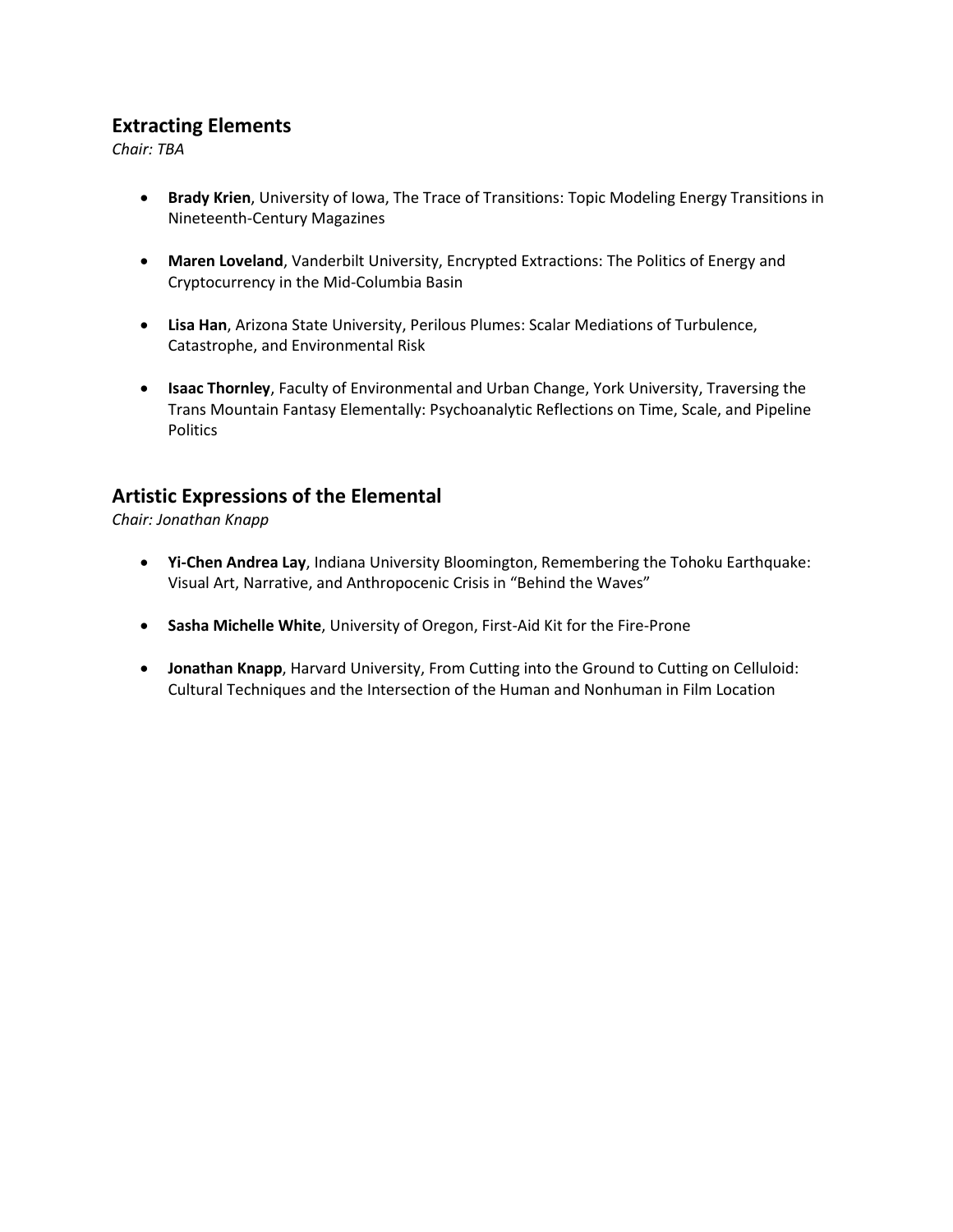# **Emergent Environments Stream**

## **Emergent Ecologies and Urban futures in the Global South**

*Chair: Sritama Chatterjee and Surojit Kayal*

- **Sritama Chatterjee**, University of Pittsburgh, "Monsoon Forms in Mumbai"
- **Vaibhav Dutta**, Fields of View, "Urban Governance and Participatory Dialogue in Bangalore"
- **Sumera Saleem**, University of Sargodha, Pakistan, " "City as the Barometer of Crisis and Imagining the Future"
- **Mahasweta MD**, Jadavpur University, India, "The Urban ecoGothic in Deepa Anappara's Djinn Patrol on the Purple Line"
- **Surojit Kayal**, University of California, Santa Barbara, "Metabolic Emergence in the East Kolkata Wetlands"

## **Plants and People, Together in Precarity I**

*Chair: Rebecca Olsen*

- **John Yargo**, University of Massachusetts Amherst, "Fugitive Mothers, Cervantes, and Dendroidal Refuge"
- **Sophia C. Jochem**, Freie Universität Berlin, "Scarlet Runner Beans and Insurgent Citizenship in Charles Dickens's London"
- **Rebecca Olsen**, University of Delaware, "Plants as Family in Victorian Houseplant Gardening"
- **Alicia Carroll**, Auburn University, "Gentians 1931: Plant and Human Precarity in Maud Grieve's A Modern Herbal and D.H. Lawrence's "Bavarian Gentians"

#### **Plants and People, Together in Precarity II**

*Chair: Mary Bowden*, University of Delaware

- **Mia Alafaireet**, University of Wisconsin-Madison, "Black Planters/Black Panthers: Plants and Precarity in Contemporary Black Wellness Culture"
- **Lyn Baldwin**, Thompson Rivers University, "An Unquiet Botany"
- **Kathleen M. Burns**, Duke University, "Cultivating Breath, Creating Shelter in the Pandemic Garden"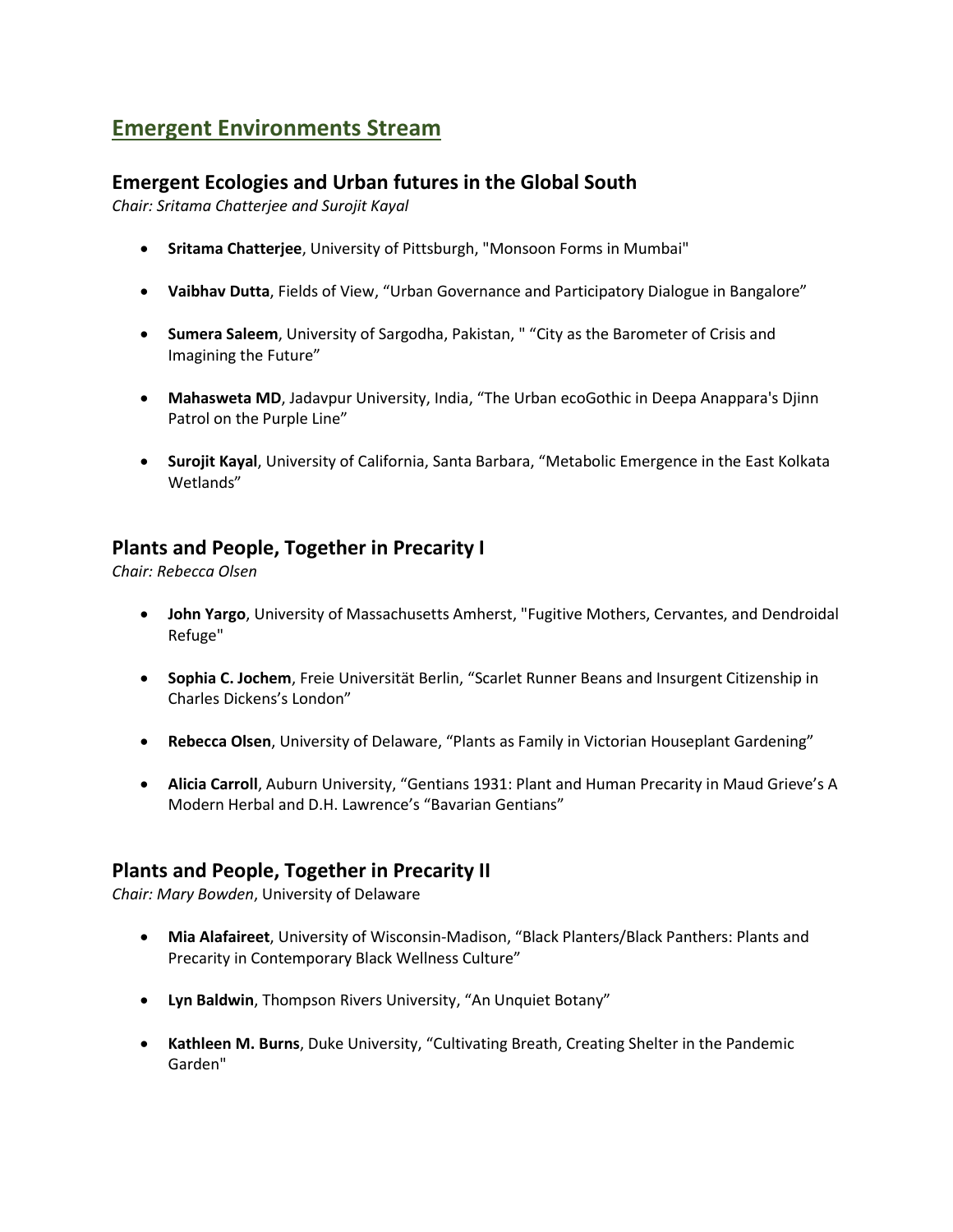• **Kiley M. Kost**, Carleton College, "House/Plant: At Home in Juliana Kálnay's Eine kurze Chronik des allmählichen Verschwindens (A Short Chronicle of Gradual Disappearance)"

#### **APOCALYPTIC MIXOLOGY: THE QUEER, WEIRD, AND DOWNRIGHT MOIST**

*Chair: Nicholas Reich*

- **Cameron Clark**, Vanderbilt University, "Terminal Forms, Species Thinking, and Marlon Riggs's Media Ecologies"
- **Fernando Varela**, Vanderbilt University, "Extraterrestrial Intimacy and Social Injustice in La región salvaje"
- **Nicholas Tyler Reich**, Vanderbilt University, "Les garçons sauvages: An Inter(s)extual Ecology of the Wet and Wild"
- **Darin Graber**, Sewanee: The University of the South, "William Burroughs' The Wild Boys as Neo-Victorian Ecoliterature (the Violent Kind)"

## **Extinction in American Literature, Art, and Culture**

*Chair: Helena Feder*

- **Sarah McFarland**, Northwestern State University, "Inhabiting Extinction in American Climate Fiction"
- **Nicole Merola**, RISD, "Close(ly) reading great auk extinction with Walton Ford"
- **Timothy Sweet**, WVU, "Indigenous Nations' Treaties with Animals and Latour's 'Parliament of Things'"
- **Helena Feder**, ECU, "Extinction and Slow Art"

## **EMERGING Pollution, Decomposition, Death**

*Chair: Patrycja Austin*

- **Patrycja Austin**, University of Rzeszów, The end is a wild beginning fungal inflections in the 21st century novel
- **John Clarke**, University of Exeter, Terrible Beauty: A poetry exploration of acid mine drainage
- **Donelle Dreese**, Northern Kentucky University, The Soft Goodbye: An Emergence of a "Green" Burial Ground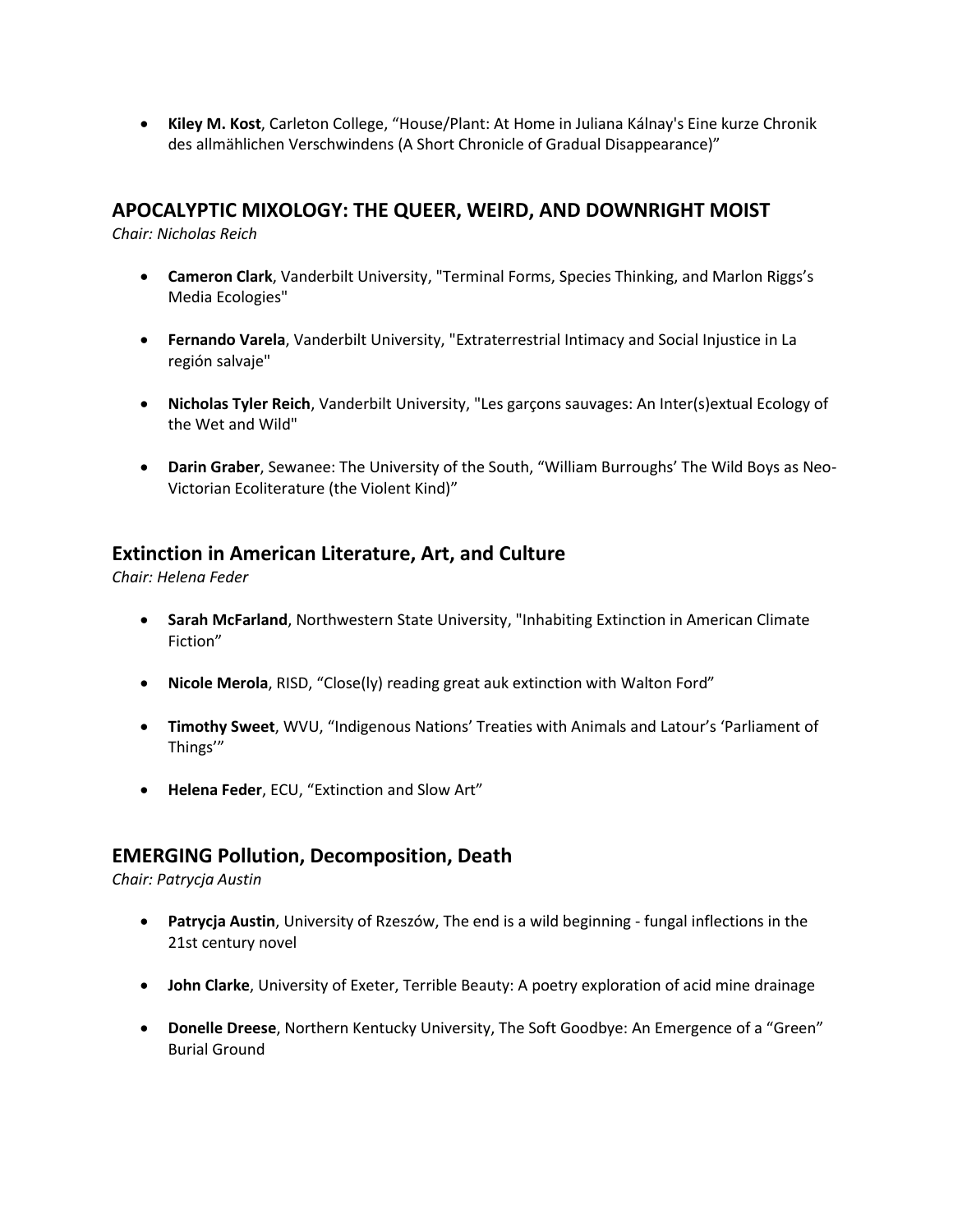• **Haley Laningham**, Florida State University, The Dilapidated Orchard: Theorizing Pollutions of Description

## **Floods/Emergent Waters**

*Chair: Hatice Bakanlar Mutlu*

- **Hatice Bakanlar Mutlu**, Ege University, On the Marshes: From a therapeutic journey to a critical perspective
- **Rituparna Mitra**, Emerson College, Re/Emergent Tidal Urbanisms in Amitav Ghosh and Pitchaya **Sudbanthad**
- **Rosanna Van der Voet**, University of Sheffield, The Sandmotor Liminal Entanglements on the South Holland Coast

## **River Emergences**

*Chair: Mark B. Hamilton*

- **Mark B. Hamilton**, Independent, Eco-Poetry: the creation of a stronger dynamic in response to environmental crisis
- **Alexander Kucich**, Carleton College, Relating to the River: Fish, Fishers and the Politics of Assemblage in the Cannon River
- **Heather McNaugher**, Chatham University, Nowhere Spared: Crisis Living in the English Village
- **Sebastian Ureta**, Departamento de Sociologia, Universidad Alberto Hurtado, Residual ecologies: finding life within extraction in Chile

#### **Emergent Futures**

*Chair: Helga Braunbeck*

- **Helga Braunbeck**, NC State University, Smart Cities, Server Forests, and Wild Animals: Visions and Realities in Niklas Maak's Novel Technophoria
- **Abiodun Oluseye**, Federal Polytechnic Ilaro, Ogun State, Nigeria, 'ECOCRICITYSM' AND THE BANAL ARTIFICIALITY OF AFRICAN CITY SPACE: A READING OF CHIBUNDU ONUZO'S WELCOME TO LAGOS
- **Conrad Scott**, University of Alberta, Post-Anthropocene Futures: The Ecocritical Dystopian Posthuman in Bacigalupi's "The People of Sand and Slag" and Lai's The Tiger Flu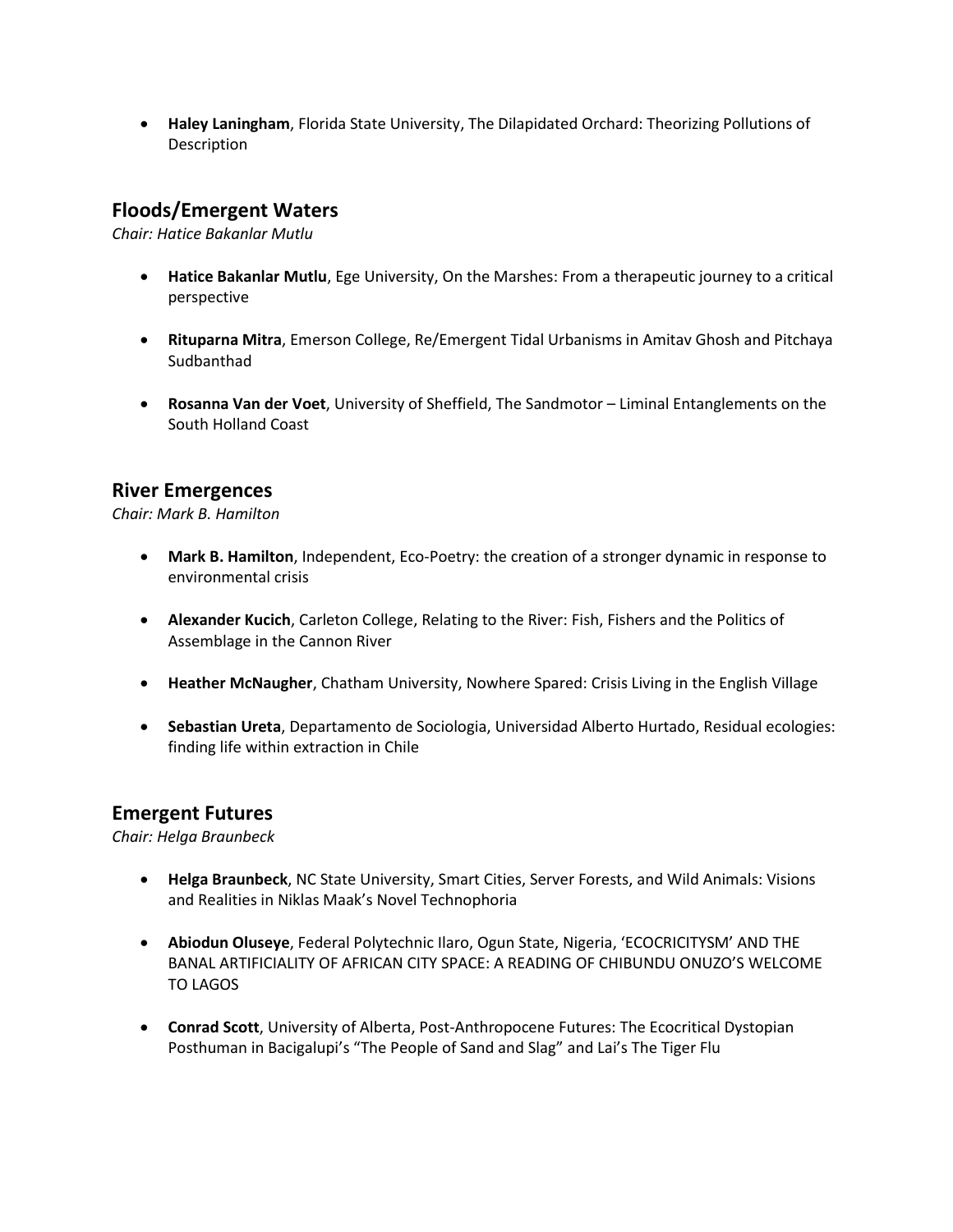## **Emergent Plants**

*Chair: Catherine Bush*

- **Catherine Bush**, University of Guelph, Invasives
- **Adriana Craciun**, Boston University, Arctic Greening, Arctic Dreaming: past and future vegetal worlds
- **Lenka Filipova**, Freie Universität Berlin, Time, Temporalities and the Process of Worlding in Two 'Tree Novels'
- **Renée Hoogland**, University of Amsterdam, Citizen Sensing in the Garden, and the Genre of the Emerging Event

## **Emergent Disasters**

*Chair: Sarah Hopkinson*

- **Sarah Hopkinson**, Boston University, Jesmyn Ward's Salvage the Bones and the Space of Disaster
- **Daria Kozhanova**, University of Bologna, "Looking for Life in This Ruin": A Tsingian Reading of Chiara Mezzalama's "Dopo la pioggia"
- **Katrina Maggiulli**, University of Oregon, Speculative Species: Evolutionary Imagination & the Future of Life
- **Ziba Rashidian**, Southeastern Louisiana University, Proximate Futures: Human-Animal Coexistence in Svetlana Alexievich's Voices of Chernobyl

#### **Bodily/Place Transformations**

*Chair: TBA*

- **Laura Fumagalli**, Catholic University of Milan (Italy), Understanding the concept of landscape to preserve the environment
- **Kathleen Ibe**, Department of German, Nordic, Slavic and Dutch, University of Minnesota, Nonhuman Agents Reclaiming Human Space in Karen Duve's Regenroman
- **Delzi Laranjeira**, Minas Gerais State University (UEMG- Brazil), Dangerous environments: Ecoanxiety in Lauren Groff's "Ghost and Empties" and "Snake Stories".
- **Phoebe Wagner**, University of Nevada, Reno, When We Survive: Transformation and Jeff VanderMeer's The Southern Reach Trilogy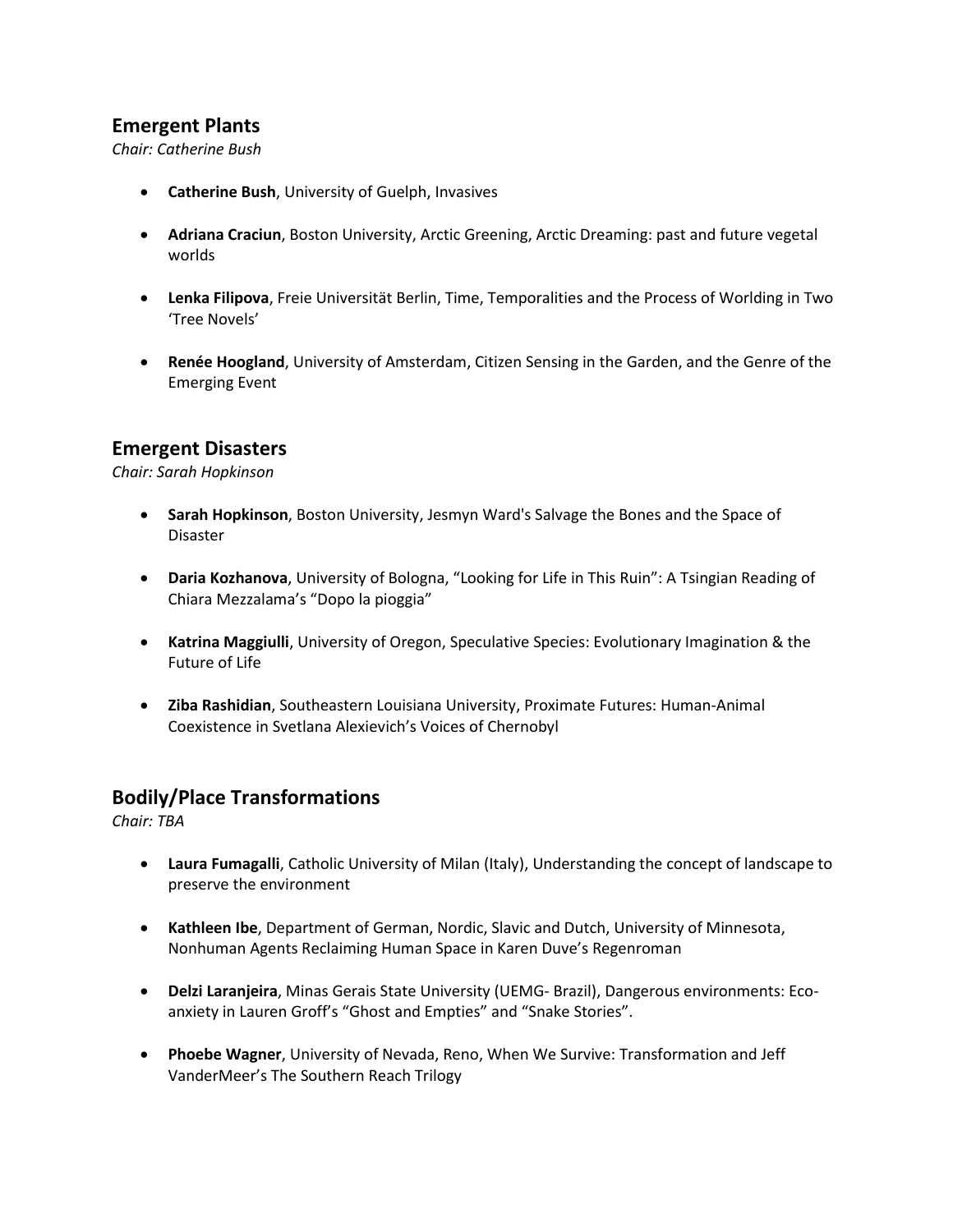## **Animal Emergences**

*Chair: Rebecca Jordan*

- **Rebecca Jordan**, Washington University in St. Louis, Cheetos and Too Many Fingers: Human Illness and the Search for Animal Empathy in a Comparative Analysis of Cyborg Spaces
- **Agata Kowalewska**, Department of Philosophy, University of Warsaw, Of deer, wolves and men. Emergent nonhuman cultures in spaces of conflict with people.
- **Joanna Lilley**, Independent author, Behaving like animals
- **Thakshala Tissera**, University of Massachusetts Amherst, The Elephants in the Garbage Dump

#### **Emergent Representations**

*Chair: Sarah Grossman*

- **Sarah Grossman**, Bryn Mawr College, Emergent Disability Strategy as a Tactic for a Just **Transition**
- **Richard Kerridge**, Bath Spa university, The Crisis of Realism: narrative, ecocriticism, teaching
- **Michelle Menting**, University of Southern Maine, Questing: How We Amble, How We Converge Poems
- **Maximillian Gregor Hepach**, University of Cambridge, The experiential reality of climate( change). A phenomenological and media theoretical approach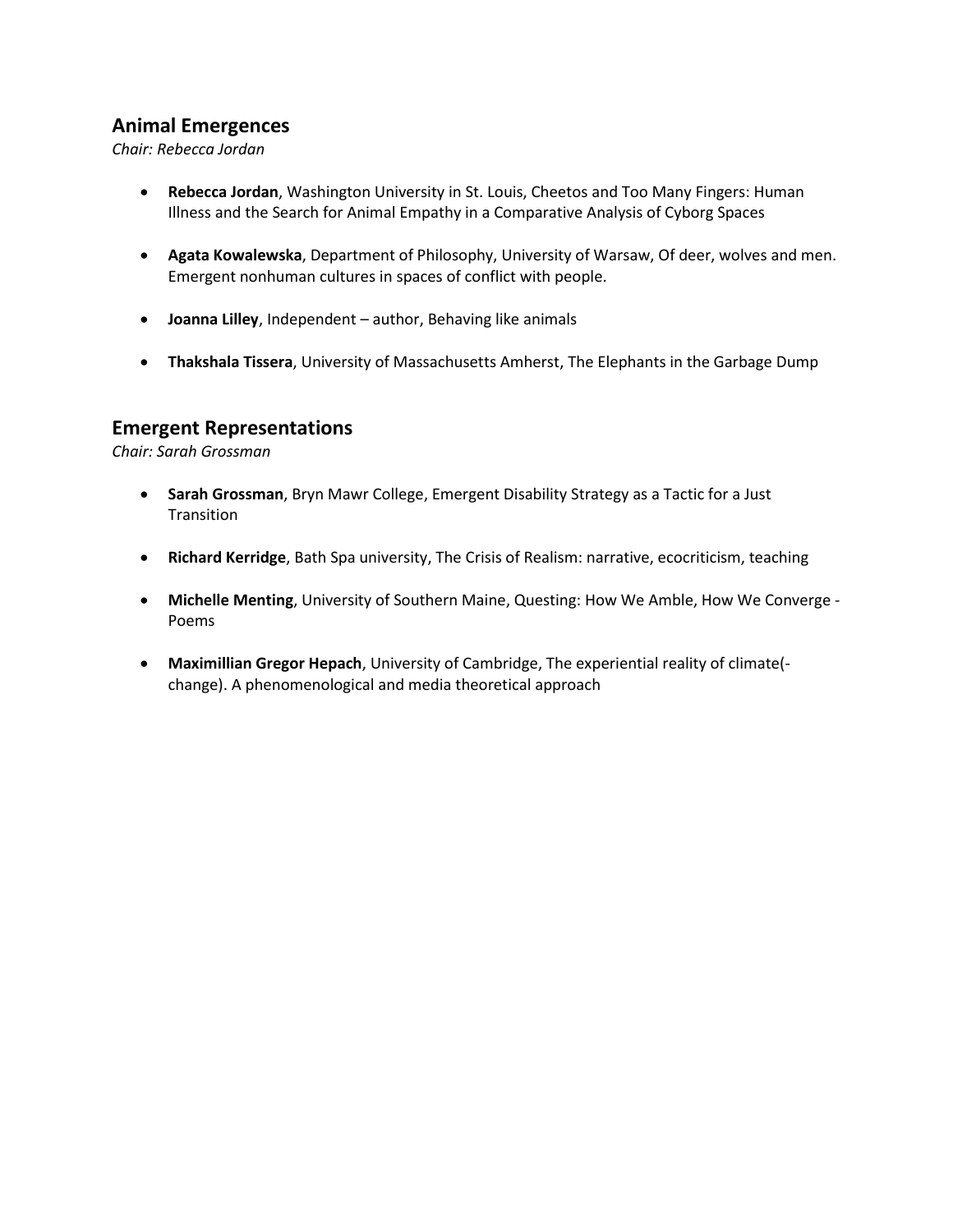# **Energy Humanities Stream**

## **Virtual Extraction: YouTube, Video Games, and Digital Mining as Ways We Imagine Natural Resource Extraction**

*Chair: Brian James Leech*

- **Jessica M. DeWitt**, Network in Canadian History and Environment, "Most of it's Mental": Extractive Nostalgia, Virtual Adventure, and White Masculinity in the Abandoned Mines Exploration Corner of YouTube
- **Brandon J. Galm**, Cloud County Community College, (Un)Real White Survival: Red Dead Redemption 2 and the Play of Nature
- **Brian James Leech**, Augustana College, New Timey Prospecting: Mining as Tech Metaphor and Environmental Consequence

## **Reading Energy Cultures**

*Chair Name TBA*

- **Kent Linthicum**, Georgia Institute of Technology, "Coal and Chalk: Race, Energy, and Geology in the Nineteenth Century"
- **Max Karpinski**, University of Alberta, Excavating the Oil Sands: Archaeology and the Aesthetics of Extraction in David Martin's "Tar Swan"
- **Jana Giles**, Texas Tech University, Unmasking Petro-Discourse: Helon Habila's Oil on Water and the Niger Delta Extraction Zone
- **Brad Buckhalter**, U of Louisiana at Monroe, "The worn-out earth of our possession": Environment, Empire, and Modernity in Conrad's "Falk"

## **Alternative Energy Imaginairies**

*Chair: Tom Lynch*

- **Harry Pitt Scott**, University of Warwick, UK, A Transitional Utopia: Energy, Finance, and Democracy in Kim Stanley Robinson's Ministry for the Future (2020).
- **Heather Contant**, Università Ca' Foscari, On the Four Energy Imperatives of Makrolab
- **Tom Lynch**, University of Nebraska, Loren Eiseley, Prophet of the Pyrocene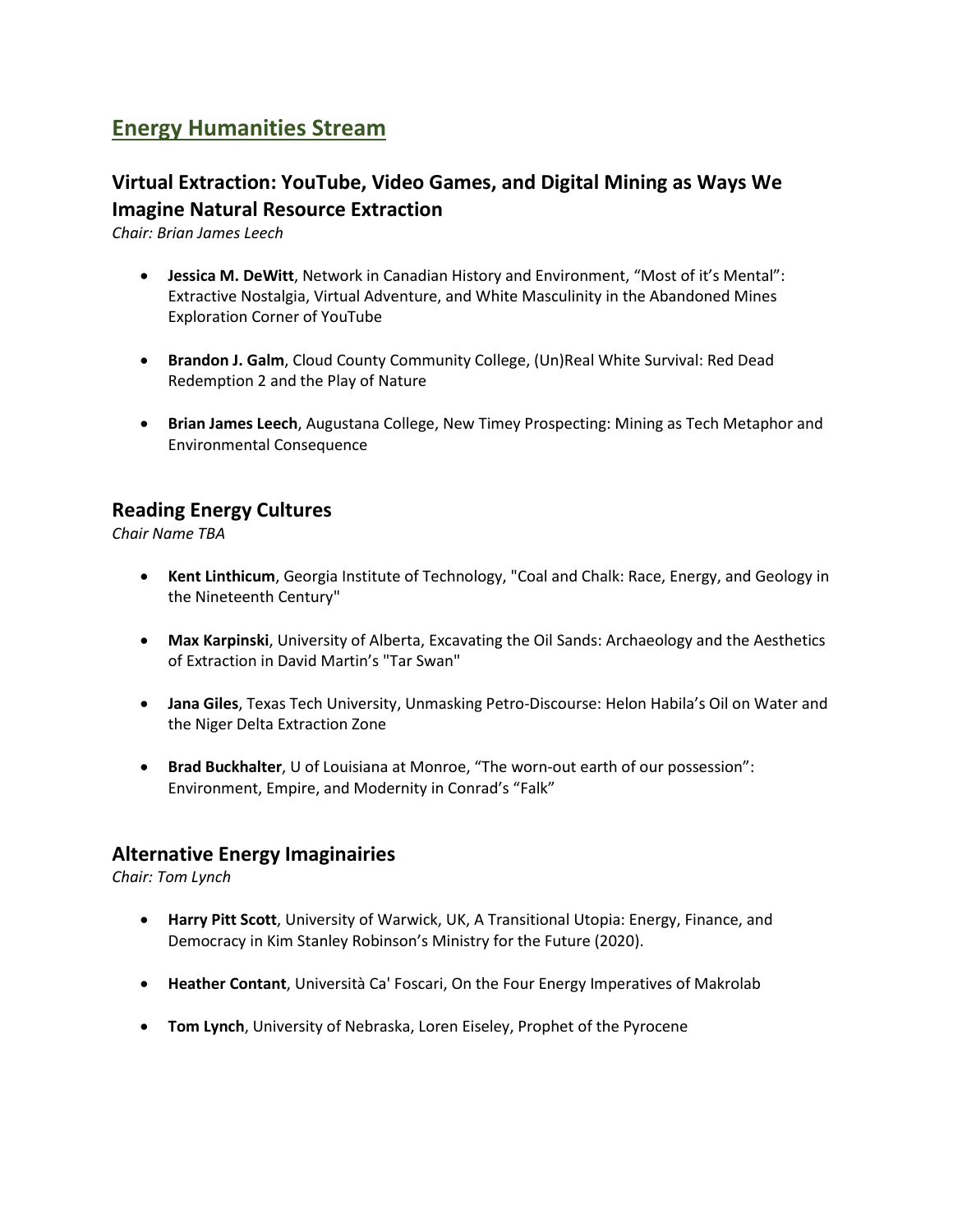## **Energetic Forms & Genres**

*Chair: Ruby Niemann*

- **Ruby Niemann**, University of Adelaide, California Girls: Petro-Cultures, Nuclear Horizons, and Extractionist Feminisms in Joan Didion's Play It As It Lays
- **María Matilde Morales**, University of St Andrews, Humanoil: Organicizing Oil in Contemporary Russian Culture
- **Spencer Robins**, UCLA, Narrative Form as Energy Infrastructure in Ursula Le Guin's Always Coming Home
- **Jada Ach**, Arizona State University, Power Lines and Alternative Energies in 'Ethan Frome'

## **Sites of Contestation: An Exploration of Energy Struggles in Canada**

*Chair: Jacob McLean*

- **Jacob McLean**, York University, The Petro Culture Wars
- **Issac Thornley**, York University, Trans Mountain Pipedreams: Psychoanalytic Approaches to Pipeline Politics"
- **Alexandra Simpson**, York University, "Along Line 9: Masking, Camouflage and Survival"

#### **Landscapes, Resources, & Relations**

*Chair Name TBA*

- **Nathan Schmidt**, UMass Amherst, Title TBD: On Water, Neoliberalism, and Mohsin Hamid's "How to Get Filthy Rich in Rising Asia"
- **Manasvini Rajan**, Indiana University Bloomington, Enclosure of the Wonderlands: John Muir's Journey to the Surface of the Earth
- **Darren Fleet**, Simon Fraser University, "You are now entering the mission field": petrol landscapes through a religious lens

#### **Energy Imperialisms, Colonialisms, & Nationalisms**

*Chair Name TBA*

• **Lisa Burner**, Sewanee: The University of the South, Extracting Potential from the Desert: Ecological Imperialism and Literature in the Chilean Nitrate Export Boom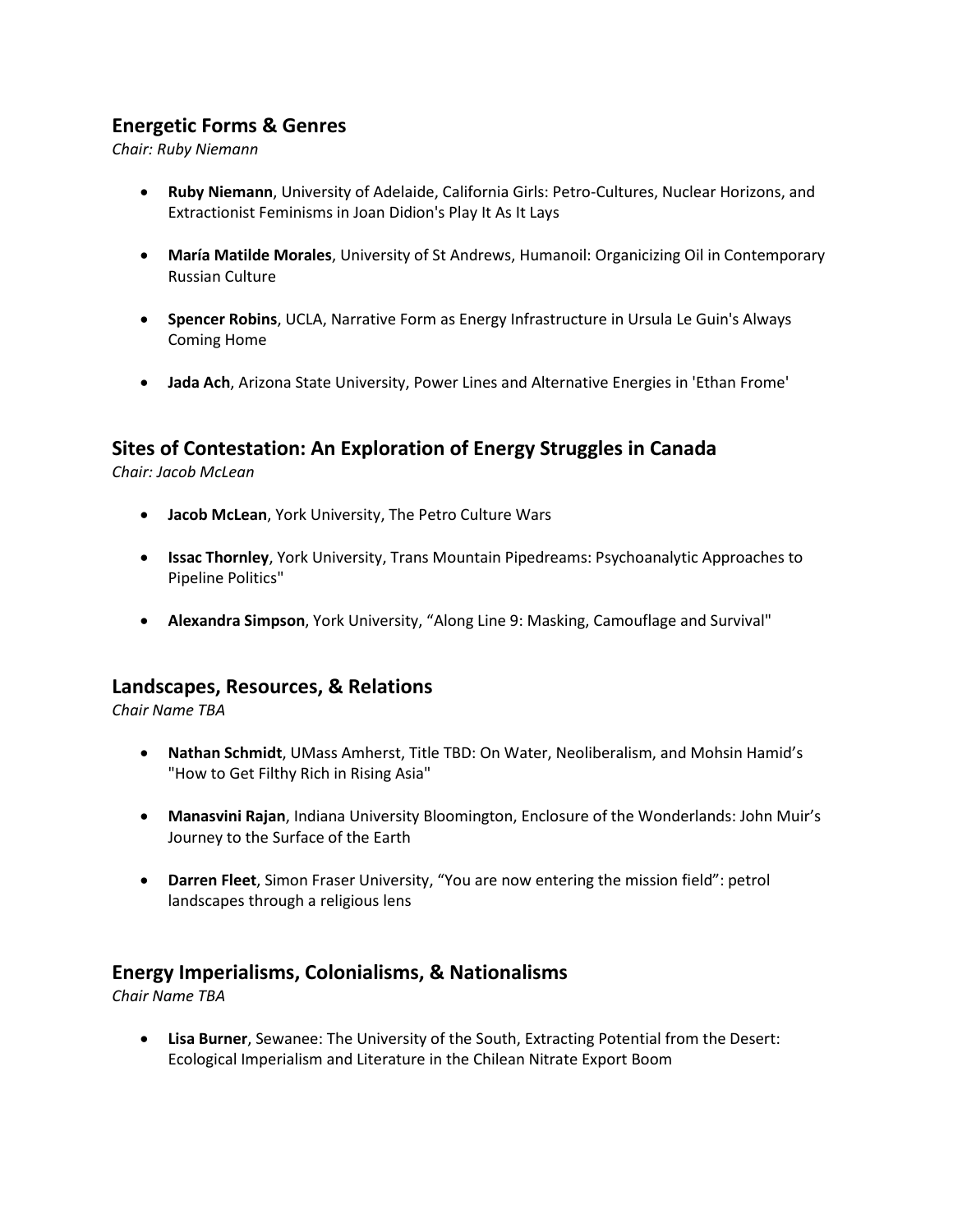- **Mary Galli**, Harvard University, Learning How to Live After the End: The Destruction of Uranium Mining in Leslie Marmon Silko's Ceremony
- **N.A.J. Taylor**, University of Bern, Switzerland, Condensed Timelines, Apocalyptic Images and Violent Resistance: How Helon Habila's Oil on Water makes visible slow violence.
- **Fabienne Blaser**, Deakin University, Ecologies of extraction and accidents: Fukushima as Australian nuclear heritage

## **Extractive Materialities**

*Chair Name TBA*

- **Chesta Yadav**, Independent, The Environmental Impact of Generation and Extraction of Electricity
- **Katrin Pesch**, University of Southern Mississippi, From the Extraction of Natural Resources to the Harnessing of Human Energy: Embodied Debt in Claire Denis's High Life
- **Rianne Riemens**, Radboud University, Nijmegen, The Netherlands, Accounting for Extraction: Place and Placelessness in Green Platform Discourses
- **Paul Schmitt**, University of Iowa, "On Cyber-Pastorals and Joystick Georgics: Agriculture, Data Infrastructure, and Video Games"

## **Dark Petrocultures**

*Chair Name TBA*

- **Maureen Salzer**, Pima Community College, Extracting the Past: Underland Travels and Petroleum Tragedies in the Anthropocene
- **Catherine Sarah Young**, UNSW Sydney Arts, Design, and Architecture, The Ghost of Rain: A Proposal for Petrichor as a Companion Molecule in The Australian Bushfire Crisis
- **Wenjia Chen**, Washington University in St. Louis, Symbolic Killing or Killing Symbols: With a Case Study of Fractures
- **Karl Emil Rosenbæk**, University of Southern Denmark, Offshore Nordic Noir

#### **Energetic Affects, Energetic Senses**

*Chair: Trish Audette-Longo*

• **Trish Audette-Longo**, Carleton University, What do we smell when we smell the oilseeds?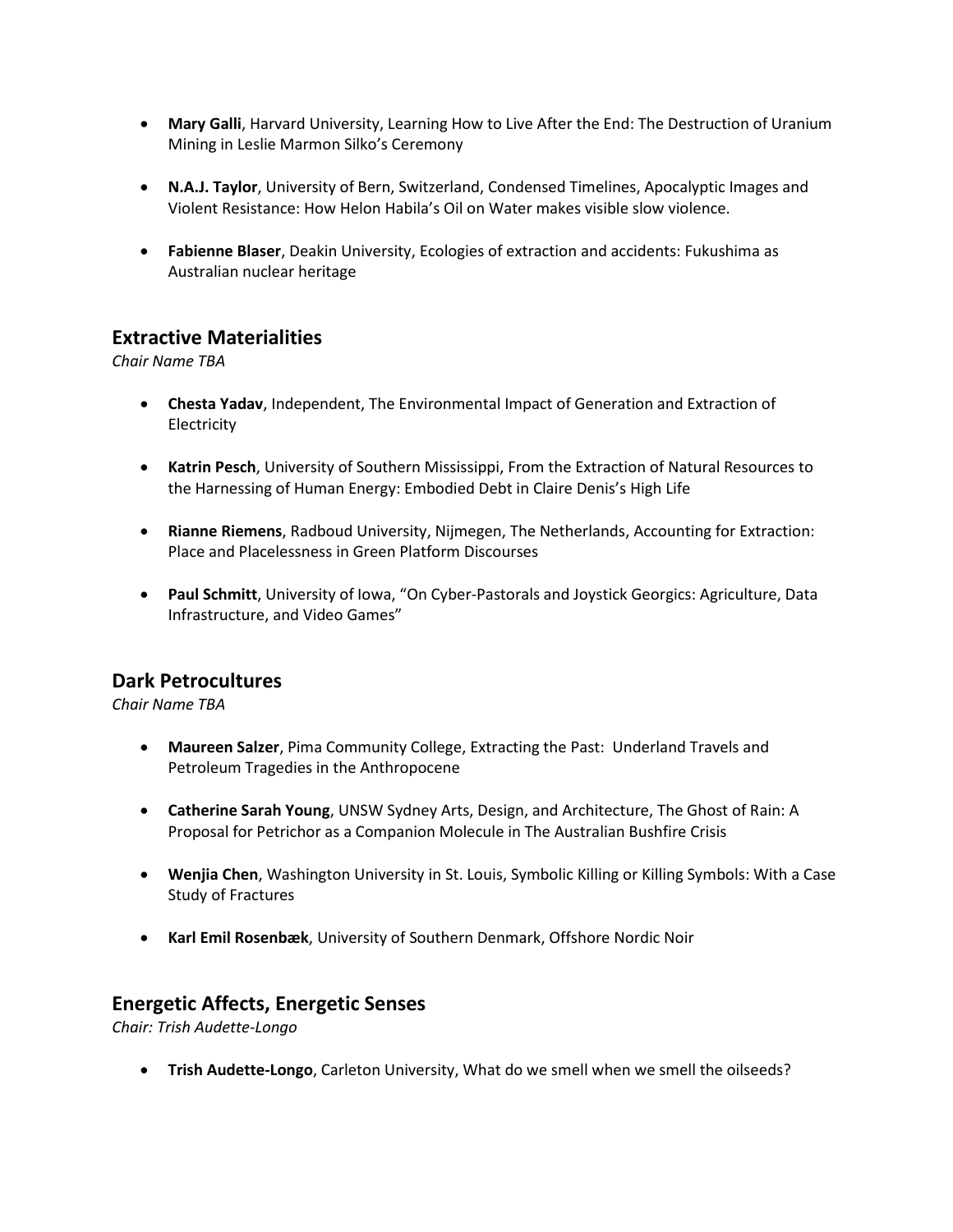- **Madeleine Bavley**, University of Utah, Cultivating Pleasure in (spite of) Petroleum Culture
- **Paisley Conrad**, Concordia University, Motor Oil and Disco Balls: Affective Labour in the Athabasca Tar Sands

# **Environmental Justice Stream**

## **How we are human: reclaiming home and kin**

*Chair: Allison Cobb*

- **Allison Cobb**, Independent, "How to be human now"
- **Camille Dungy**, Colorado State University, "Reasons to Garden"
- **Emily Raboteau**, City College of New York, "I want our kids to thrive"
- **Divya Victor**, Michigan State University, "Seeking Shade: Memory & the Representations of the Ecological in Writing Diasporic Trauma"

## **Ecofascism as Heuristic**

*Chair: Shane Hall*

- **April Anson**, San Diego State University Public Humanities, ""The Suffocating Atmospherics of American Ecofascism"
- **Kai Bosworth**, Virginia Commonwealth University International Studies, "Pipeline Opposition and Energy Independence Between Canada and China: Heartland Melodramas of Race, Nation, and Oil"
- **Alex Menrisky**, University of Massachusetts Dartmouth/University of Connecticut, "Everyday Ecofascism: Settler Colonialism, Crisis, and Consumption"
- **Rebecca Evans**, Southwestern University English, "Ecofascism in the Emergent Cli-Fi Corpus"
- **Shane Hall**, Salisbury University Environmental Studies, "Ecofacism and Neo-Confederacy in American War"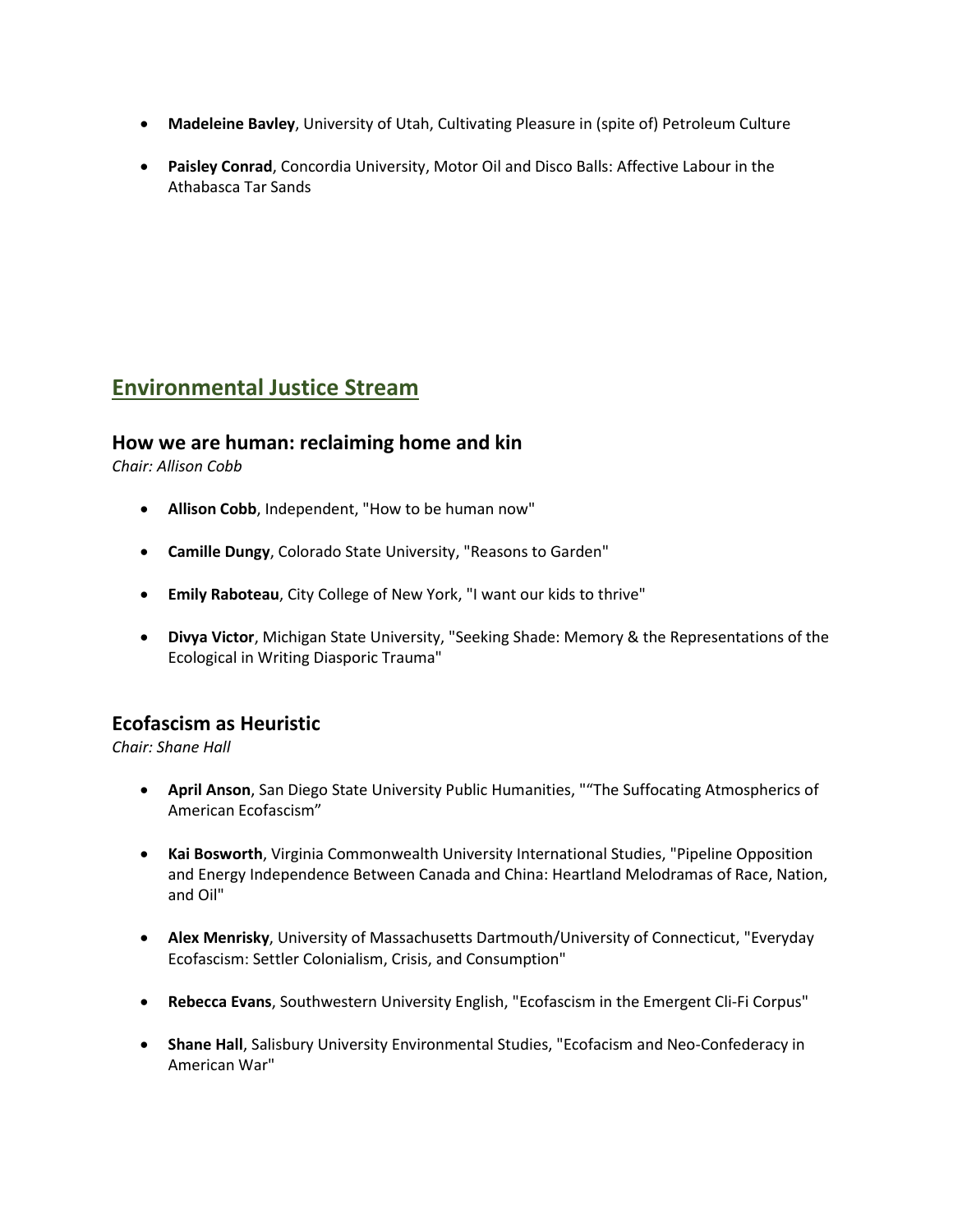## **Narratives of Childhood and Environmental Justice**

*Chair: Nathalie op de Beeck*

- **Andrea Casals**, Universidad Católica de Chile, "A Latin American Reading of The Hunger Games"
- **Clare Echterling**, Caldwell University, "Silver People: Voices from the Panama Canal, Colonial Violence, and the Anthropocene"
- **Lara Saguisag**, CUNY-The College of Staten Island, "Winds of Change: Reframing The Boy Who Harnessed the Wind as a Story of Resistance"
- **Nathalie op de Beeck**, Pacific Lutheran University, "Born in a House on Fire: Greta Thunberg and Childhood as a Community"
- **Marek Oziewicz**, University of Minnesota, " 'It was just a few bad people': Exploring Questions of the 1%, Environmental Justice, and Responsibility for Climate Change with Geoff Rodkey's We're Not from Here"

## **Colonial Theft as Homemaking and Ecological Disaster**

*Chair: Kyle Keeler & Paul J. Guernsey*

- **Kyle Keeler**, University of Oregon, "Settler Theft and Indigenous Resistance in the Kleptocene"
- **Esme Murdock**, San Diego State University, "The Underneath of Home"
- **Wayne Wapeemukwa**, Penn State University, "Local, Dweller, Settler: The Settler-Colonial Underpinnings of Bioregionalism and Localism"
- **Paul J. Guernsey**, Penn State University, "The infrastructures of White settler perception: a political phenomenology ecocide and emergency"

# **Re(creating) the Latinx Outdoors: Testimonios and Activism in the 21st Century**

*Chair: Sarah Wald & David J. Vázquez*

- **David J. Vázquez**, American University, "Latinxs and the Outdoors: Leisure, Colorblind Racism, and Learning to Love the Natural World"
- **Priscilla Solis Ybarra**, University of North Texas, "Telling a Better Story: Exposing American Conservation's Racist Roots"
- **Sarah Wald**, University of Oregon, "Stories of Birdwatching in the 21st Century"
- **Gabriela Nuñez**, Cal State, Fullerton, "Re(creating) Fitness: Social Justice and Environmental Activism"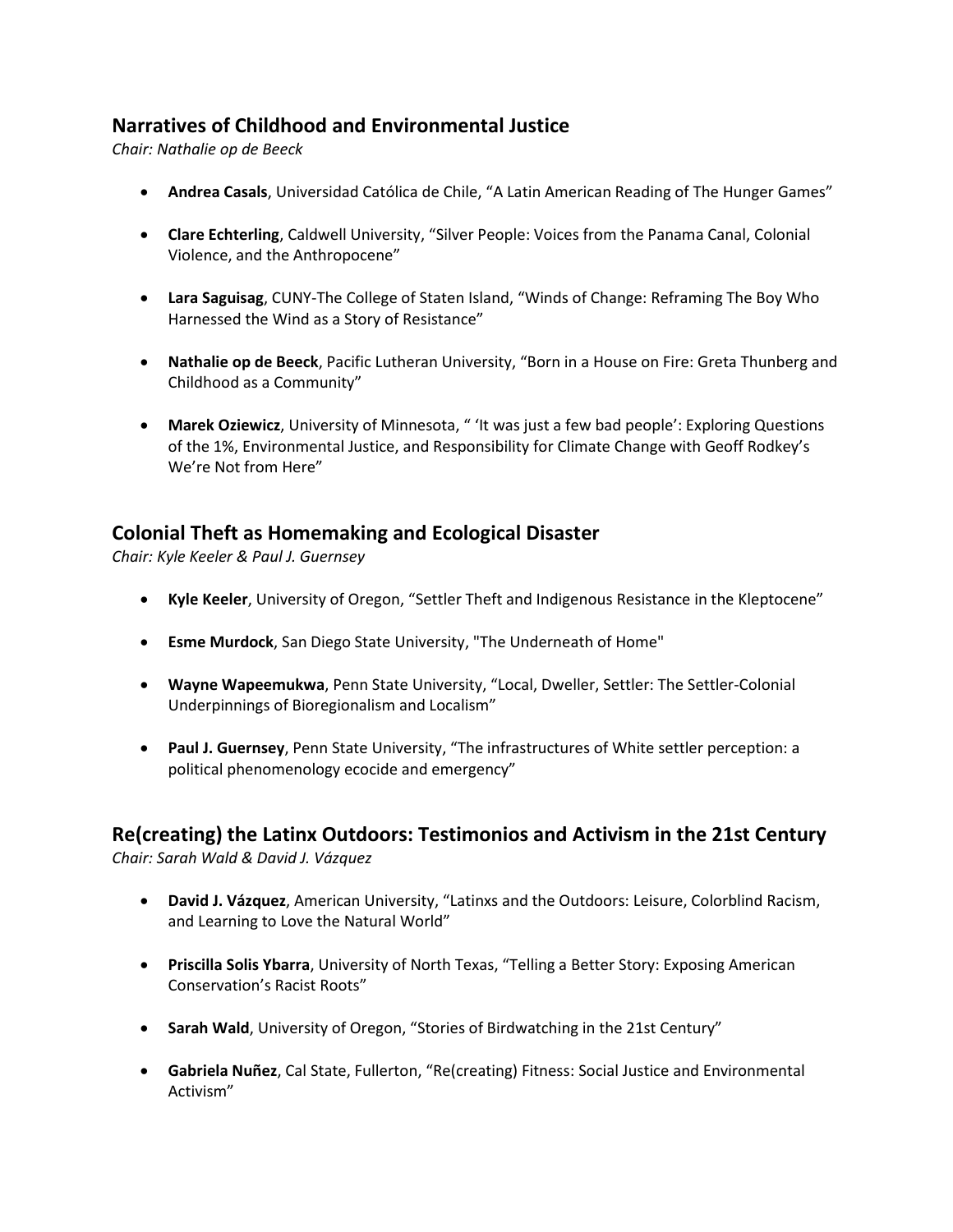## **Geopoetic Meditations in an Emergency**

*Chair: Lynn Keller*

- **Joshua Schuster**, University of Western Ontario, Clamorous Personifications in Brenda Iijima's Poetry
- **Jonathan Skinner and Tom Crompton**, University of Warwick, Dilectical Sonorities: Carbon Footprints in Peter Culley's Climax Forest
- **Lynn Keller**, University of Wisconsin-Madison, "Choral Collage of the Corporate Dump"
- **Jennifer Scappettone**, University of Chicago, Geopoetics of a Copper Lyre: Protest Poetry and World Ecology
- **Tyrone Williams**, Xavier University, 'Failed States' as Dump Sites

## **Multispecies Justice: Emergency, Action, Theory**

*Chair: Nathaniel Otjen*

- **Danielle Celermajer**, University of Sydney, "Writing Multispecies Justice from the Inside"
- **Harlan Weaver**, Kansas State University, "Queer Affiliations and Multi-Species Justice in Pit Bull Politics"
- **Nathaniel Otjen**, University of Oregon, "Resisting With: Human-Species Coalitions and the Pursuit of Multispecies Justice"

## **Racial ecologies and collaborations in livable futures**

*Chair: Allison Carruth*, Princeton University

- **J.T. Roane and Huewayne Watson**, Arizona State University, "Mapping Black Ecologies"
- **Bethany Wiggin**, University of Pennsylvania, **Charles and Tammy Reeves**, Resident Action Committee 2, and **Amy Balkin**, Artist, "Futures Beyond Refining"
- **Kristy Guevara-Flanagan and Maite Zubiaurre**, UCLA, "Águilas"

## **Radical Imaginations beyond the Anthropocene (I)**

*Chair: Bethany Wiggin*, University of Pennsylvania

• **Joni Adamson**, Arizona State University, "Tracing Roots: From Ecology to Global Syndemic"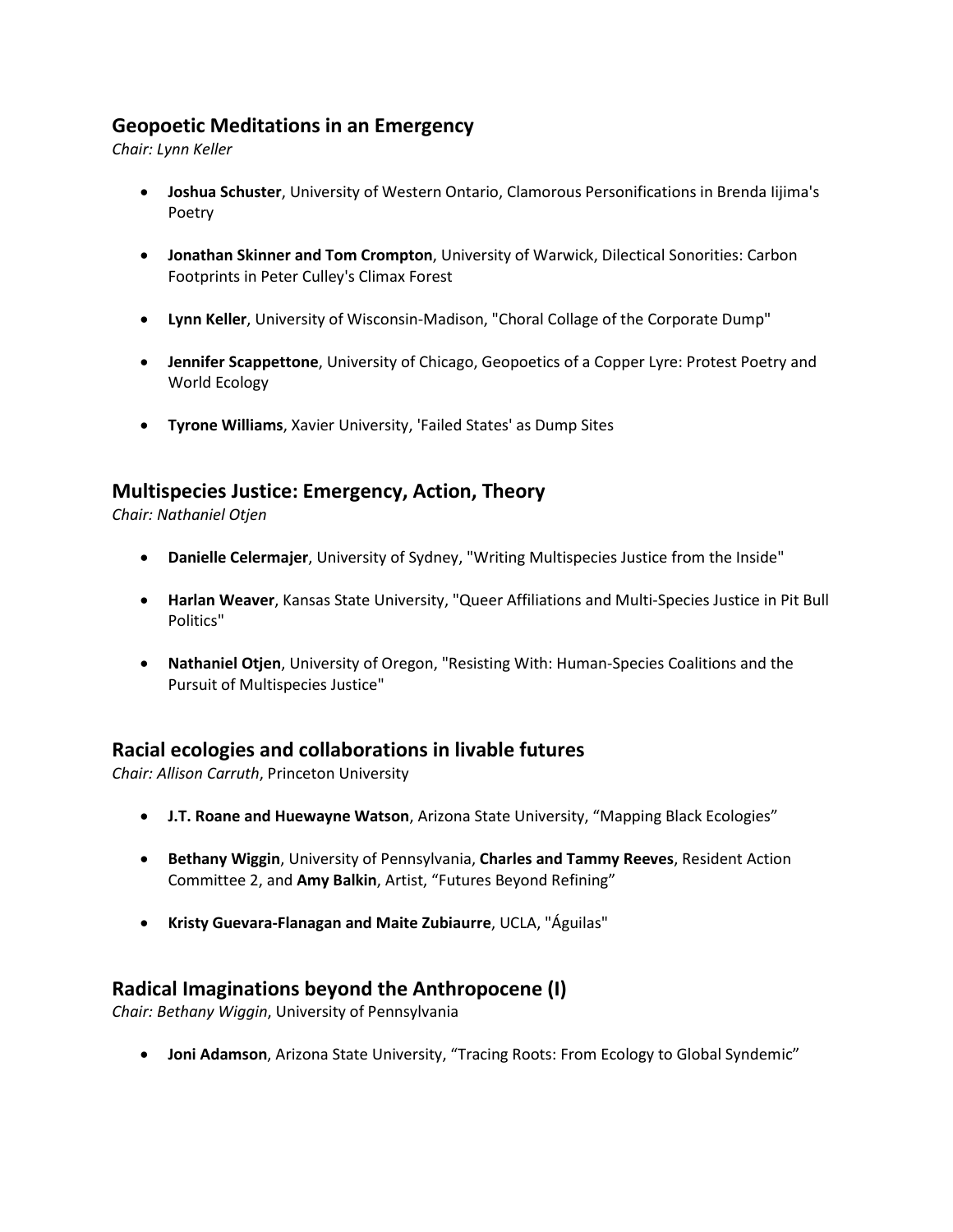- **Tsemone Ogbemi**, University of Pennsylvania, "How Climate Storytelling Can Generate Hope and Lead to Action"
- **Stephanie LeMenager**, University of Oregon, "Refusing the future in four small acts of emergence"
- **Giovanna Di Chiro and Shayla Smith**, Swarthmore College, "Sharing Soular Stories: Gardens, Solar Panels, Murals"
- **Jennifer Garcia Peacock**, Davidson College, Zeke Pena, The River (2018)

## **Radical Imaginations beyond the Anthropocene (II)**

*Chair: Joni Adamson*, Arizona State University

- **Juan Carlos Galeano**, Florida State University, "The Souls of Plants and Animals"
- **Gisela Heffes**, Rice University, "Radical Futures: The Semantics of Toxicity in Latin American Literatures"
- **Vera Coleman**, Carleton College, "The Fiber of our Being: (Non)Human Corporealities and Indigenous Ecologies in Mexican Art"
- **Nathalia Hernández Vidal**, University of Texas, "Entangled temporalities and the problematization of "climate emergency" in movements for environmental justice and food sovereignty in Latin America"
- **Gabrielle Francis**, The New School, "Reinventing Ancestry Through Mixed-Media Performance"
- **Abigail Pérez Aguilera**, The New School, "Radical Imaginations and Pilgrimages: Ecomedia in Times of Emergence and Resurgence"

#### **Militant Ecologies**

*Chair: Daniel Eltringham & Fred Carter*

- **Alexandra Campbell**, University of Glasgow, and **Fred Carter**, University of Edinburgh, "'Follow the teargas': Atmospheric Control, Black Microclimates, & Insurrectionary Ecologies" (with Fred Carter)
- **Estíbaliz Encarnación Pinedo**, University of Cartagena, Murcia, "Eco-action & the Beat Poem: Diane di Prima's Militant 'Revolutionary Letters'"
- **Lauren Nelson**, University of Texas at Austin, "Ruination & the Ruined Nation: Michelle Cliff's Militant Ecologies"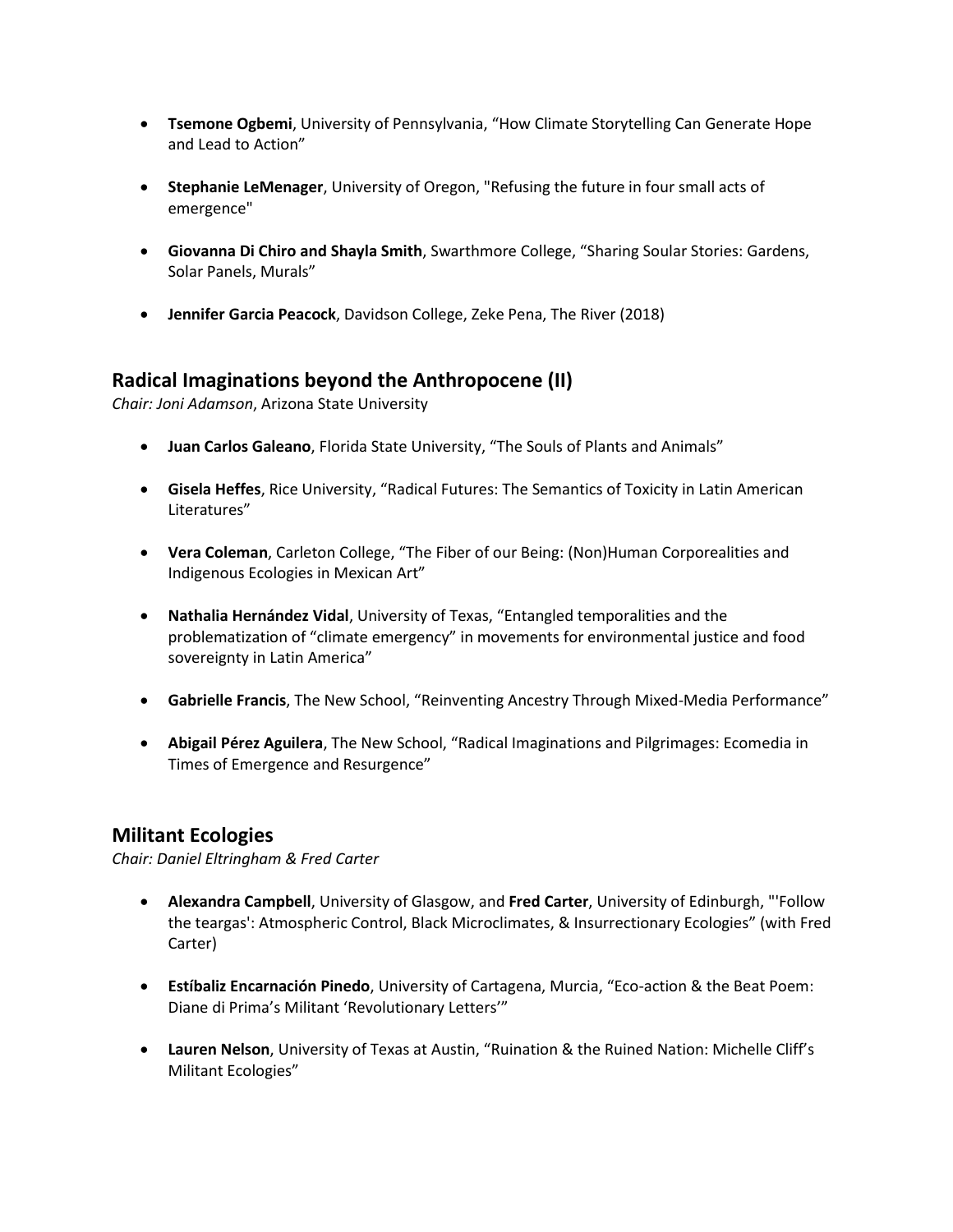• **Daniel Eltringham**, University of Sheffield, "'the resistance of your stomach': Guerrilla (Eco)poetics & the Environments of Translation"

#### **Environmental Racism and Racial Justice in the Anthropocene**

*Chair: Kevin Trumpeter*

- **Sarah Greenfield**, Augsburg University, **Marguerite Mills**, University of Minnesota, and **Emily Eng**, University of St. Thomas, There can be no other: Housing Justice, Environmental Justice, and Scholar-Activism in Minneapolis
- **Henry Ivry**, University of Toronto; University of Pittsburgh, Black Ecologies in the Long Anthropocene
- **Ryan Poll**, Northeastern Illinos University, "Searching Through Racialized Soil: The Gardens of Racial Justice in the Work of Alice Walker and Jamaica Kincaid"
- **Kevin Trumpeter**, Allen University, The Intersection of Environmental and Racial Exploitation in Ta-Nehisi Coates' The Water Dancer

## **Justice in/for Distinctive, Threatened Environments**

*Chair: Harper Sherwood-Reid*

- **Shiloh Green Soto**, University of California Merced, Emergent Environmental Histories: Contextualizing EJ Activism in Suburban Orange County, CA
- **Aaron Pinnix**, Fordham University, "Surfacing Ecological Disaster: "Poets for Living Waters" and the Deepwater Horizon Oil Spill"
- **Senta Sanders**, University of Augsburg, Germany, Narratives of Northern Exposure and the Agency of Environmental Storytelling
- **Harper Sherwood-Reid**, Binghamton University, Severed Relations: Reading Land Theft through the Genocide Convention

## **Animals, Alterity, and Environmental Justice**

*Chair: Savannah Digregorio*

- **K. Abilasha**, Alagappa Government Arts college, Intersectionality and Inter-Species Justice in Deepak Dalal's select adventure stories
- **Arun Pokhrel**, Department of English, Oklahoma State University, Human-animal Relationships and the Possibility of Interspecies Communication in Zakes Mda's The Whale Caller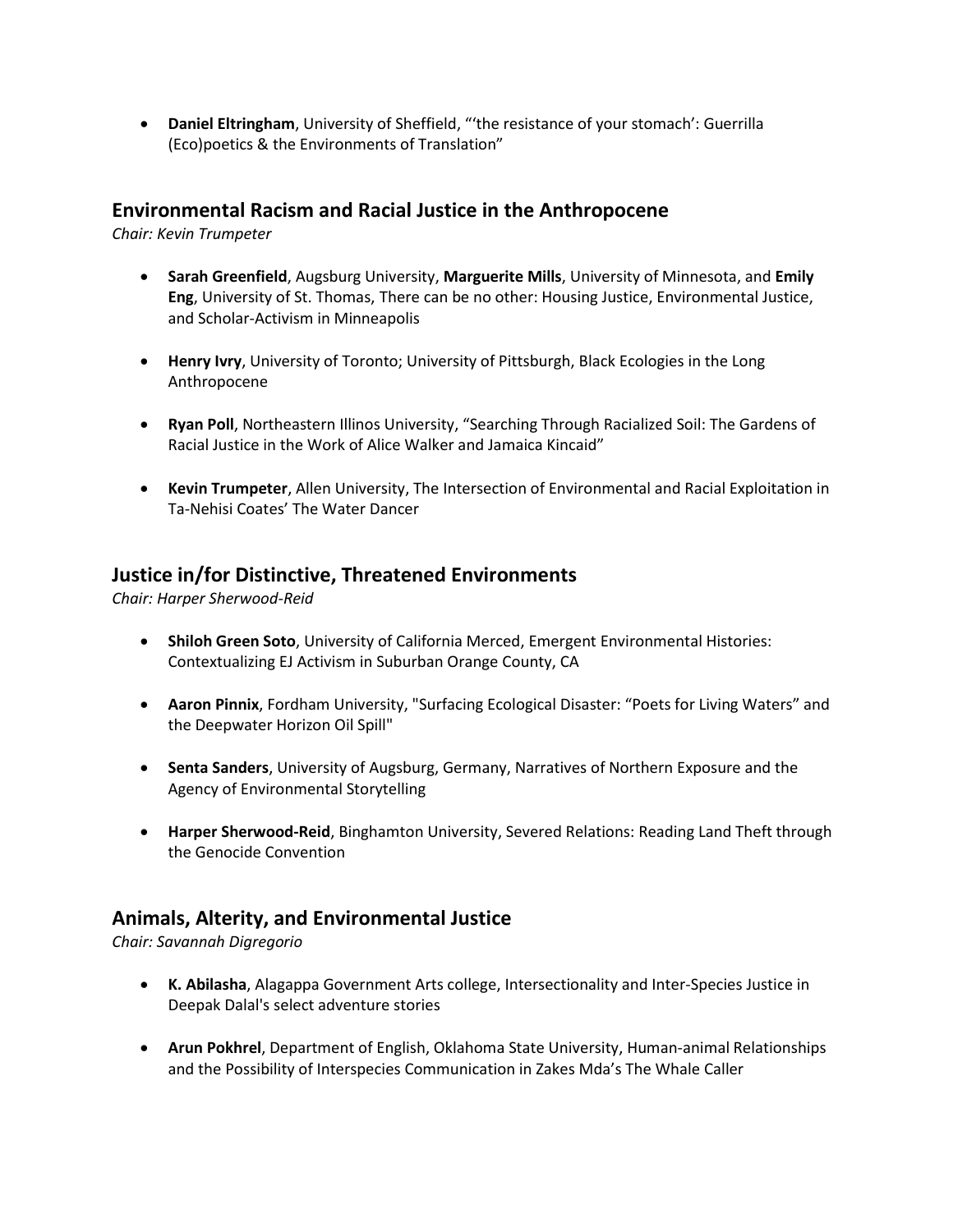- **Andrew Rose**, Christopher Newport University, The Patient-Urgency of Leslie Silko's Material **Temporalities**
- **Savannah Digregorio**, Vanderbilt University, Haiti's Kochon Kreyòl: Interspecies Precarity in Leah Gordon and Anne Parisio's A Pig's Tale

## **Militaries, Toxicity, and Environment**

*Chair: Ishtiaque Ahmed Levin*

- **Jesse Holmes**, University of Washington, The Non-Emergence of a Radical Environmental Movement
- **Nayoung Kim**, Brandeis University, Toxic Realities and Transgroup Empathy in Ocean Vuong's On Earth We Are Briefly Gorgeous
- **Claudia Ledderucci**, University of Turin, The erasure of the French empire: sovereignty and military bases in French Polynesia
- **Ishtiaque Ahmed Levin**, Jawaharlal Nehru University, Decolonizing the Anthropocene: Perspectives from South Asia

#### **Gender, Justice, and Environment**

*Chair: Kristin Jacobson*

- **Reanna Kissel**, Deakin University, Consciousness raising in the 1980s: Ecofeminism in Australian women's short fiction
- **Bouchra Belgaid**, University Mohamed I,Oujda.Morocco, Gender and Climate Change in Morocco
- **Ji Yeon Kim**, Korea University, Uninhabitable Space for men: the American West in Cormac McCarthy's Blood Meridian
- **Kristin Jacobson**, Stockton University, American Adrenaline Narratives' Performance of Heroic Environmental Justice

## **Food Justice**

*Chair: Lindsay Stephens*

• **Leena Kuriakose**, CHRIST UNIVERSITY BANGALORE,KARNATAKA,INDIA, Resilience in Crisis: Critical Analysis of the Malayalam movie "How Old Are You"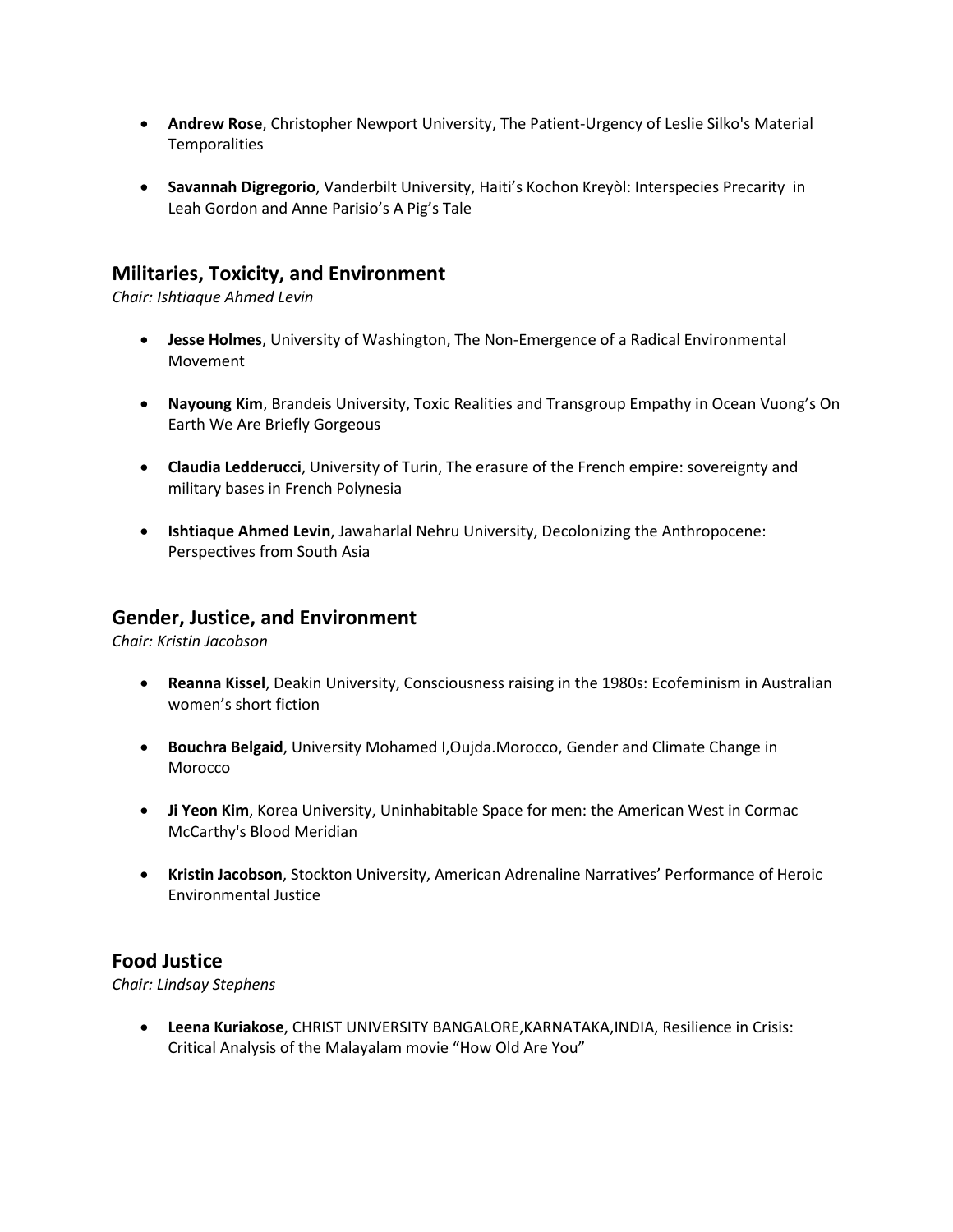- **Yiyi He**, Queen's University, Subversive Sustainability in the Interstice: Urban Foraging in Ava Chin's Eating Wildly and Rita Wong's Forage
- **Jessica Martell**, Appalachian State University, Modernism and the Emergency of Industrial Food
- **Lindsay Stephens**, University of South Dakota, "A Small Island in an Ocean of Generally Devastated Land": Undoing Settler Conquest in Dan O'Brien's Bison Memoirs

## **Temporalities of Environmental Justice**

*Chair: Shouhei Tanaka*

- **Grace Hayes**, University of California, Davis, Slow Disaster and the Pursuit for High Ground in Ishmael Reed's "Chattanooga"
- **Melissa Poulsen**, Menlo College, In Search of Refuge: The Precarity of Environmental Escape in Ruth Ozeki's A Tale for the Time Being
- **Shouhei Tanaka**, UCLA, Barkskins and the Climate Colonial Epic
- **Marta Puxan-Oliva**, Universitat de les Illes Balears, Negotiating environmental criminality: spectacular crime vs slow harm in contemporary fiction

#### **Framing Solutions for Environmental Justice**

*Chair: Rakibul Hassan Khan*

- **Alexis Draut**, Chatham University, Turning as an Ecofeminist Methodology for Achieving Environmental Justice in Annie Dillard's "Pilgrim at Tinker Creek"
- **Eric Morel**, University of Delaware, Multi-Ethnic Collaboration, Storyworlds, and Environmental Justice: Book Objects and Modeled Encounters
- **Molina Klingler**, University of Wuerzburg, The Elemental Strikes Back: On Justice and Earth Jurisprudence in N. K. Jemisin's 'Broken Earth'
- **Rakibul Hassan Khan**, University of Otago, The Environmentalism of the Poor versus the Environmentalism of the Privileged: A Comparative Analysis between The Ministry of Utmost Happiness and Gun Island

## **Extraction and Environmental Justice**

*Chair: TBA*

• **Gayathri Goel**, Tufts University, Emergent Subjectivities: From Metabolic Rift and Ruinate to Resistance in Jan Carew's and Michelle Cliff's Novels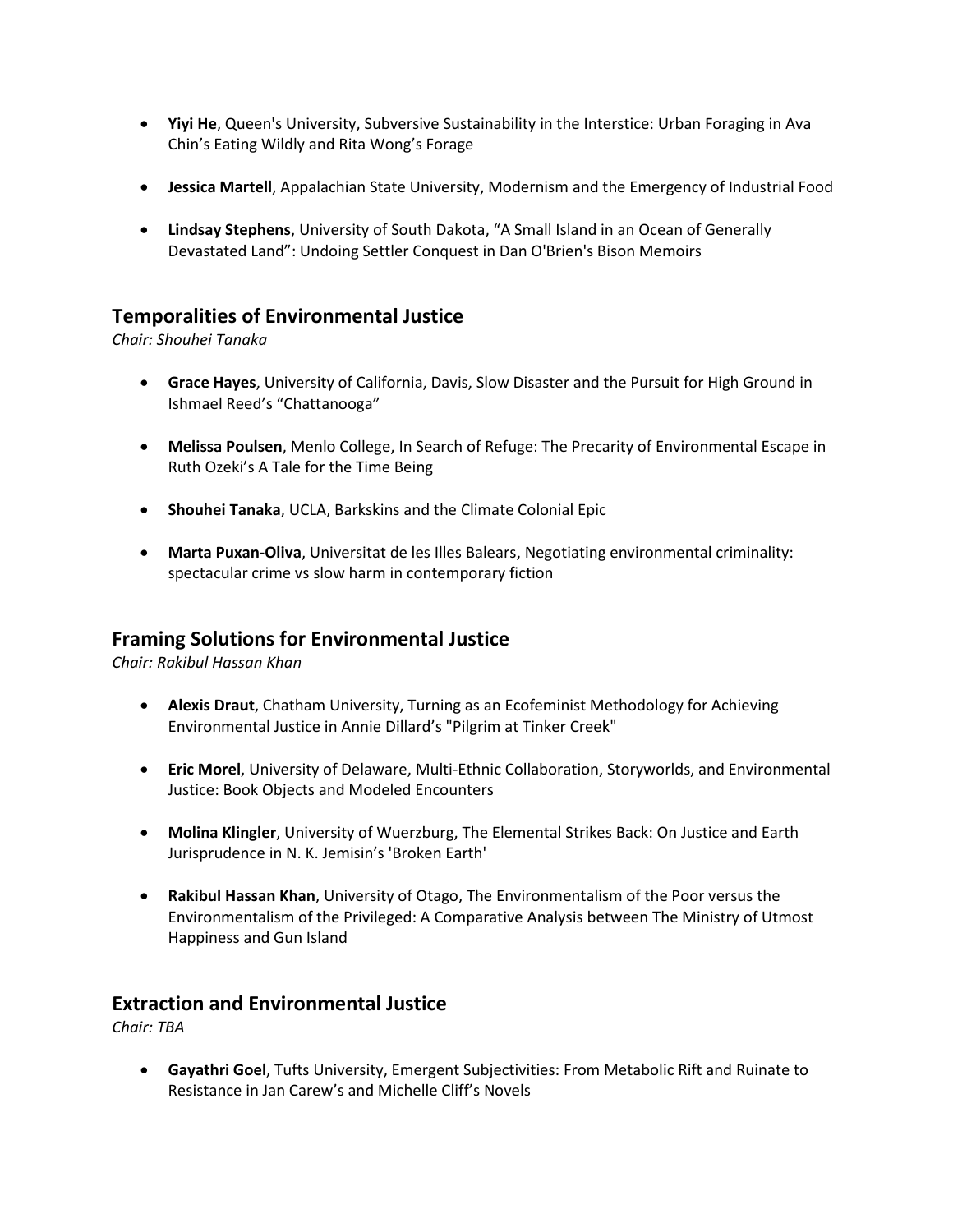- **Kyle Mcauley**, Department of English, Seton Hall University, "Mestizaje in Conrad's Costaguana: The Double Life of Resource Extraction"
- **Amir Hossain**, IBAIS University, Ecocritical Studies of Manik Bandopadhyay's Boatman of The Mighty Padma and Selina Hossain's The High Tide: A Comparative Study
- **Jay Jolles**, The College of William and Mary, X-Marks and Re-Marks the Spot: The FEMA X-Code and Memorializing Katrina

## **Environmental Justice in Asia and the Pacific**

*Chair: Fan Ni*

- **Yeohaun Kang**, Sungkyunkwan University, Transpacific Pandemic Reading: Multispecies Justice at the Intersection of Food and Animals
- **Vijay Kumar**, IIT Roorkee, India, Equal by birth, unequal by caste: A socio-ecological study of Baluta
- **Sethunarayan Nagarajan**, PSG Institute of Technology and Applied Research, Environmental (In) justice: Water, Society, and Development in R Murugavel's Mugizhini
- **Fan Ni**, University of Western Australia, Deforestation, Nostalgia and Solastalgia in Alai's Hollow Mountains series (2005-2007)

## **Creating (for) Environmental Justice**

*Chair: Marisol Cortez*

- **Hannah Chalew**, independent visual artist and educator, Petroplexus: imagining ecosystems amidst the ruins of fossil fuel infrastructure to help envision a collective livable future
- **Benjamin Rutherfurd**, University of Georgia, "Defensible Space"
- **Marisol Cortez**, Independent, Luz at Midnight: Chicanx Cli-Fi for a Polar Vortex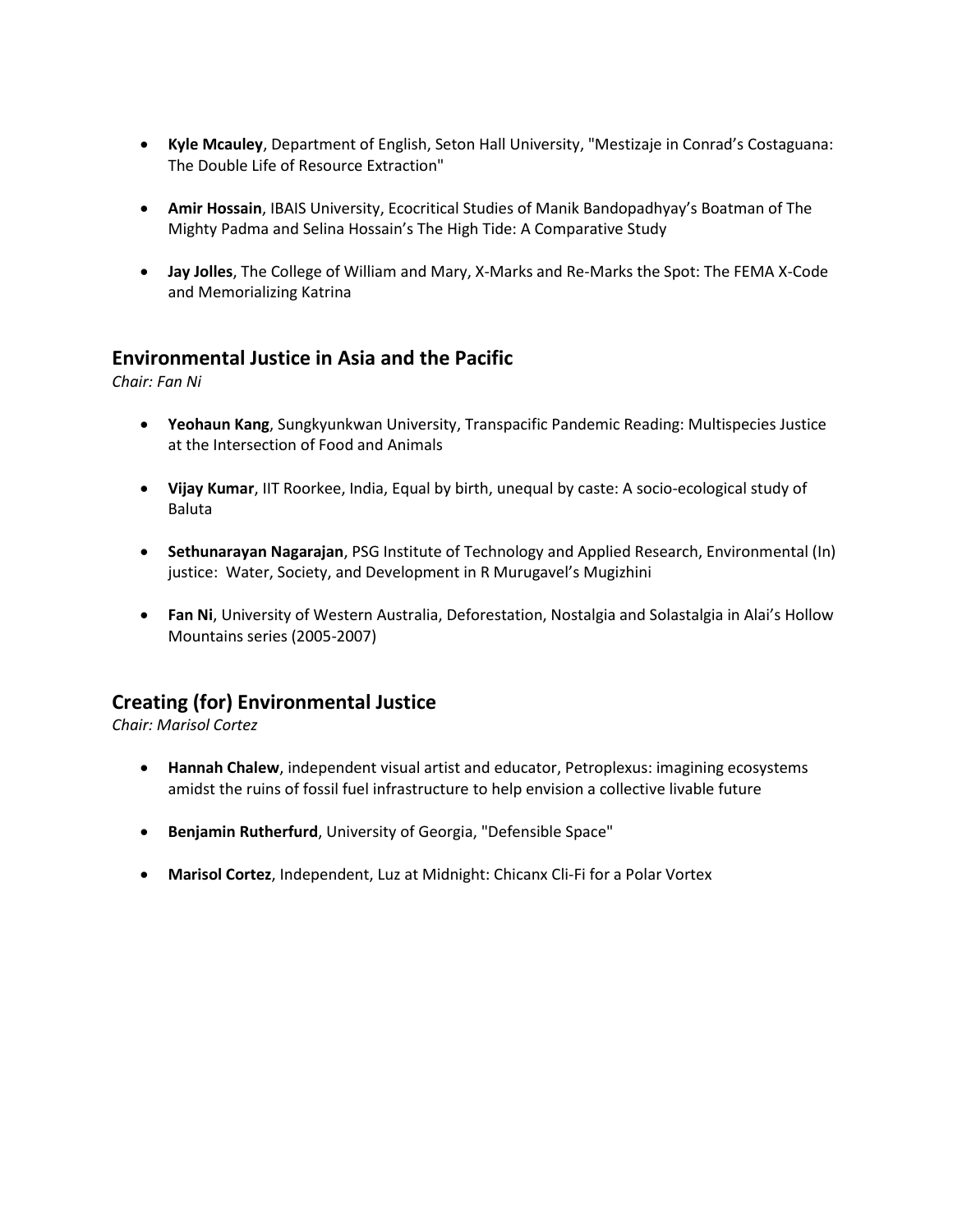# **Indigenous Ecocriticism Stream**

## **Indigenous Narratives of Travels in Literature**

*Chair: Alok Amatya*

- **Amit Baishya**, University of Oklahoma, Riddles of Sand: Sand and Water as Agents in Jatin Mipun's Tarun Peguk Agom
- **Joanmarie Bañez**, University of California San Diego, Emergence Elsewhere: Third Space in Linda Hogan's People of the Whale
- **Alok Amatya**, Georgia Institute of Technology, Travel and Coming-of-Age in the novels of Linda Hogan and Kaine Agary

## **Plant Relations**

*Chair: Amy Hamilton*

- **Mirja Lobnik**, Agnes Scott College, Vegetal Affinities in Leslie Marmon Silko's Gardens in the Dunes
- **Amy Hamilton**, Northern Michigan University, Mouths Stuffed with Grass: Revealing and Restorying the Blood-Soaked Prairie
- **Lisa Fink**, University of Oregon, "Becoming Indigenous to Place"?: Invasive Species, Immigration, and Kincentric Ecology in Robin Wall Kimmerer's Braiding Sweetgrass

#### **Indigeneity in China and Taiwan**

*Chair: Robin Visser*

- **Xinmin Liu**, Washington State University, Greenwashing and Its Discontent: Affect in Navigating A Chinese Muslim's Root-Searching
- **Robin Visser**, University of North Carolina at Chapel Hill, Indigenous Waterways in Taiwanese Sinophone Literature
- **Anurag Bhattacharyya**, DIBRUGARH UNIVERSITY, Learning the Ecological Past: An Ecocritical Reading of Gao Xingjian's Soul Mountain and Easterine Kire's When the River Sleeps.

#### **Indigenous Forests**

*Chair: Ted Hamilton*

• **Kevin Ennis**, Brown University, Temporal and Genealogical Intimacy in the Rainforests of Davi Kopenawa and Márcia Wayna Kambeba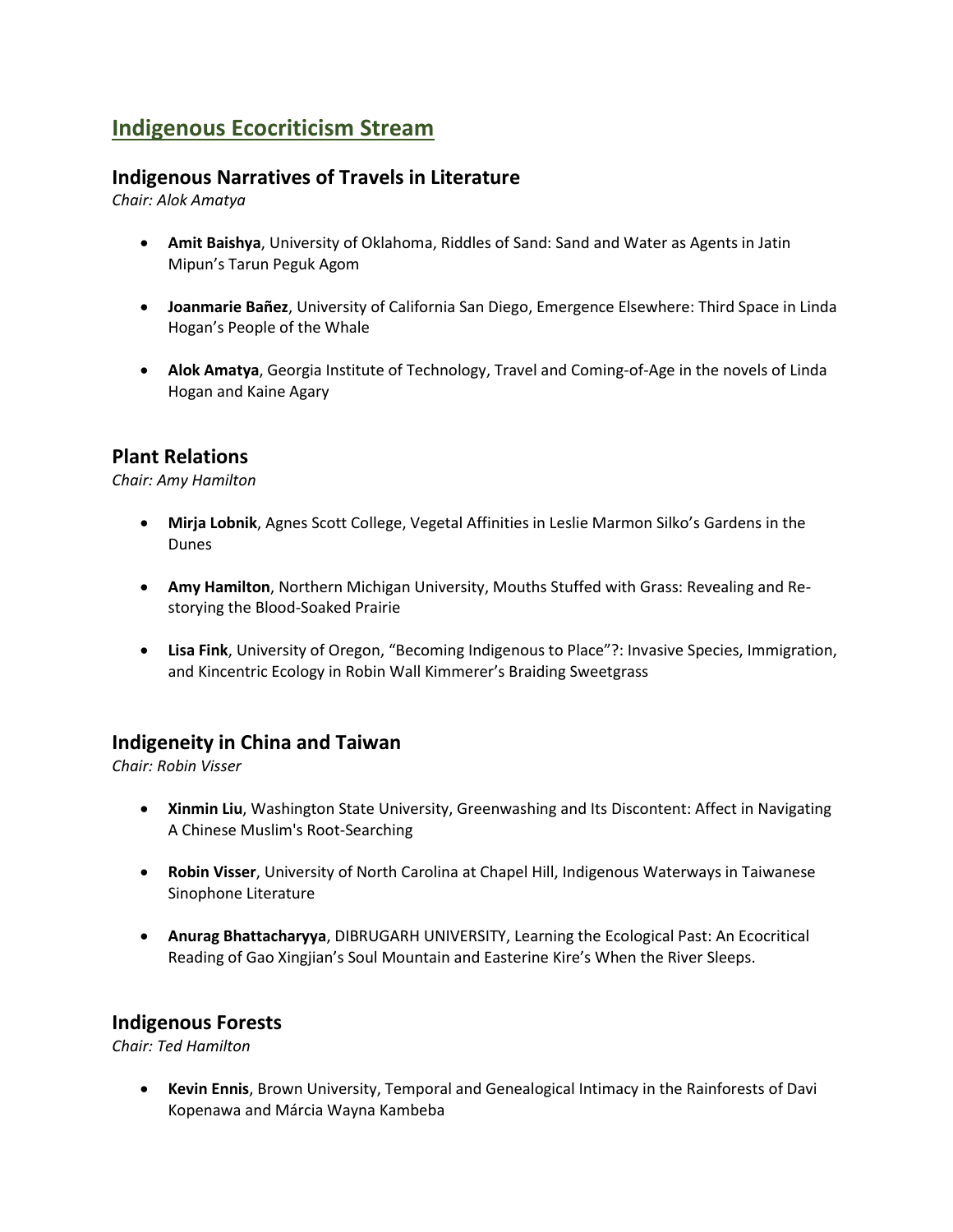- **Ted Hamilton**, Yale University, Rewriting the Rainforest: History and Environmental Conflict in César Calvo and the Law
- **Mary Rosenberry**, University of Arizona, Metamorphosis and Fictional Forests in Contemporary American Novels

## **Settler Colonialism and the (non)Human**

*Chair: Melina Savi*

- **Melina Savi**, Universidade Federal de Santa Catarina, What does it mean to be human and nonhuman in Thomas King's and Ailton Krenak's fiction and nonfiction works?
- **Claudia I. Miller**, University of La Laguna (Spain), Inuit Sentinels: Sheila Watt-Cloutier's The Right to Be Cold
- **Julia Siepak**, Nicolaus Copernicus University in Toruń, Contesting Settler Colonial Extraction in North America: Indigenous Women Writers' Literary Responses to the Anthropocene

#### **Indigenous Semiotics**

*Chair: TBA*

- **Charles Maurice Pigott**, Universidad de las Américas Puebla, Re-writing the Land through Contemporary Maya Literature: "In lu'um / Mi tierra" by Javier Abelardo Gómez Navarrete
- **Ned Schaumberg**, Williams-Mystic, Considering Indigenous Ecosemiotics: possibilities and limitations
- **Amit Mandal**, University of Delhi, India, Anatomizing the Sympoietic Self: a select study of Clima(c)tic Emergenc(E/Y) in Amitabh Ghosh's Gun Island and Hungry Tide

#### **Interrogating Apocalypse**

*Chair: TBA*

- **Robin Murray**, Eastern Illinois University, The Dead Can't Dance and Blood Quantum: Contrasting Indigenous Visions of the Zombie Apocalypse
- **Megan Kuster**, University College Dublin, The Labour of Lore: Moa fossils, Huia feathers, and nineteenth-century extinction discourses
- **Deniz Gundogan Ibrisim**, Washington University in St. Louis, Rethinking Solastalgia as a Self-Reflexive Process in Indigenous Contexts: Productive and Unproductive States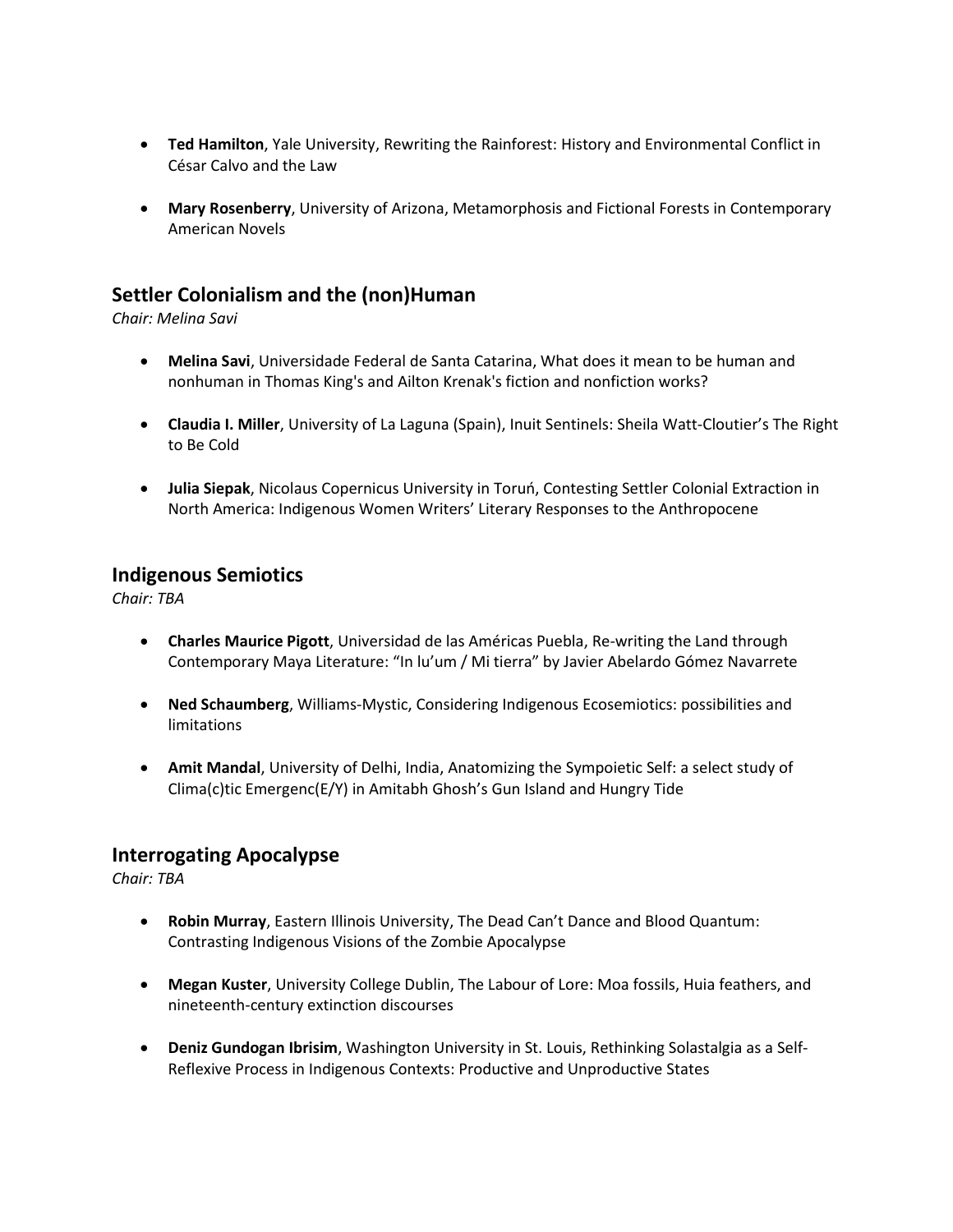## **Indigenous Ecopoetics and Subaltern Knowledges**

*Chair: Martin Premoli*

- **Mohammad Hasan Jan**, East West University, Dhaka, Bangladesh, Hearing the Ecosubaltern Voices from Bangladesh: An Ecocritical Reading of the Poetry of Garo and Chakma Communities
- **Montserrat Madariaga-Caro**, University of Texas at Austin, Of Flowers and Moss: Scientific poetics and anticolonial micropolitics in the works of Mapuche poets Leonel Lienlaf and Cristian Antillanca
- **Jessica Cory**, Western Carolina University/University of North Carolina at Greensboro, "Home is What You Make It: Remapping, Spacial Sovereignty, and Sense of Place in Lehua Taitano's A Bell Made of Stones"
- **Martin Premoli**, California State San Bernardino, Climate Knowledge in the Poemodels of Craig Santos Perez

#### **Indigenous Foodways**

*Chair: TBA*

- **Katelyn Juerjens**, Northeastern University, Taste the Nation, Consume the Subaltern: Indigenous Food Sovereignty in Menus, Cookbooks, and Colonial Capitalism
- **Dan Paracka**, Kennesaw State university, From God to Man: Social and Ecological Lessons of Palm Wine Practice from Wara Wara Bafodia, Sierra Leone
- **Swara Joshi and Meera Vasani**, Institute of Infrastructure Technology Research and Management (IITRAM-Ahmedabad), Annihilation of Eco-Terrain Food Culture in Mavchi and Bhil Communities of Western Part of India

#### **Reading Indigenous Rock Art Ecocritically**

*Chair: Jeremy Elliott*

- **Gary Perez**, independent scholar, "What the White Shaman Painting Says about the Natural World"
- **Matilde Torres**, independent scholar, "Birth and Indigenous Rock Art"
- **Jeremy Elliott**, Abilene Christian University, "Indigenous Philosophy and Ancient Rock Art"
- **Conner Strickland**, independent artist, "Blurring the Line Between Art and Environment"
- **Jo Bury**, Abilene Christian University, "Mesoamerican Mythology in Central Texas Rock Art"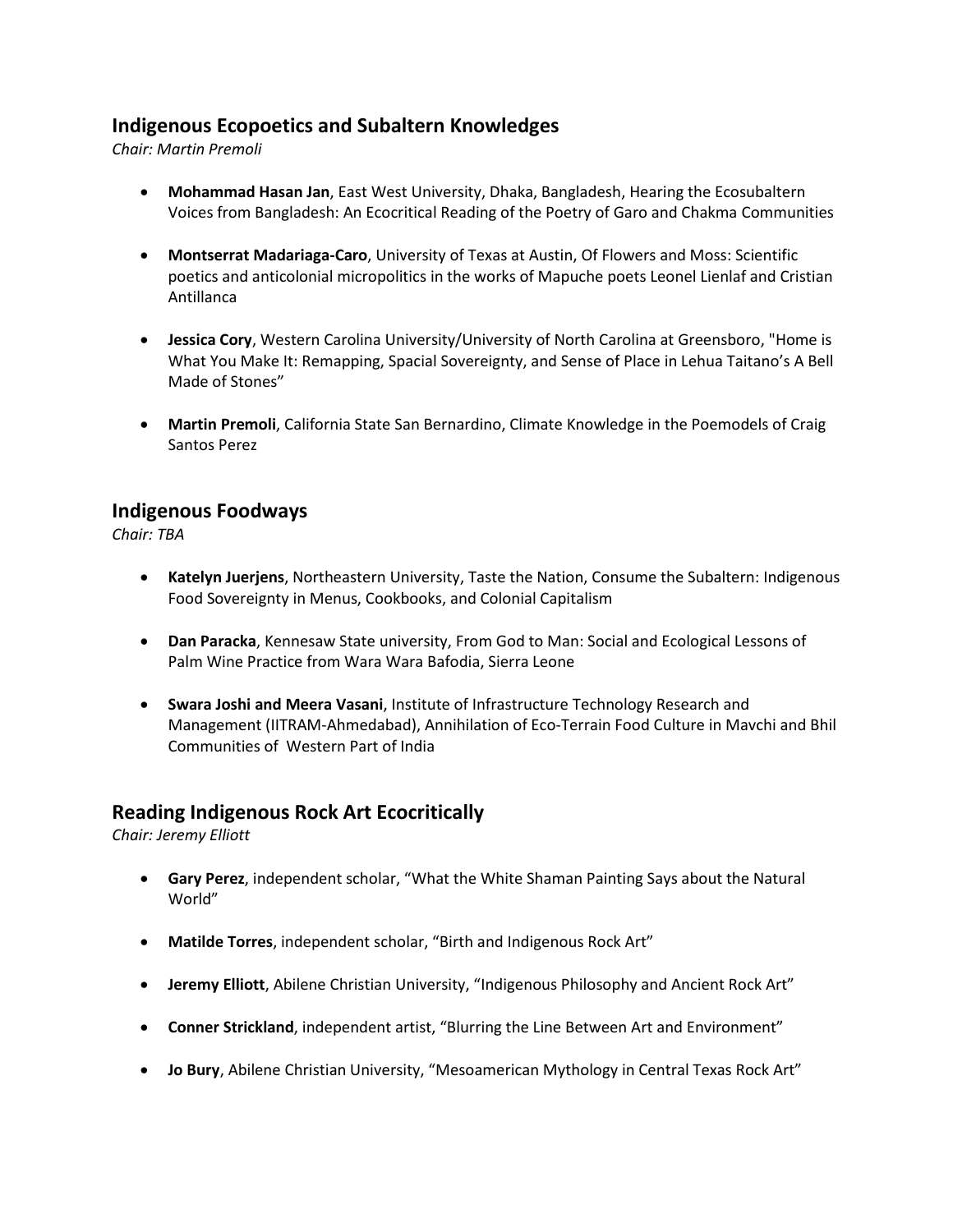# **Migrant Ecocriticism Stream**

## **Critical Aesthetic Responses to Environmental Emergencies: Creating New Forms of Collaborative Art and Media Practices**

*Chair: Lisa Bloom*

- **May Joseph**, Pratt Institute, "Dalit Trance and Possession Techniques as Sea Methodologies: A Collaborative Approach."
- **Sofia Varino**, University of Potsdam, Berlin, "Water Activity: Non/Human Collaborations with the Venetian Lagoon."
- **E. Glasberg**, New York University, "Roni Horn, Inner Geography, and The Shifting Waters of Iceland"
- **Lisa Bloom**, University of California, Berkeley, "At Memory's Edge: Collaborative Perspectives on the Environment in Arctic Cinema"

## **Water Moves**

*Chair: George Hegarty*

- **Anne-Sophie Bogetoft Mortensen**, Roskilde University, 'from my warm unstable edges' Grace Nichols' migrating narration
- **Medha Bhattacharyya**, Bengal Institute of Technology, Water, Water Everywhere? ̶A Reading of Rohinton Mistry's Fiction
- **George Hegarty**, UC Davis, "Where the Sewage Meets the Sea" Mapping Confluence in the Tijuana River Valley in Kem Nunn's Tijuana Straits
- **Apala Bhowmick**, Emory University, "Not Death that came, but Water": Ecological Melancholia in Yvonne Adhiambo Owuor's Dust

## **Reimagining Space & Place**

*Chair: Tori Bush*

- **Tori Bush**, Louisiana State University, Eco-Orientalism: Constructing Islands as Laboratories for Climate Migration
- **Amy Clarkson**, University of Glasgow, Coming and Going: Tracing a sense of place, sense of planet narrative through patterns of displacement and movement within seasonal migrancy.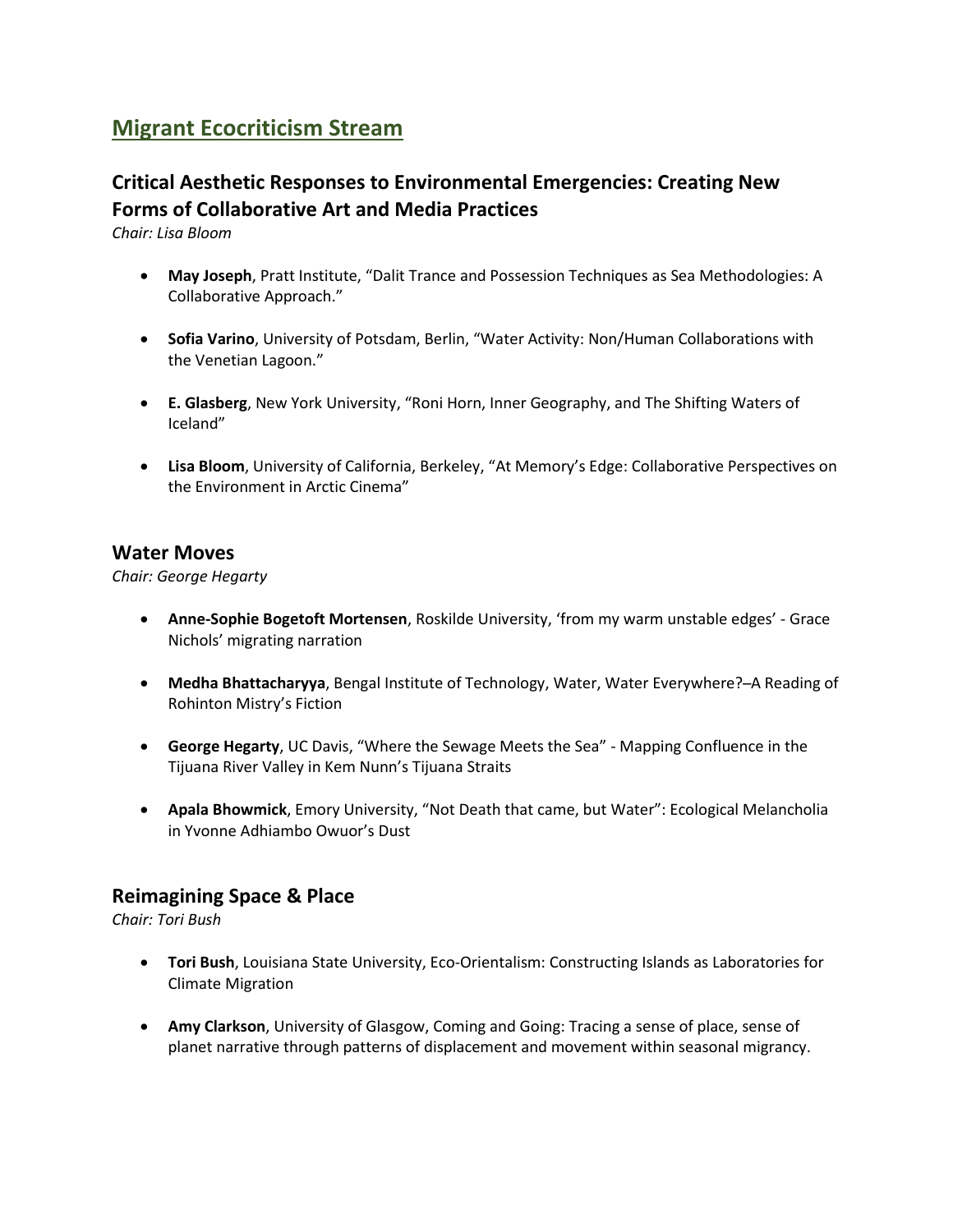- **Elaine Ewart**, University of Essex, Breaching the borders: an archipelagic approach to environmental writing
- **Tathagata Som**, University of Calgary, Migration and Climate Change in Amitav Ghosh's Gun Island

## **Narratives of Displacement**

*Chair: Karen Siu*

- **Maria Farland**, Fordham University, Prairie Migrants: Modernist Antipastoral and the Global Reach of Immigrant Farm Fiction
- **Karen Siu**, Rice University, Ecological Imaginations of Trauma, Migration, and Displacement in Diasporic Vietnamese Graphic Narratives
- **Jasmine Ulmer**, Wayne State University, Forced Migration and Ecocritical Parables
- **Demi-Mae Wilton**, Loughborough University, UK, "To Lose Country?" Environmental Displacement in Contemporary Australian First Nations' Fiction

#### **Multispecies at the Border**

*Chair: Emily Cheng,* Montclair State University

- **Karla Armbruster**, Webster University, Dogs, Death, and Human Limits
- **Darya Tsymbalyuk**, University of St Andrews, Scotland, UK, 'I will miss this tree': women's stories about plants in narratives of displacement
- **Elizabeth Albert**, St. John's University, The Gowanus Muskrat: A Tale of Survival in a Dark Blue-Green World

#### **Diasporic Environments**

*Chair: Rebecca Barnes*

- **Meenu Akbar Ali**, Punjab Higher Education Department, Pakistan., "You could go to places." A Postcolonial Ecocritical Reading of Jhumpa Lahiri's Selected Short Stories
- **Rebecca Barnes**, Temple University, Nationless States and Stateless Beings: The Politics of Identity and Citizenship in Claudio Mir's 'Mondongo Scam' and Cheech Marin's 'Born in East L.A.'
- **Kuhelika Ghosh**, University of Wisconsin–Madison, Material Remainders of Slavery and the Diasporic Elsewhere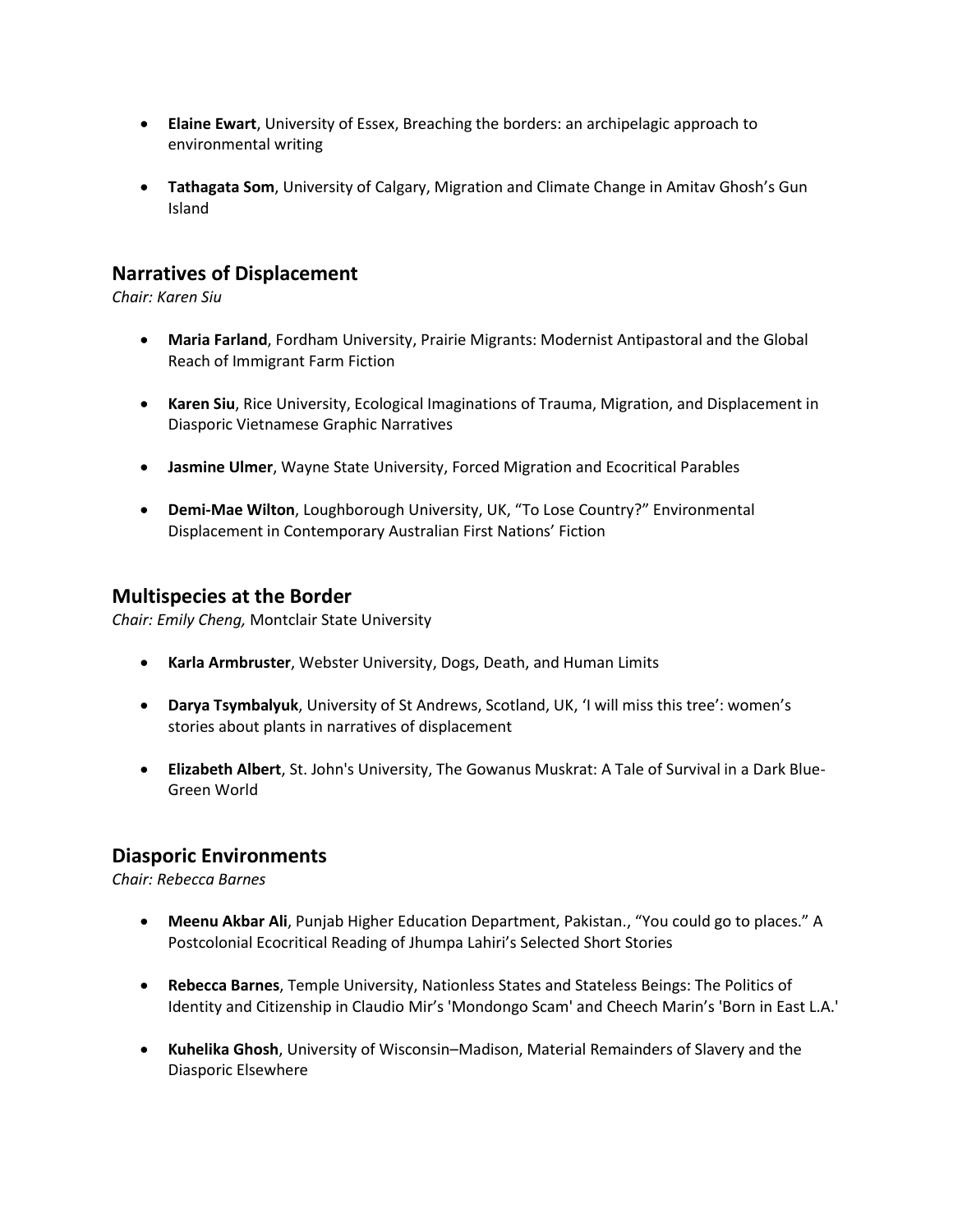## **Climate Emergencies & Disasters**

*Chair: Knar Gavin*

- **Knar Gavin**, University of Pennsylvania, "Re/Defacing the Un/Natural Disaster"
- **A B M Monirul Huq**, University of Hong Kong, Climate-Induced Migration and the Decline of Ecological Wisdom in the Sundarbans
- **Ethan King**, Boston University, Good Roads and Great Floods: Emergent States and States of Emergency in William Faulkner's As I Lay Dying
- **Todd Kuchta**, Western Michigan University, The Climate of Partition: Khushwant Singh's Train to Pakistan

## **Borderlands**

*Chair: Nick Lawrence*

- **Nick Lawrence**, University of Warwick, Sacrifice Zones: Ecology and Culture in US/Mexican Border Fictions
- **Meg Perret**, Harvard, Migration is Natural: Scientific and Artistic Representations of Biodiversity Loss & Border Militarization in the U.S.-Mexico Borderlands, 2017-2021
- **Beatrice Szymkowiak**, University of Wisconsin-Milwaukee, Contemporary Poets Resist the (B)order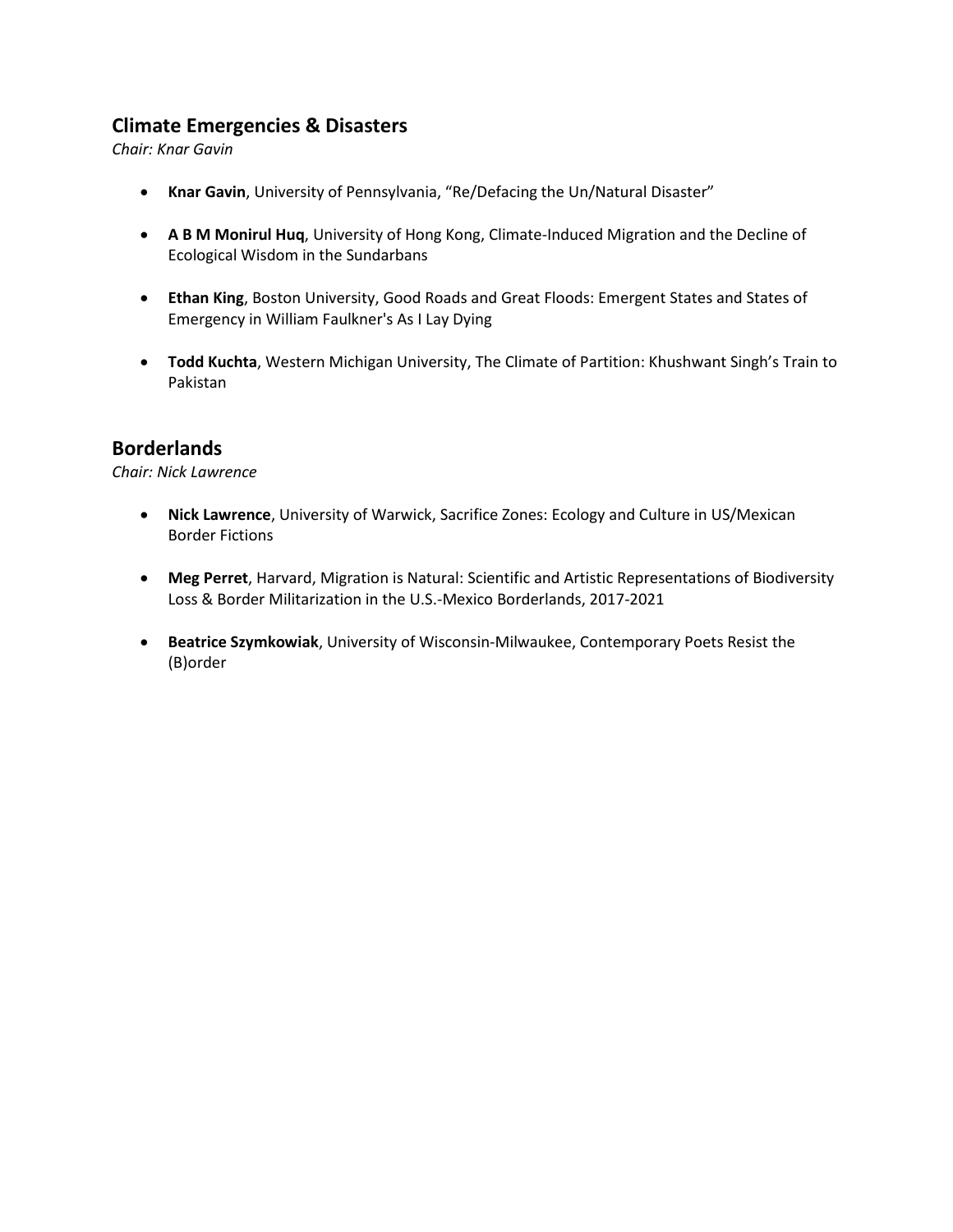# **The Pluriverse Stream**

## **A Religious EmergencE/Y**

*Chair: Tom Bremer*

- **Tom Bremer**, Rhodes College, "A Huge Burden of Guilt: Rethinking Religion"
- **Stefano Rozzoni**, University of Bergamo / Justus Liebig Universität Gießen, "Anthony of Padua: An(other) Ecocritical Franciscan Trajectory at the Core of Western Thought"
- **Owen David Harry**, National University of Singapore, "Plant-thinking through Dark Green Religion in Richard Powers's The Overstory"
- **Christopher Petter**, The Catholic University of America, "The Religious Foundations of Richard Wilbur's Environmental Poetry"
- **Matthew R. Hartman**, Graduate Theological Union, "The Future of Religious Environmental Ethics in a Time of Climate Denialism and White Christian Nationalism"
- **Heather O'Leary**, Illinois State University, "Addressing the Hyperobject of Climate Crisis through Shifting Systems of Belief"
- **Kayla Adgate**, SUNY Brockport, "The Ewe Lamb and Bathsheba: The Parallel Subjections of the Nonhuman and the Female in the Nathan Parable"

## **Farming/gardening as Tactic: An Asian American Reading**

*Chair: Serena Chou*

- **Tang-Feng Chang**, National Chiao-tung University, Decolonizing the Internment: Indigenized "Pioneers" and Agrarian Citizenship in Joy Kogawa's Obasan and Cynthia Kadohata's Weedflower
- **Iping Liang**, National Taiwan Normal University, Plant Performance: War, Ethnicity, and the Japanese Garden in Patricia Grace's Chappy
- **Serena Chou**, Institute of European and American Studies, Academia Sinica, Beneath the Pacific Redwoods: No Hoe Gardening and Transfiguring Organic Mindfulness

## **Inhabiting: Reflections on the Writer's Cabin**

*Chair: Jenna Gersie*

- **Jenna Gersie**, University of Colorado Boulder, "My Childhood in a Log Cabin"
- **David Gessner**, University of North Carolina Wilmington, "Building the Shack"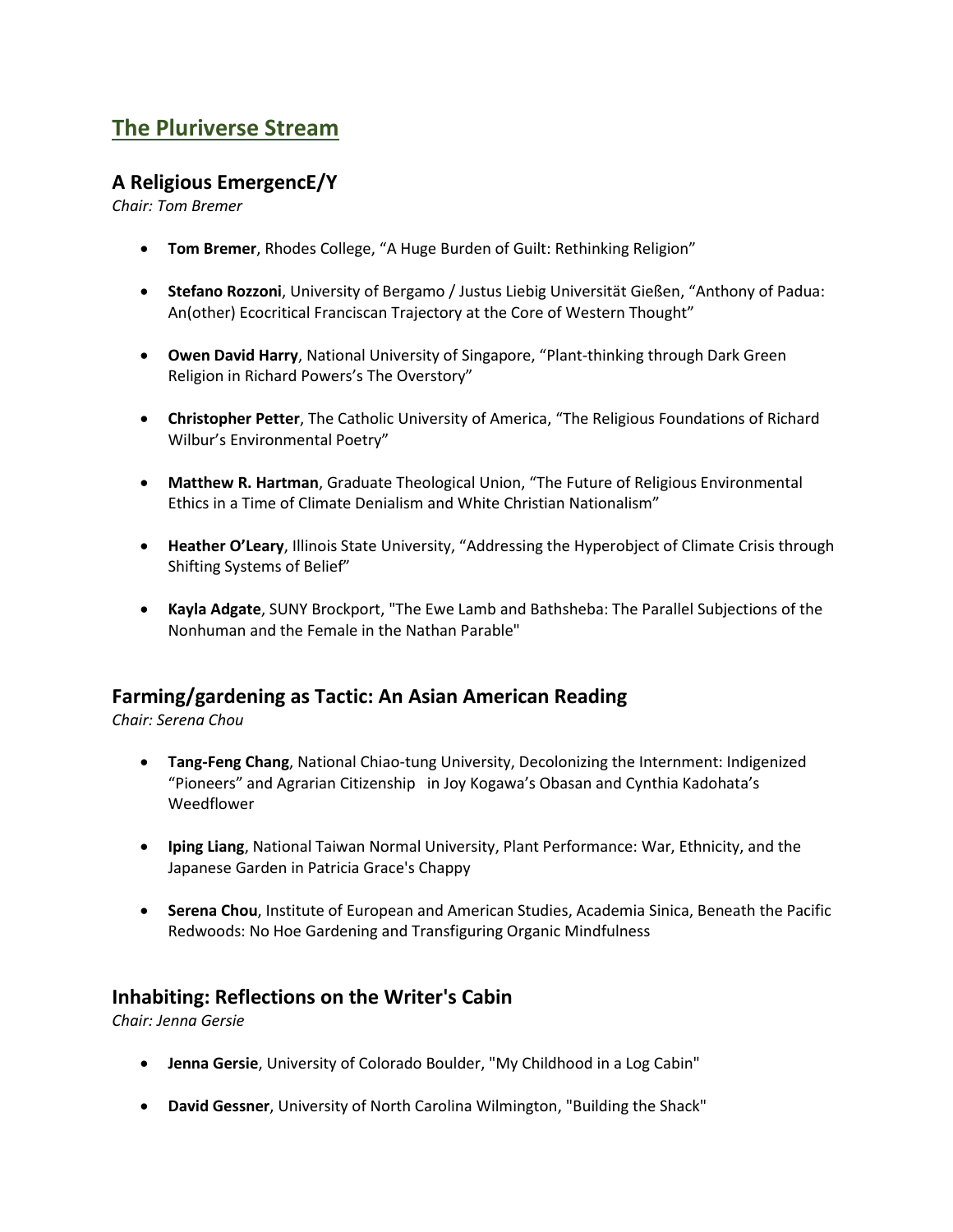- **J. Drew Lanham**, Clemson University, "My Outermost House"
- **Elizabeth Bradfield**, Brandeis University, "Cabins at Sea"
- **Diane Freedman**, University of New Hampshire, "Creative Cabins: Hiving with a Mind of One's Own"

## **Autecologies: Emerging Gleanings On Aut(ism) & Emergency; Dedicated to Greta Thunberg**

*Chair: Anna Stenning*, University of Leeds, and *Natalie Joelle*, Birkbeck, University of London

- **Anand Prahlad**, University of Missouri, On Chaos and Healing: Reflections on Autistic Nature Writing and the Shattered Self in The Secret Life of a Black Aspie
- **David T. Mitchell & Sharon S. Snyder**, George Washington University & National Coalition of Independent Scholars, Precarity and Cross-Species Identification: Autism, the Critique of Normative Cognition, and Nonspeciesism
- **Dez Mendoza**, Independent / Imperial College London, FRASS: a poetics of entomology
- **Helen Mirra**, interdependent, Aut&
- **Rhonda Moore**, Independent, A vision for an Autistic Citizen Science, told with poetry from the garden

# **Otherwise Ecocriticisms: Emergent Ecocritical Ethics in Literary Works from the Americas**

*Chair: Laura Harris*

- **Jessica E. Jones**, University of Delaware, "Tomando conta: Clarice Lispector's Writing With the World"
- **Laura Harris**, NYU, "On Contested Ground: Kamau Brathwaite's Cow Pastor Poems"
- **Délice Williams**, University of Delaware, "Troubled Waters: Placing Home After Trauma in Monique Roffey's Archipelago"
- **Nicolás Campisi**, Brown University, "The Thread of History: Pesticide Fictions and Body-Territories in the Americas"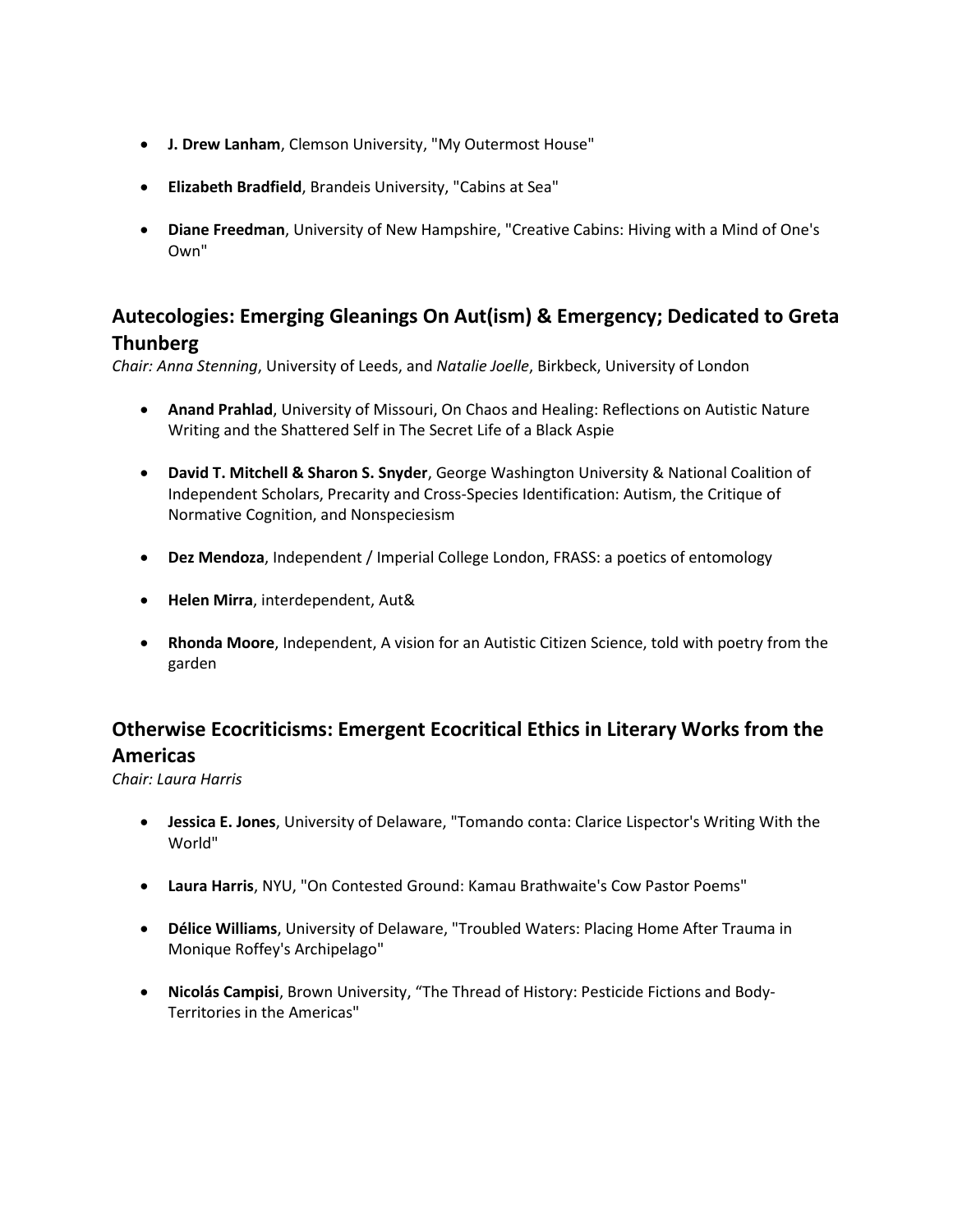## **Poetics for the More-than-Human World: Readings and Discussion**

*Chair: Bernard Quetchenbach*, Montana State University Billings, *and Mary Newell*

- **Ann Fisher-Wirth**, University of Mississippi, "North Mississippi"
- **Marybeth Holleman**, Independent Writer, "with"
- **Patrick Lawler**, SUNY College of Environmental Science and Forestry/LeMoyne College, "Opening the World Book"
- **Heller Levinson**, Independent Poet/Writer, "HINGE as Eco -Poetic Address"
- **Anthony Lioi**, The Juilliard School, "'Trilobite' and Other Poems"
- **Evelyn Reilly**, Indepedent Poet and Scholar, "Sleeping with Trees"
- **Isabel Sobral Campos**, Northeastern University, "Excerpt from 'How to Make Words of Rubble'"
- **Janine DeBaise**, SUNY ESF, "Seventh Generation"
- **Sharon Lattig**, University of Connecticut, "Dwelling with the Possible"
- **Linda Russo**, Washington State University, TBA

#### **Ecological Community**

*chair name TBA*

- **Allie Wist**, New York University, Dwelling in a Climate Crisis
- **Cara Judea Alhadeff**, Western Institute for Social Research, Disentangling Green Colonialism: Social Permaculture in the Ecozoic Era
- **Greg Darms**, independent, Meetings in the Chora
- **Janna Urschel**, University at Albany, SUNY, A New Fiction Manifesto

#### **Ecological Gender and Meaning of Place**

*chair name TBA*

• **Luke Rodewald**, University of Florida, All the Queen's Men: Figures of Ecological Masculinity in Cheryl Strayed's "Wild"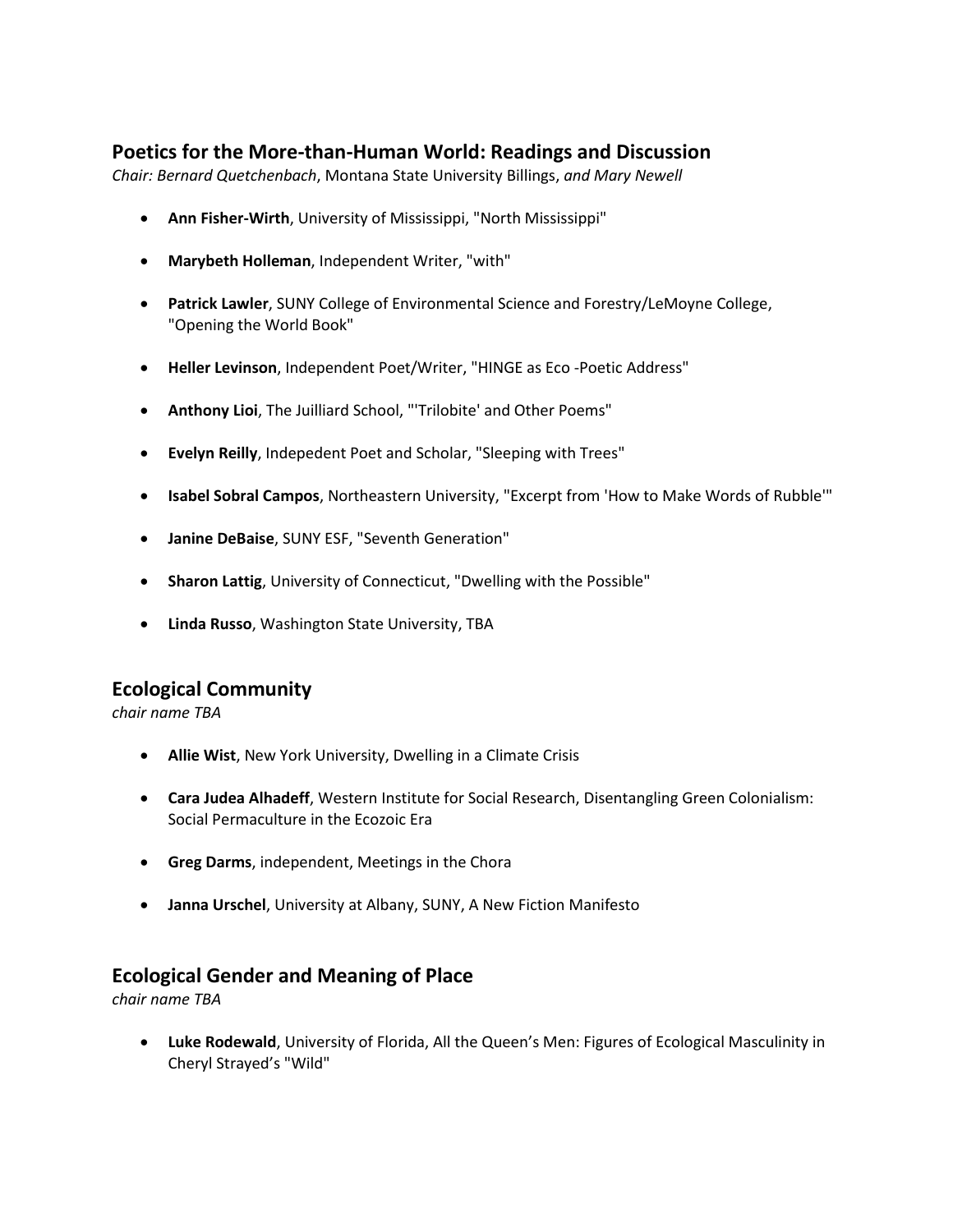- **Niall Peach**, Purdue University, Death, Desire, and the Domestic Limits of the Creole Garden in Jorge Isaac's María (1867) and Gertrudis Gómez de Avellaneda's Sab (1841)
- **Samantha Nystrom**, University of Delaware, Building Gendered Violence: The Weaponization of Gardens in Frances Burney's Evelina
- **Lauren Frick**, Indiana University Northwest, The Exclusive Forest: The Shaping of the Environmental Movement in Richard Powers' The Overstory

## **Poetics and the Beyond Human**

*chair name TBA*

- **Emma Train**, The University of Texas at Austin, Etel Adnan's Queer Atmospheres
- **Greg Pritchard**, Independent, Whales, Trees, Octopi and Humans
- **Liz Curry**, Portland State University, Figurative Exchanges: Animal Transpositions in Anita Scott Coleman's Work
- **Sevda Ayva**, research assistant, The 4EA's of Cognizing the Posthuman Multi(story)verse in The Rime of the Modern Mariner

#### **Narrative Meaning and Ecology**

*Chair name TBA*

- **Debby Rosenthal**, John Carroll University, Ecocritical Discourse of Conjure
- **Inna Sukhenko**, Dnipro National University, THE LITERARY DIMENSIONS OF NUCLEAR DE-PERIPHERALIZATION (IN U.S. NUCLEAR FICTION ON CHERNOBYL)
- **Pritha Banerjee**, VIDYASAGAR METROPOLITAN COLLEGE, KOLKATA, INDIA, MAMA MITI AND REFORESTATION IN KENYA—REPRESENTING ENVIRONMENTALIST ACTION THROUGH CHILDREN'S PICTURE BOOKS
- **Stephanie Cook**, Western Carolina University, "Scheduled to Die": Ecological Community as a Response to Consumer Death in Don DeLillo's White Noise

## **Class, Labor, and Exploitation**

*chair name TBA*

• **Francesca Nardi**, Colby College, The Potential of the Poetry: Slow Violence and Ancient Greek Mythology in Giuliano Mesa's Tiresia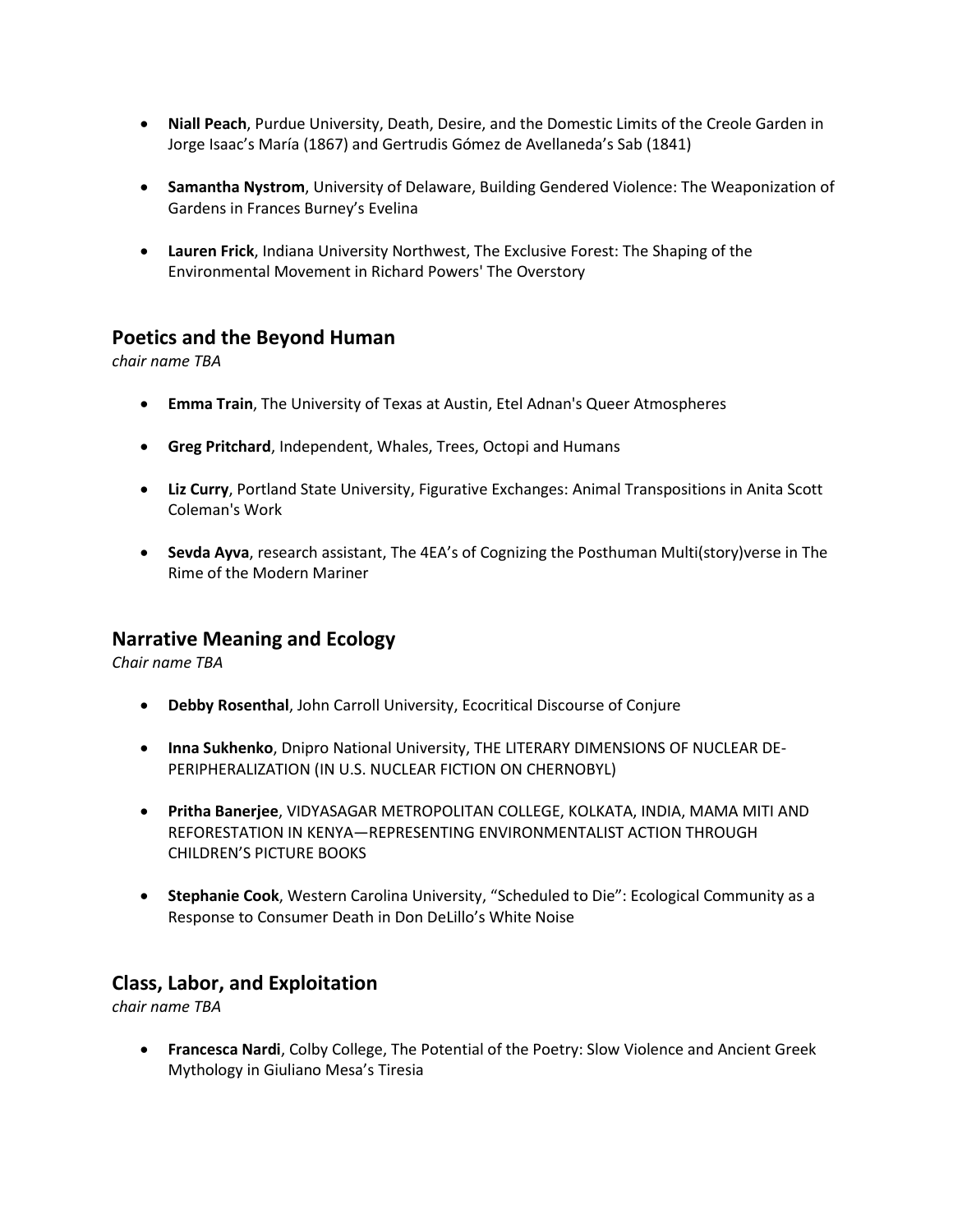- **Ryan Hediger**, Kent State University, Unfree Labor: Slavery, Work Norms, and the Anthropocene
- **Scott McDaniel**, University of Dayton, Quotidian Insubordination: Rural Space, Environmental Belonging, and the Re-Imagining of Appalachia

# **Public Engagements Stream**

## **Land / Bodies / Loss / and What's Left**

*Chair: Sylvan Goldberg*

- **Sylvan Goldberg**, Colorado College, "Leave No Trace"
- **Jillian Moore**, florida State University, "Immortal Love: Grief, Infertility, and Ecological Impact"
- **Sarah Nance**, United States Air Force Academy, "Slow Decay"
- **Emily Rau**, University of Nebraska, "The Golden Spike"
- **Ashley Reis**, University of North Texas at Frisco, "Fire on the Mountain: Grieving Environmental Loss on Stolen Land"

## **What Should We Tell the Children?: Narrating Parenting in an Emergency**

*Chair: Douglas Haynes*

- **Paul Bogard**, Hamline University, "Where the Wild Things Still Are"
- **Jennifer Case**, University of Central Arkansas, "Animals on the Eve of Extinction"
- **Douglas Haynes**, University of Wisconsin Oshkosh, "The Secret"
- **Heather Swan**, University of Wisconsin Madison, "Modeling the Courage to Care"
- **Jen Westerman**, Appalachian State University, "The Freedom to Live in a Violent Society"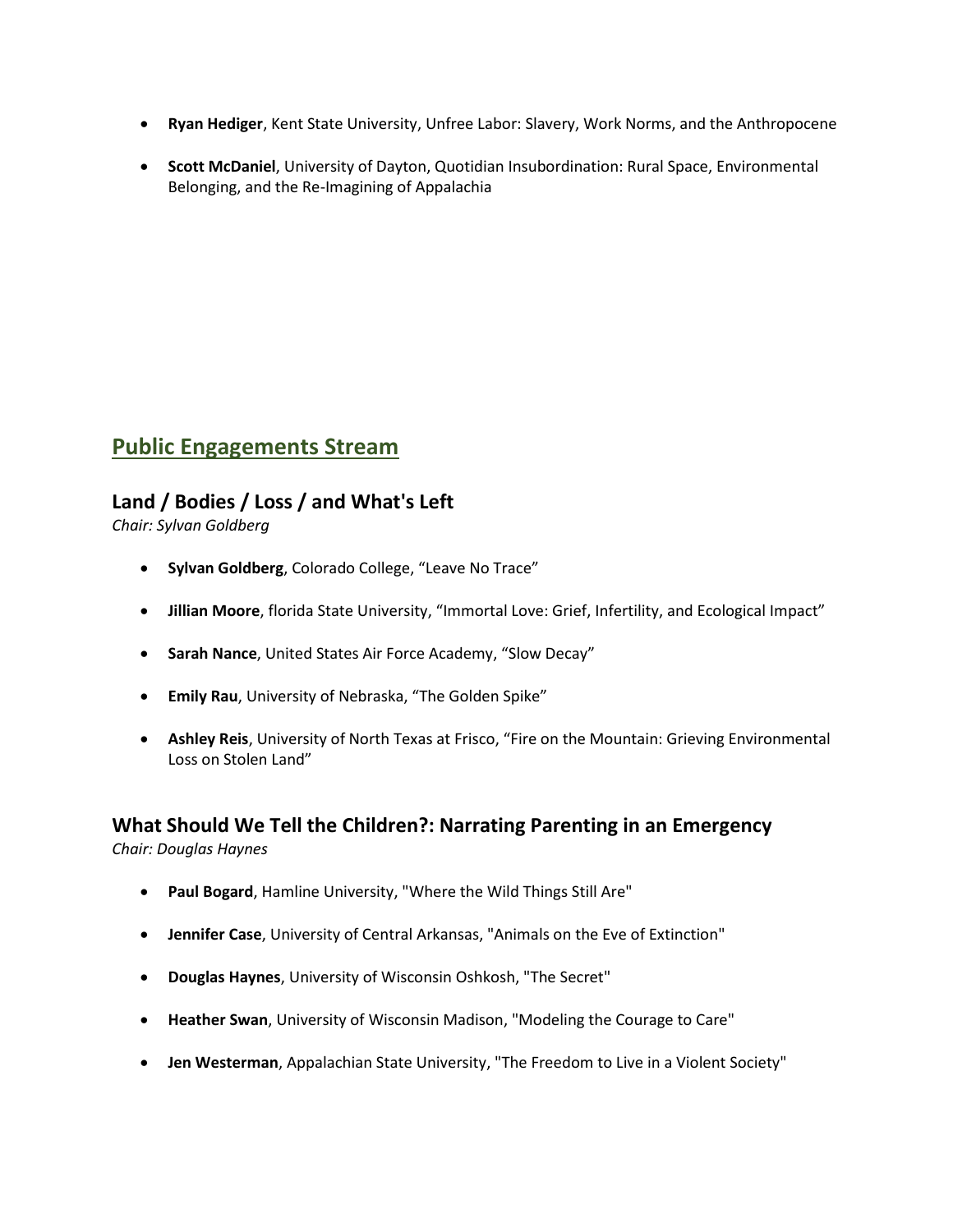# **The Confluence Lab at the University of Idaho: Stories of Fire, Interdisciplinary Networks, and Community Collaborations**

*Chair: Jennifer Ladino & Erin James*

- **Erin James**, University of Idaho, From Idea to Reality: The Origins of The Confluence Lab
- **Teresa Cohn**, University of Idaho, Signature Projects: Stories of Fire in Rural Idaho
- **Jennifer Ladino**, University of Idaho, Next Steps: Interdisciplinary Collaborations and Regional **Networks**

## **Microbium: The Neglected Lives of MicroMatter**

*Chair: Joela Jacobs, Agnes Malinowska*

- **Karen Leona Anderson**, St. Mary's College of Maryland, "Fungi"
- **Damien Bright**, University of Chicago, "Coral"
- **Joela Jacobs**, University of Arizona, "Pollen"
- **Agnes Malinowska**, University of Chicago, "Bacteria"
- **Raymond Malewitz**, Oregon State University, "Viruses"

#### **The Emergency Humanities**

*Chair: Bart Welling*

- **Bart Welling**, University of North Florida, "The Emergency Humanities: An Invitation"
- **Abby Doan**, University of North Florida, ""The Value of the Humanities in the Battle for Survival, Through the Lens of The Last of Us"
- **Laura-Marie Herrmann**, University of North Florida, "Of Hihiwai and O'opu: Multispecies Emergency Responses"
- **Lucy Miree**, University of North Florida, "Using Angels in America to Heal the Psychological Damage of the Coronavirus Pandemic"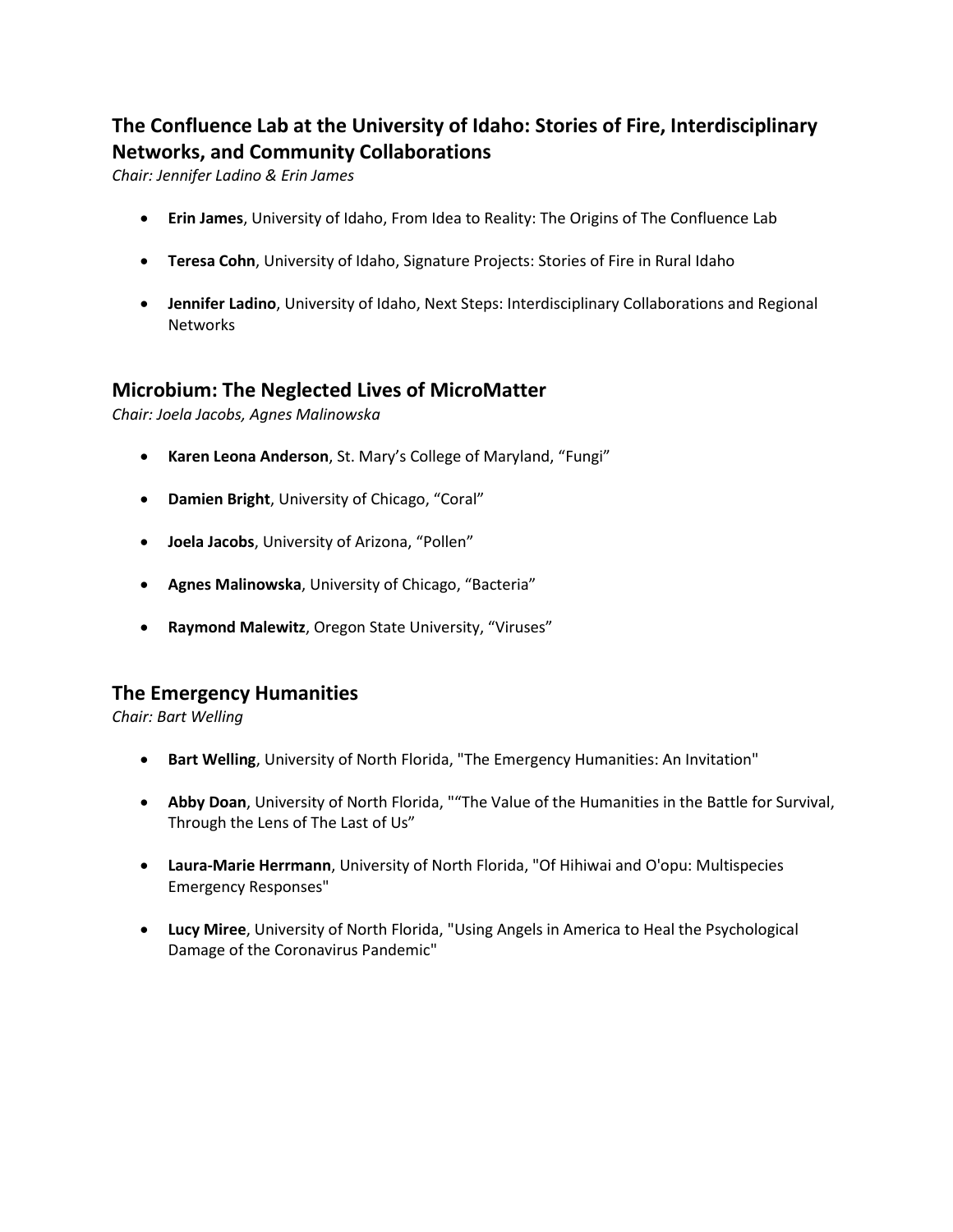## **Film as Public Environmental Art**

*Chair: Hal Crimmel*

- **Hal Crimmel**, Weber State University, The Rights of Nature: A Global Movement
- **Andrew McMurry**, University of Waterloo, That Decade
- **Kimberly Richards**, University of Alberta, Sustainable Tools and Performance Activism for a Just **Transition**

#### **Shaping Values and Changing Behavior**

*Chair: TBA*

- **Todd Williams**, Kutztown University of Pennsylvania, The Pro-social and Pro-environmental Effectiveness of Horizon Zero Dawn
- **Nels Christensen**, Albion College, A Real and Righteous Insurrection: The Black Panther Party, the January 6 Mob, and Revolutionary Green "Fuckitness"
- **Julie Seton**, Ernest Thompson Seton Institute, Inc. (non-profit), A Tool to Detect Social Praxis: Analyzing People or Characters, Intent, Messages, and Responses
- **Brigitte Tsobgny**, Florida State University, Deforestation and the Ebola epidemic in Véronique Tadjo's novel, In the company of men - Why should the whole planet feel concerned?

## **Public Humanites**

*Chair: Laura Barbas-Rhoden*

- **Laura Barbas-Rhoden and Natalia Valenzuela Swanson**, Wofford College, Thinking with: A Dialogue about Amplifying Voices through Bilingual Public Humanities Research
- **Arlene Plevin**, Olympic College, Emerging into Activism: Environmental Humanities, Social/Environmental Justice, and Student Engagement
- **Bryan Rasmussen and Colin Virgines**, California Lutheran University, Storytelling for Environmental Justice in Ecologically Critical Places: The Simi Hills
- **William Stroup**, Keene State College, Protecting the Commons: Ecocriticism and the Role of a Library Trustee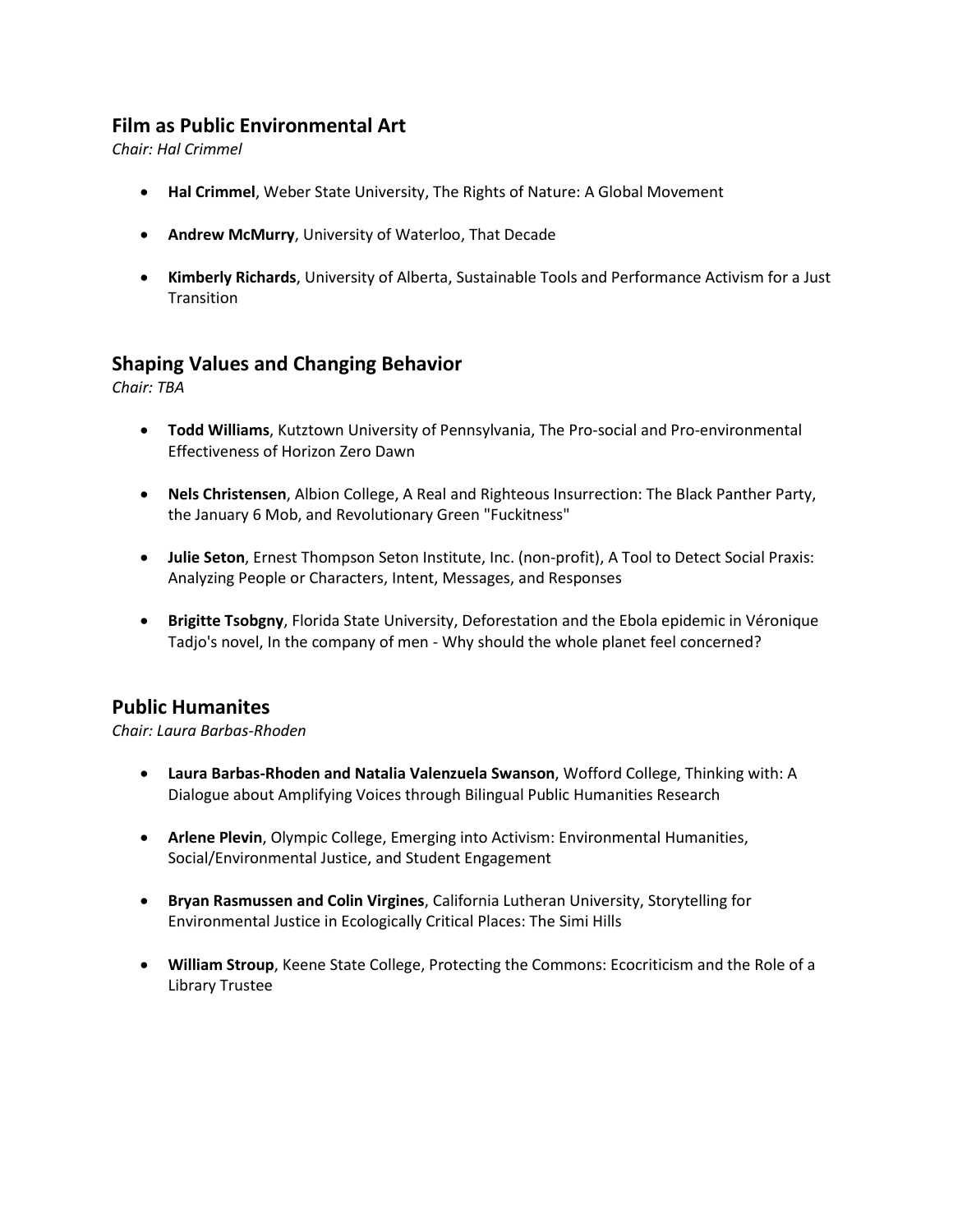## **From Ecopoetics to EcoEthics: Reading Nature for Change**

*Chair: Sir Jonathan Bate*

- **Sir Jonathan Bate**, Arizona State University, We must cultivate our garden
- **Claire Davidson**, The College of Wooster, Can Climate Fiction Novels Inspire Social Change? A Literary and Empirical Ecocritical Analysis
- **Jessica Gigot**, Harmony Fields, LLC, Embodied Ecopoetics: Writing Towards Real Change
- **Heather Lamb**, Eastern Illinois University, The Liminality of Plants via Cold War Narratives in McCloskey's Blueberries for Sal

## **The Art(s) of Environmental Change**

*Chair: John Yunker*

- **Sarah Crooks**, Evervess Arts LLC- independent artist, Home is Here: A Return to Source by ecofeminist artist Sarah Crooks
- **Michael Hewson**, Central Queensland University, A Picture Paints a Policy Change
- **Leslie Carol Roberts and Christopher Falliers**, California College of the Arts, How We Hear Now: Spatial Practice and the Materiality of Ecological Stories
- **Beth Shepherd**, Indepentent artist, activist, Problematized Shorelines
- **John Yunker**, Ashland Creek Press, Writing for Animals: How writers can use their talents to better advocate for animals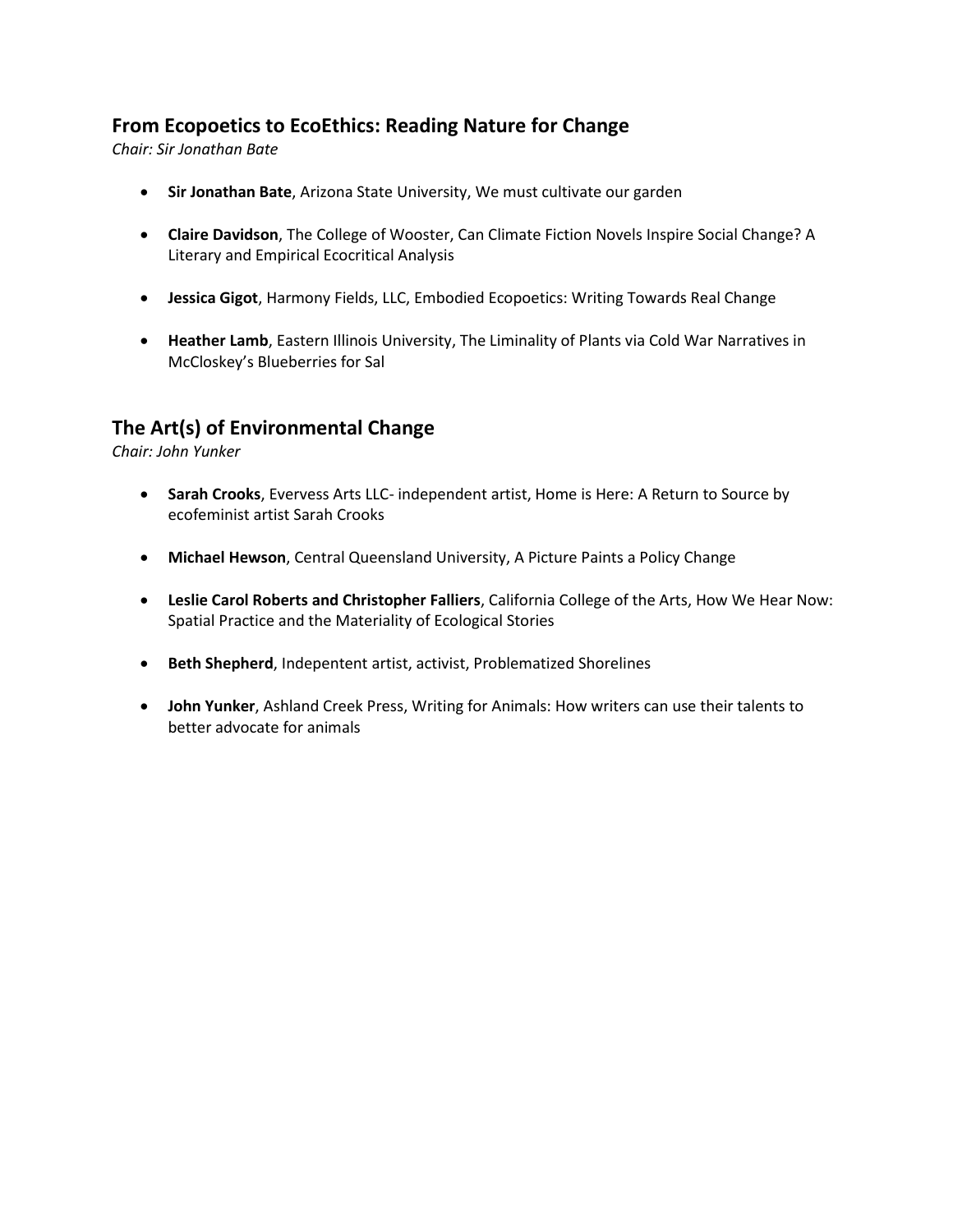# **Speculative Ecomedia Stream**

#### **Weather Report**

*Chair: Sarah Dimick*

- **Stephanie Bernhard**, Salisbury University, "Surviving the Future in the Present"
- **Sarah Dimick**, Harvard University, "Climate Careerists"
- **Sarah Osment**, Independent Scholar, "Jenny Offill's White Noise"
- **Nicole Seymour**, California State University, Fullerton, "Embarrassment as Environmentalist Politic"

## **Speculative Agriculture: Closing the Loop**

*Chair: Nora Castle*

- **Nora Castle**, University of Warwick, "Everything here survives at the mercy of his balance": Agriculture and Ideology in Closed-Loop Future Imaginaries
- **Bodhisattva Chattopadhyay**, CoFUTURES / University of Oslo, Food Infrastructures in Global South Future Fictions
- **Fiona Farnsworth**, University of Warwick, 'In this place, we do not fear pestilence': Africanfuturist Fecundity Outside the World Food System in Tade Thompson's Rosewater
- **Eliza Rose**, University of North Carolina at Chapel Hill, Recursive Utopias: Closed Biospheres in the Cold-War Imaginary
- **Rebecca Baker**, UC Santa Barbara, Mars Rising: Speculative Ecopoetics and Terraforming Futures on the Red Planet

## **Speculative Extinctions: Imagining Environmental Existental Risks**

*Chair: Tyler Harper*, Bates College

- **Maddison McGann**, University of Iowa, "Viral Reception and the Crisis of Time in Mary Shelley's The Last Man"
- **Doron Darnov**, PhD Student in English at University of Wisconsin-Madison, "What is Planet Earth"
- **Jingsi Shen**, University of Washington, "Love, Water and Cockroach at the End of the World in Tsai Ming-Liang's The Hole"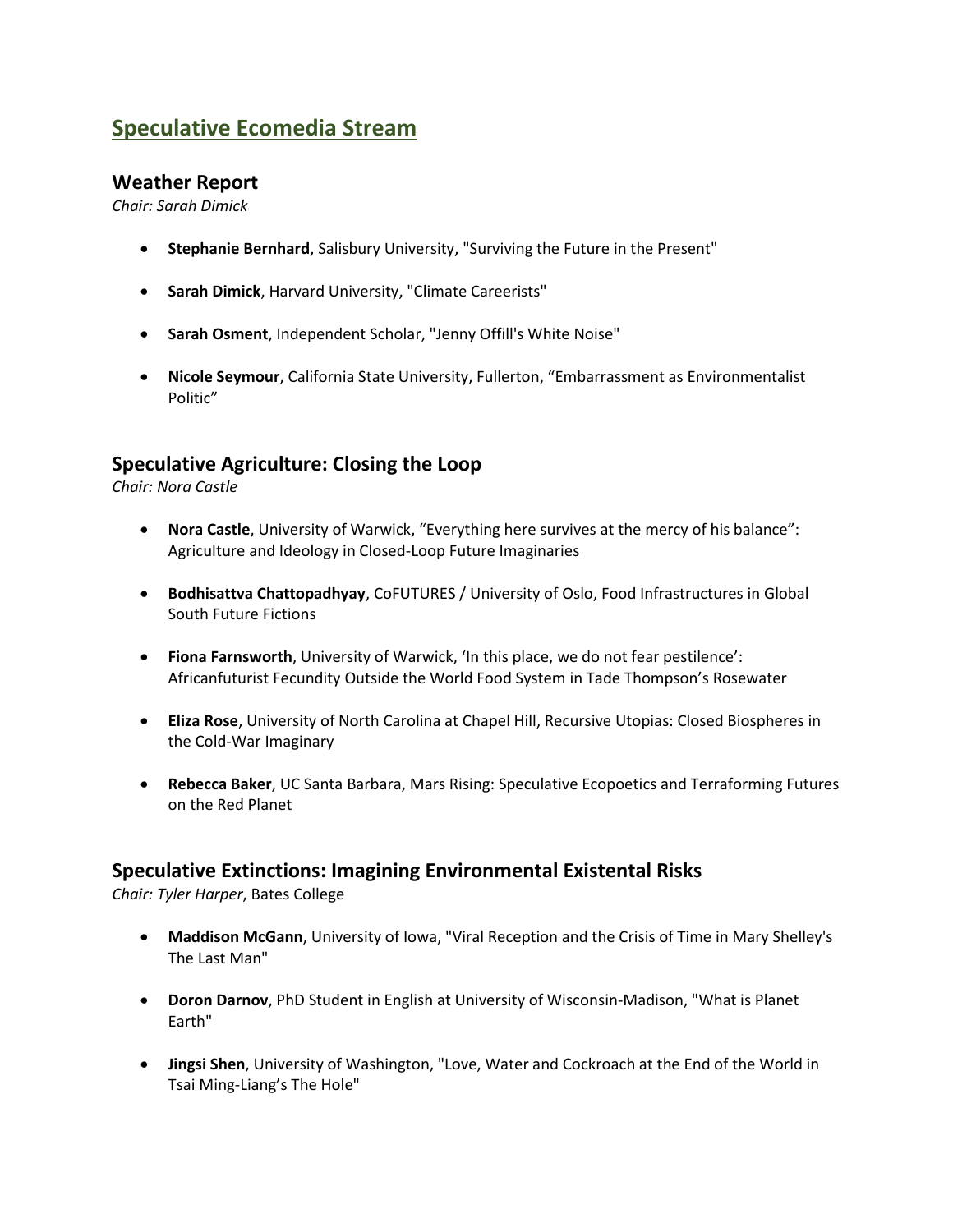- **Nandita Mahajan**, graduate student in English at the Indian Institute of Technology Bombay, "Our Mortal Earth: Elegiac Speculations of Mass Extinction"
- **Aaron Toscano**, Associate Professor of English at UNC Charlotte, "No Profligates in the Wasteland: Nihilism and Neoliberalism in Post-Apocalyptic Fallout—New Vegas"
- **Jeremy Chow**, Bucknell University, "Extinction is Such a Drag"

# **The Ecology of Irrealism: Genre, Place, and Decoloniality in World-Literature**

*Chair: Esthie Hugo*

- **Esthie Hugo**, University of Warwick, "A Violence 'Just Below the Skin': Atmospheric Terror and Racial Ecologies from West Africa"
- **Amul Gyawali**, University of Warwick, "Utopian Desire and 'Shangri-La': From James Hilton to Kim Stanley Robinson"
- **Giulia Champion**, Early Career Fellow, "Decolonising Human-Corn Relations: Agri-Cultural Irrealism in Hombres de maíz"

# **Seeping, Contaminating, E(merg)ing Bodies in Speculative Genres**

*Chair: Allison Mackey*

- **Elif Sendur**, Rutgers University, "Concorporation and the Emergence of Sympoiesis in Monstress and Claymore"
- **Burcu Kayışcı Akkoyun**, Boğaziçi University, Turkey, "Eco-ethics and Aesthetics of Non-Human Storytelling"
- **Allison Mackey**, Universidad de la Republica, Uruguay, "The Emergence of Non-human Voices in Hemispheric Anthropocene fictions"
- **Cagatay Emre Dogan**, independant scholar, "Seeping Sounds, Magical Rivers: Nonhuman World of Apichatpong Weerasethakul"

## **Ecomedia and Empire**

*Chair: Carlos Nugent*

- **Monique Allewaert**, University of Wisconsin—Madison, "Metamorphosizing Ecomedia"
- **Carlos Alonso Nugent**, Stanford University, "Mescalero Apache Pictographs Beyond U.S. and Mexican Settler Colonialisms"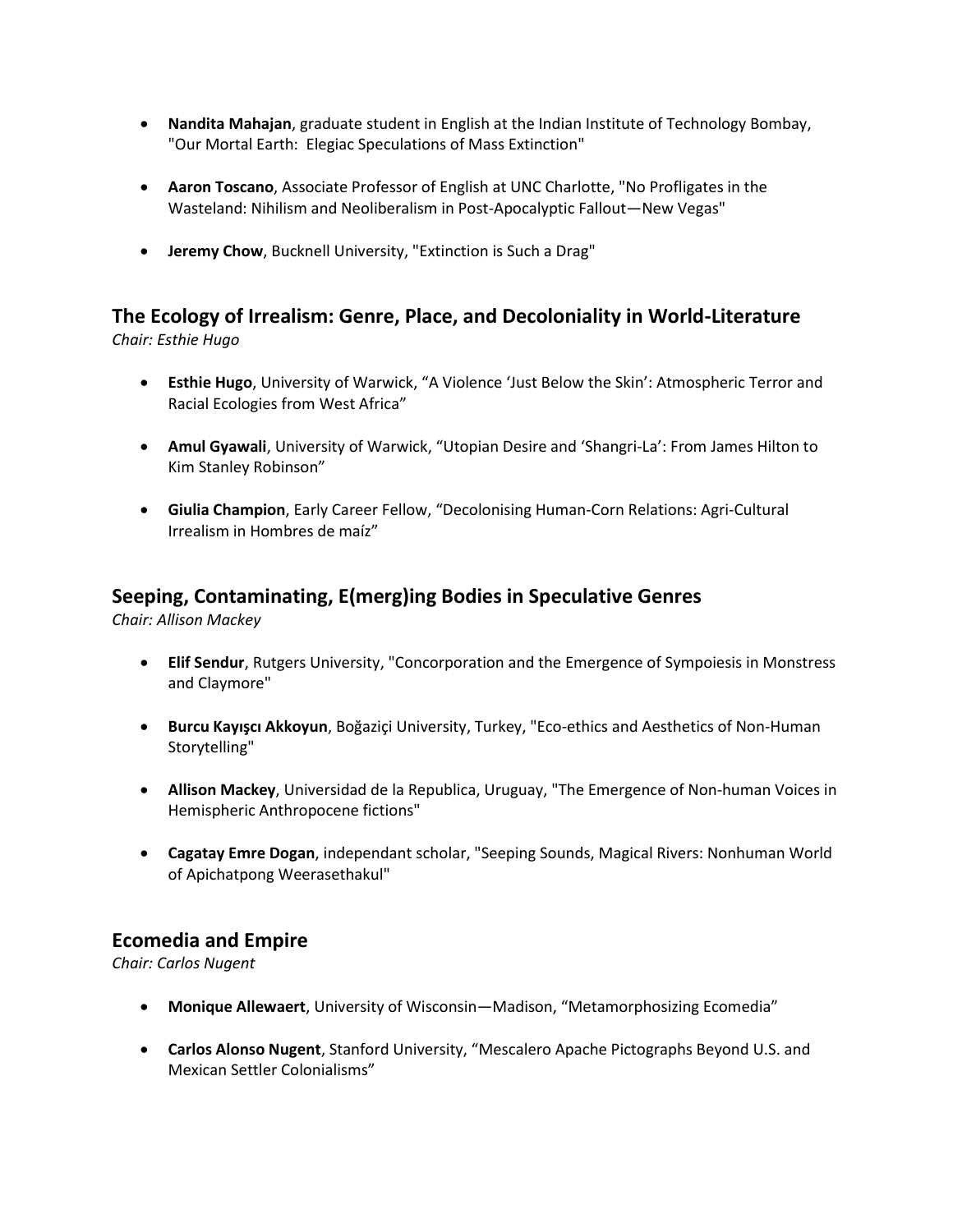- **Hester Blum**, Penn State University, "Arctic Ice and Figures of "Vanishing'"
- **Rahul Mukherjee**, University of Pennsylvania, "Documenting Radiation and Songs of Displacement: Intermedial Relations across Time"

#### **Imagining Environmental Futures**

*Chair: David Shackleton*

- **Jeffrey Barber**, Integrative Strategies Forum, Production and Consumption of These Violent Delights: Westworld and the Challenge of Imagining Sustainable Futures
- **David Shackleton**, Cardiff University, "Africanfuturism: Wanuri Kahiu's and Nnedi Okorafor's Counter-Visions of Development"
- **William Thompson**, MacEwan University, "Hansel and Greta": Re-Imagining Grimms' Fairy Tales for a Post-Apocalyptic Future
- **Nicholas Silcox**, New York University, Reading Through Seawater: Electronic Literature & the Underwater.

#### **Modeling Environmental Narrative**

*Chair: Bridgitte Barclay*

- **Bridgitte Barclay**, Aurora University, "Webs of speculative fabulation": Creating Speculative Ecomedia in the Classroom
- **Lydia Borowicz**, University of California, Santa Barbara, Syncopated Time: Exhibiting Climate Futures
- **Nick Earhart**, University of Southern California, "Four Places": Ambient Comics and Criticism

## **Parenting & Community**

*Chair: Lauren Woolbright*

- **Lauren Woolbright**, Alma College, Umbilical Haunting: Death Stranding and Geographies of the Sixth Great Extinction
- **Madison Myers**, University of Denver, Speculative Eco-Mothering: Mothering as a Response to the Anthropocene in Speculative and Ecofiction
- **Alexandra Reznik**, Chatham University, Individual Presentation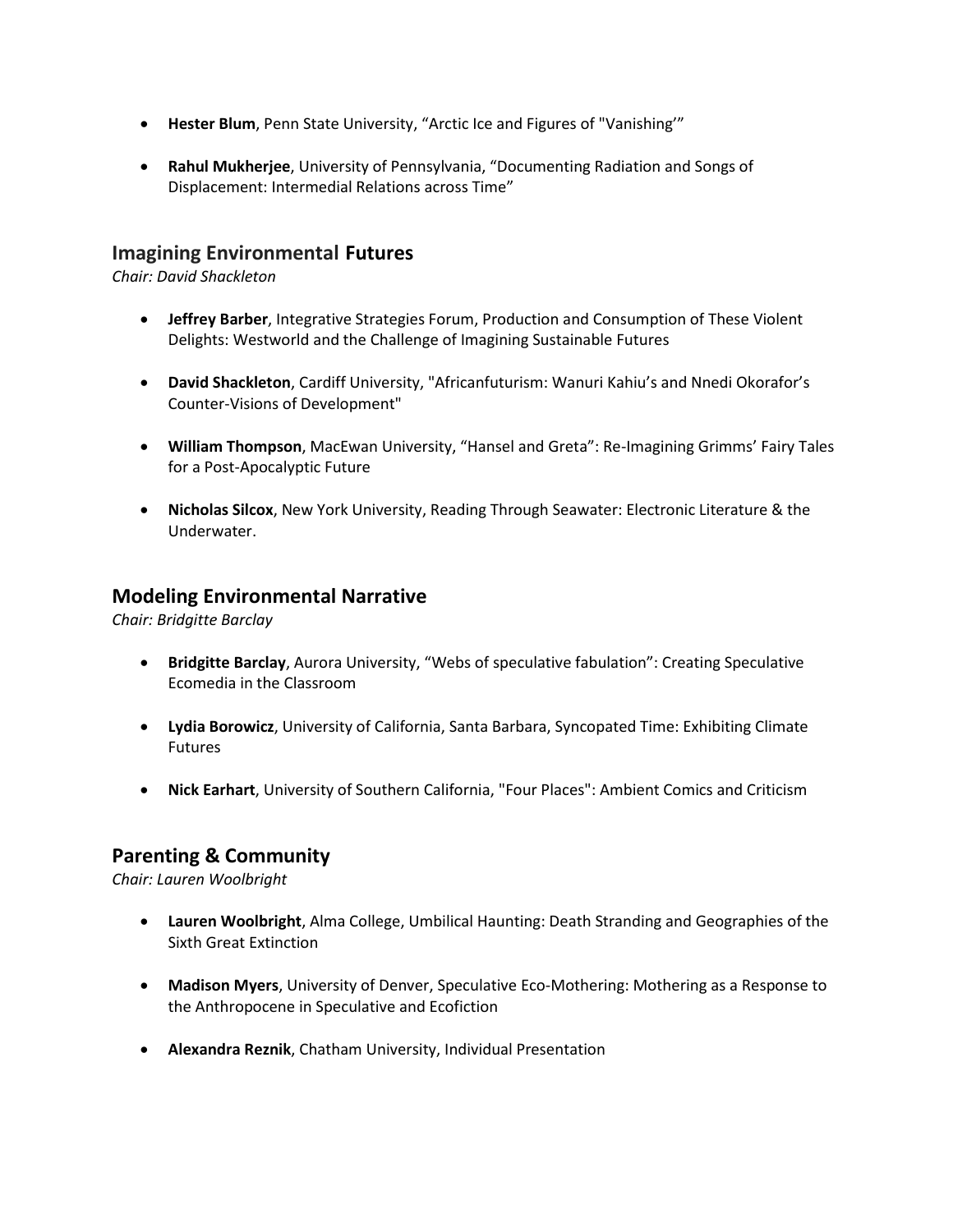## **Queer Futurity**

*Chair: Kristin Ferebee*

- **Marika Brown**, McMaster University, "Rocks among the Ruins: Earthly Entanglements and Queer Futures in Broken Earth and She-Ra and the Princesses of Power"
- **Kristin Ferebee**, Ghent University, The Child You Save May Be Your Own: Nonhuman Futurity on The Mandalorian's Space Frontier
- **Eva Hoffmann**, University of Oregon, The Non/Human in Contemporary German-language Speculative Fiction
- **Elizabeth Boothby**, Memorial University of Newfoundland, "The Next People": The Material Ecocritical Turn in Apocalyptic Fiction

## **Environmental Monstrosities**

*Chair: Carter Soles*

- **Zak Bronson**, University of Western Ontario, "It Was Changing Everything": Posthumanism, the Anthropocene, and Body Horror in Annihilation
- **Matthew Lambert**, Northwestern Oklahoma State University, Of Mice and Monsters: The Atomic Grotesque in Judith Merril's "That Only a Mother" and Shadow on the Hearth
- **Lindsay Jolivette**, University of Southern California, EALC, Disastrous Projections: Nuclear Futurity in South Korea's Pandora
- **Carter Soles**, SUNY Brockport, Not the Apocalypse You Were Looking For: Contagion, The Crazies, COVID-19

## **Race & Environment**

*Chair: Matthew I. Thompson*

- **Sarah Parijs**, Indiana University Bloomington, Darkening Gaia in The Broken Earth: Magical Others and Ruptures in Allegory
- **Christy Tidwell**, South Dakota School of Mines & Technology, "When nightmares swim": Afrofuturist Merpeople and Environmental Justice in "The Deep"
- **Matthew I. Thompson**, University of Toronto; Brock University, An Immodest Proposal: Soylent Green and the Fear of Being Consumed
- **Stacey Baran**, UC Davis, Preserving nature, whiteness, and tradition in Ari Aster's Midsommar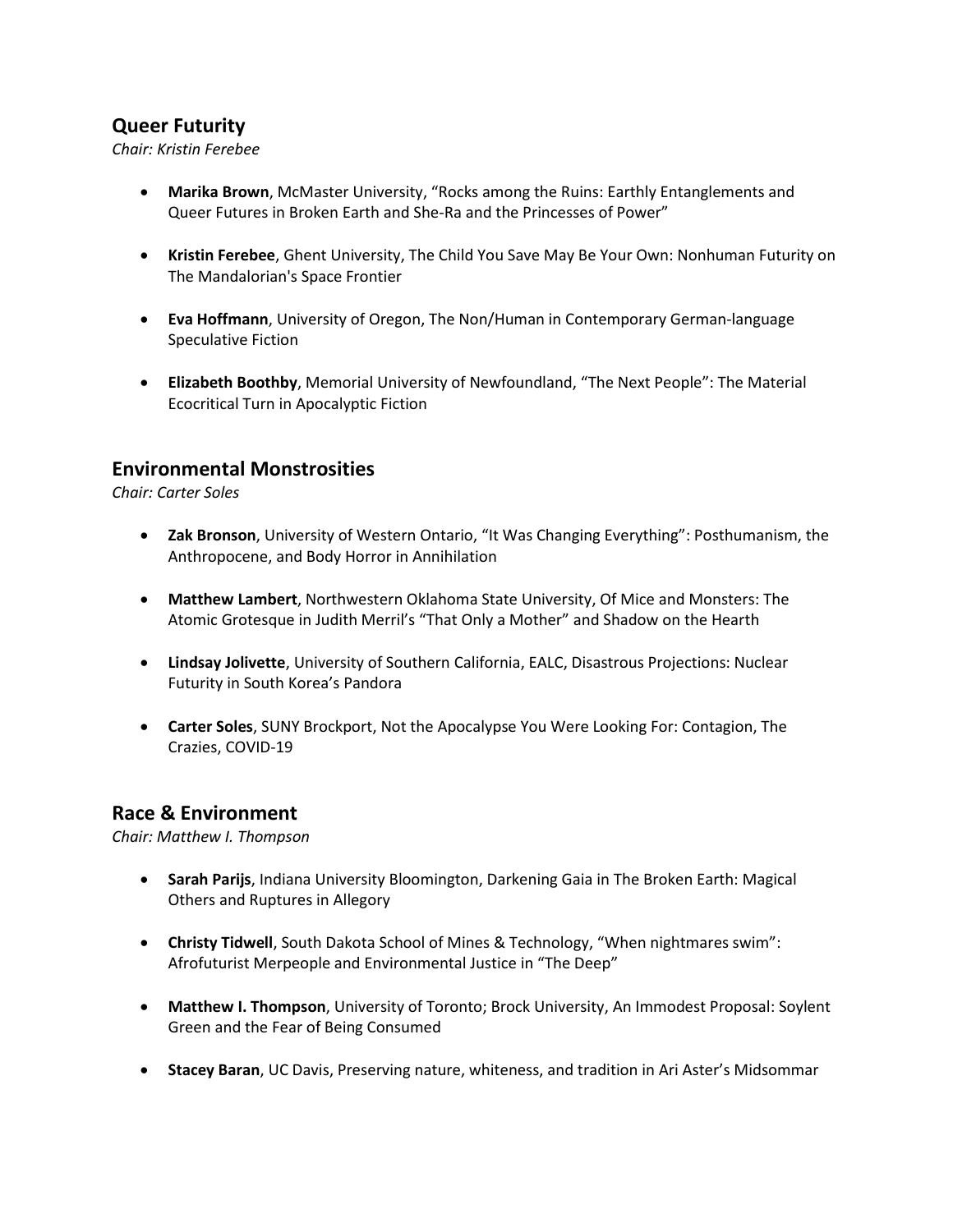## **Strange Foods**

*Chair: Sabiha Khan*

- **Sriyanka Basak**, Independent, The Quest for Sustainable Diet: Exploring the Horror in the Food Production Systems in Non-Fiction Films
- **Samantha Hind**, University of Sheffield, "IT'S ALIVE": Cultured Flesh in Mat Blackwell's Beef
- **Sabiha Khan**, The University of Texas at El Paso, Modeling the Future of Food through the Uncanny

#### **Imagining Animals**

*Chair: Brittany Roberts*

- **Brittany Roberts**, Southeastern Louisiana University, The Soviet Anthropocene: Desiccation, Desertification, and Environmental Horror in Dmitri Svetozarov's Hounds
- **Elena Anatolievna Ivanova**, Peoples' Friendship University of Russia, "Animal unknown to science" Cheburashka as an icon of Russian culture: stereotypes and archetypes
- **Brett Mills**, Edge Hill University, UK, Jaws, from the Shark's Point of View
- **Ingrid Taylor**, independent scholar, "A Water Crime:" The Boys' Superhero "The Deep" Manifests the Profound Ambivalence Toward Marine Animal Sentience in Capitalist Settler Colonialism

## **Ecohorror, True Crime, & Crime Fiction**

*Chair: Sara Crosby*

- **Sara Crosby**, The Ohio State University at Marion, "Stay out of the forest!": True Crime's Ecohorror/Ecogothic Problem
- **Anna Kirsch**, Durham University, The Emergence of Environmentalist and Ecological Crime Fiction: The Anthropocene as Popular Consciousness
- **Nicholas Sabo**, University of Mississippi, Gender, Travel, and the Environment in Modernist and Contemporary Audio Horror

## **Making Ecomedia**

*Chair: Stephen Rust*

• **Isaac Rooks**, Independent, Shifting Sands: Disney's 'Mulan' (2020), Xinjiang, and the Unanticipated Power of Location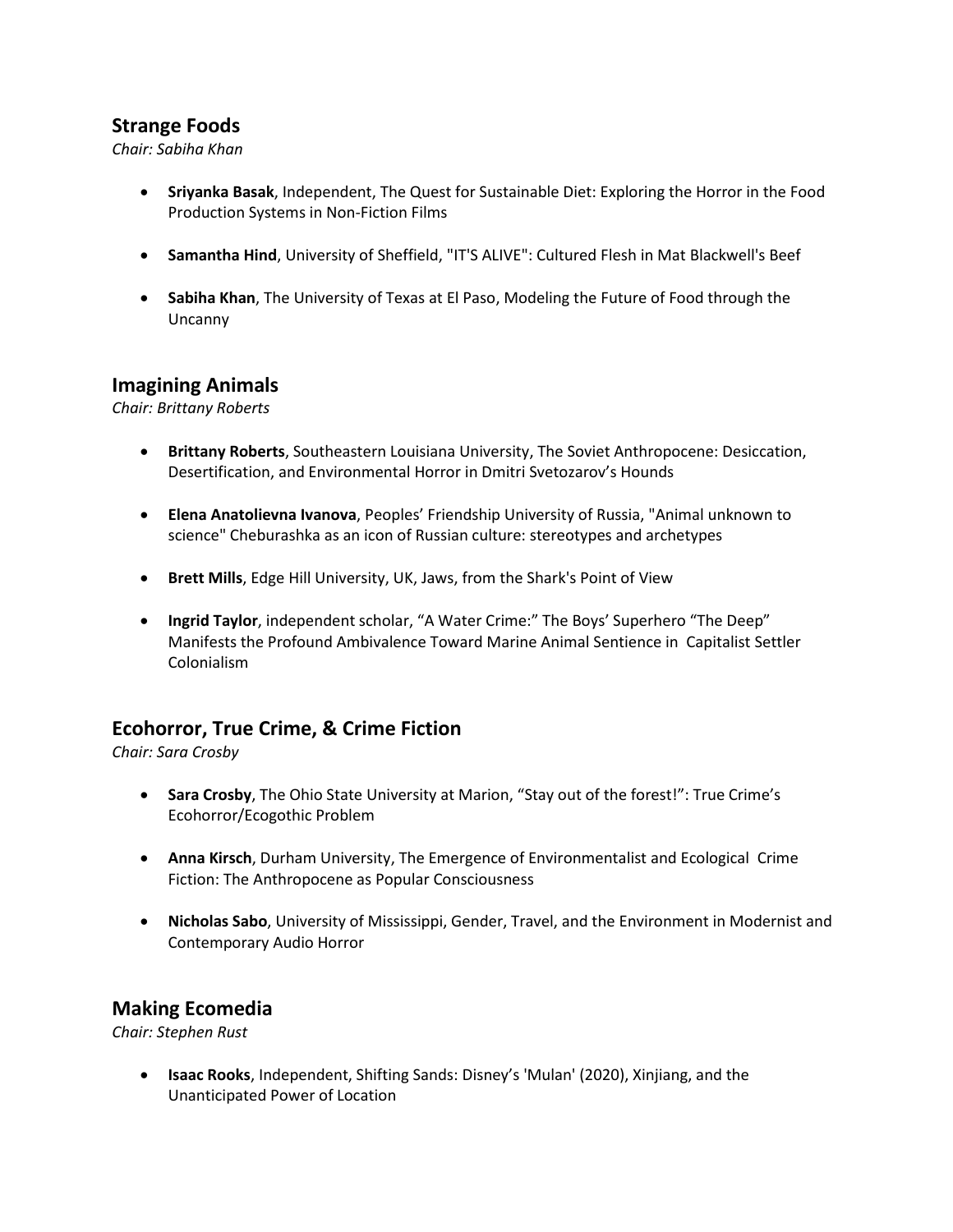- **Stephen Rust**, University of Oregon, What Price Beauty? An Ecocritical Analysis of Merchant Ivory Productions
- **Ryan Yang**, University of Georgia, Camera/Canvas/Chance: 24 Frames (2017) and the Essayistic Form of Natural Observation

## **Ruins & Performance**

*Chair: Fereshteh Toosi*

- **Fereshteh Toosi**, Florida International University, Oil Ancestors: Relating to Petroleum as Kin
- **Sadie Barker**, Concordia University, Reframing the Apocalypse: Severance and the Ruins of Desire
- **Kelly Richmond**, Cornell University, Ghosts in the Gallery: Performing the Ecological Uncanny in The Anthropocene Project

## **Eco-Play: Gaming & Environment**

*Chair: Nusrat Zahan Chowdhury*

- **Nusrat Zahan Chowdhury**, The University of Texas at Dallas, Digital Games as a way of Reconsidering Care, Exploitation and Governance: An Ecocritical Analysis of Plants Vs. Zombies (2009)
- **Morgan Pinder**, Deakin University, Scholarly paper based on findings from Higher Degree by Research thesis
- **Victoria Googasian**, Georgetown University in Qatar, Games, play, and planetary fictions

#### **Comics & Graphic Narrative**

*Chair: Filip Boratyn*

- **Victor Taku**, University of Buea, Cameroon, Process Drama and Protection of Wildlife: Adapting "The Death of Mr Leopard" from Tale into Comic Strips
- **Filip Boratyn**, University of Warsaw, Negotiating the Ecotopia: Challenges to Relationality in the Krakoa Era of Marvel's X-Men Comics
- **Manvi Sharma and Ajay K Chaubey**, National Institute of Technology Uttarakhand, Eco-dystopia and Literary Aesthetics: A Critical Reading of Sarnath Banerjee's All Quiet in Vikaspuri